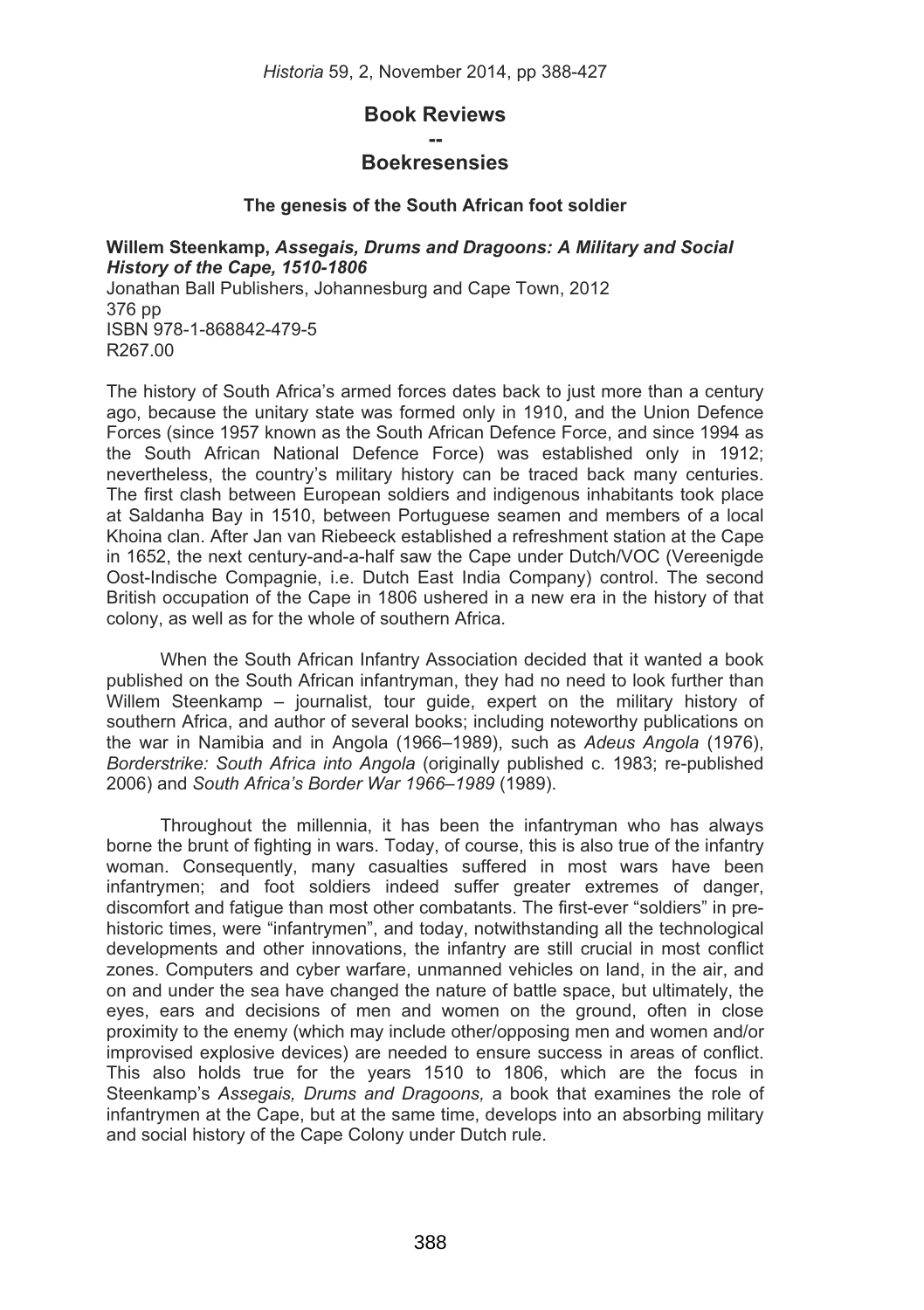This excellently researched book is not a learned treatise on warfare or a military textbook, but rather an informal history of South African infantrymen of all races and nations throughout the recorded social history of the Cape in the course of three centuries, albeit that the history and analyses are well-documented; see in this regard the many endnotes (pp 331–364), as well as a fairly comprehensive bibliography (pp 365–370). Thanks to the index (pp 371–376), the serious student of military history can easily gain much from the wealth of information that is contained in the book.

 Steenkamp succeeds in telling his story without fear or favour and he focuses on events, rather than on the exploits of individual regiments, except where it is necessary. The narrative is told in an entertaining and instructive way, and the book has fulfilled all the aims set out in the Foreword and Introduction, including indicating and fostering "the respect that real fighting soldiers often conceive for one another after they have laid down their arms, a respect that transcends differences of race, religion and belief that politicians, propagandists and others seek to keep alive to serve their own base purposes. They have yet to learn that if you unfairly denigrate your former enemy, you denigrate yourself in the process as well" (p viii).

*Assegais, Drums and Dragoons* is a mixture of social and military history. As Steenkamp correctly points out, the Cape's soldiers were shaped by a bewildering variety of influences and events that go back many years. The book is also, in essence, about the genesis of the South African foot soldier of today; a type of soldier who grew to what he (or she) is today through an evolutionary process that took several centuries.

 Steenkamp follows a chronological approach and presents the history of infantrymen against the background of a military and social history of the Cape by way of fifteen chapters. He starts off by describing the clash at Saldanha Bay in 1510 (already referred to above); describes the Dutch/VOC's role at the Cape since 1652, including its defensive measures; the guarding of the Cape and its vital sea route; military life in the Cape; the gradual demise of the VOC; the (first) British conquest of the Cape in 1795 (and the role that infantrymen played both on the side of the British and the Dutch during the short campaign); the Cape under Batavian (Dutch) rule from 1803 to 1806; and the (second and final) British conquest of the Cape in 1806 – with special reference to the battle at Blaauwberg on 8 January 1806 (a relatively small clash, and yet one of the most crucial battles ever fought on South African soil) and, once again, the role played by foot soldiers.

Then follows an epilogue, in which Steenkamp asks "What if …?" with reference to the battle at Blaauwberg. There are also six very informative appendices, dealing with the VOC and slavery; the controversy with regard to the naming of the Khoina and Bushmen; routine at the Castle of Good Hope in the 1720s; an analysis of the battle at Blaauwberg; the military units involved in the clashes at Muizenberg (1803) and Blaauwberg (1806), and their uniforms; and the later careers of the key figures referred to in the book. The book also includes five very useful maps and 37 illustrations (of some of the main characters referred to in the text, of uniforms, and depictions of some of the battles that are described).

Since 1806, there have been many, many conflicts in what is today South Africa and in almost all of them, infantrymen have played a major role, from the frontier wars in the Cape Colony to the Anglo-Boer conflicts; and in two world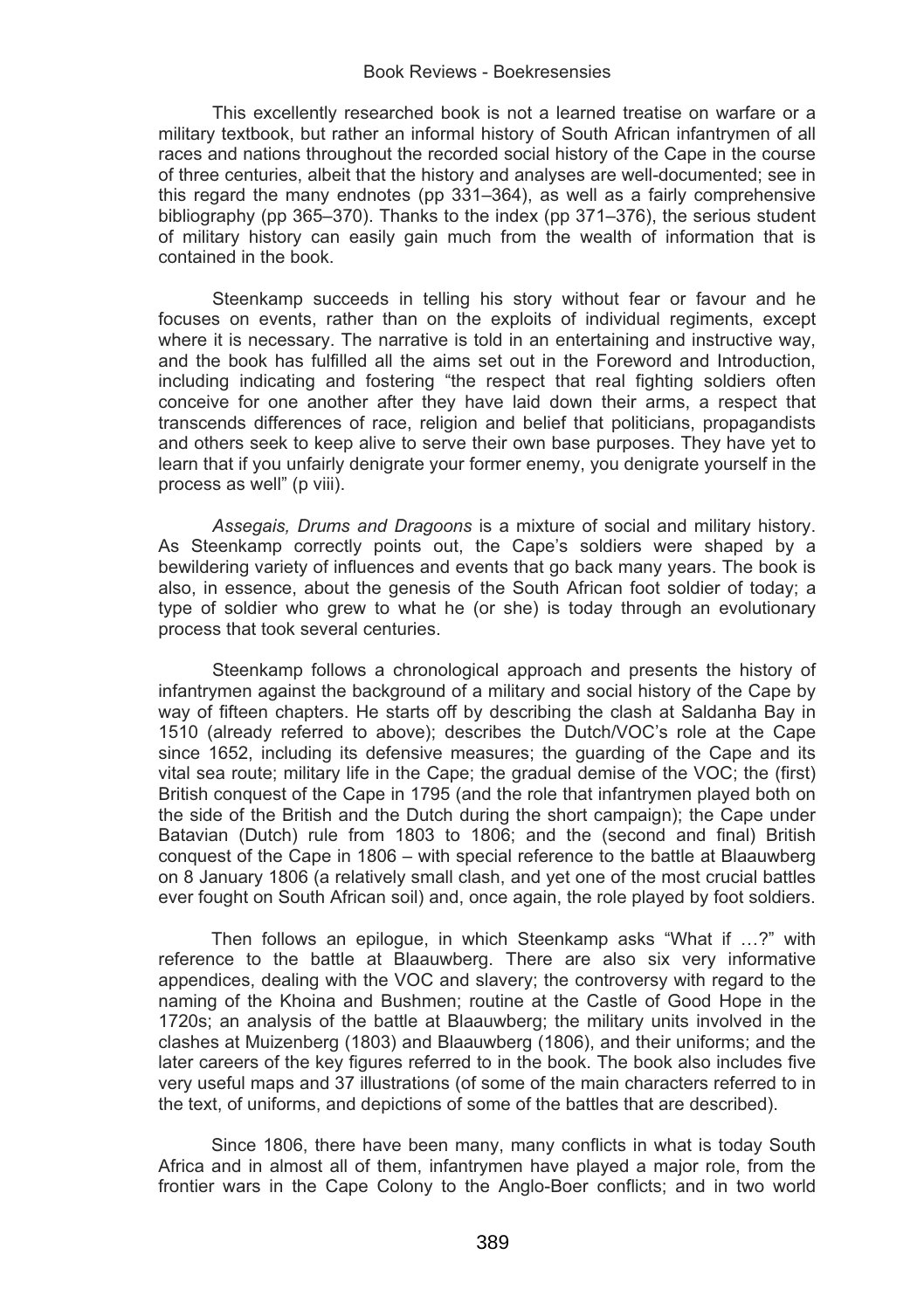wars, South African infantrymen fought outside the borders of their country against imperial expansionist and racist regimes. Hopefully, sooner rather than later, the military and social history of the Cape from 1806 onwards, but also of South Africa, will be told as expertly as has been done by Willem Steenkamp in his excellent *Assegais, Drums and Dragoons*. This book, which underlines the importance of knowledge of military history for the understanding of our chequered history in general, is highly recommended.

*André Wessels University of the Free State*

# **Mystery, intrigue and insight in pursuit of the Chobona**

**Hazel Crampton,** *The Side of the Sun at Noon: A Quest*  Jacana Media, Johannesburg, 2014 486 pp ISBN 978-1-4314-0940-2 R250.00

*The Side of the Sun at Noon* is an engrossing tale delivered by a skilful hand at bringing history to life. Hazel Crampton has followed up her first full-length book, *The Sunburnt Queen* (2004), with an equally compelling narrative; a quest (and a seemingly plausible discovery) in pursuit of the Chobona. In the process, Crampton has produced a history book that reads like a detective novel. The work is "un-academic" in its presentation and style, and so enjoyable to read, that one could be forgiven for thinking that it is more a project in literary intrigue than historical inquiry. The 130 pages of endnotes and references at the back of the book suggest otherwise and bear testament to the extensive research on which the volume is based.

 The Chobona have proven to be elusive over the centuries; so much so that those who spoke of their existence have often been written off as the bearers of fanciful imaginations. One such individual was Eva Krotoa, the main interpreter for the Dutch in Cape Town in the mid-seventeenth century. It was from Eva that Jan van Riebeeck, the first commander of the VOC fort at Table Bay, originally heard of the Chobona – a pale-skinned people with long hair who were said to live in large, stone houses far inland, to the north-east of the Cape, and who were rich in diamonds and gold. However, as Crampton points out, Eva was merely the interpreter conveying reports of the Chobona made by several notable Khoi chiefs, including Sousoa of the Chainoqua. Though Eva knew of the Chobona, she was not Van Riebeeck's sole source of information. Crampton shows how Eva was unfairly dismissed by several twentieth century scholars for her accounts of the Chobona: at best an immature peddler of fantasy; at worst a fabricator and a liar.

Among many of the work's qualities is the author's sensitive treatment of Eva, who is among the many familiar characters who appear in the text. One such character is the Dutchman, Jan Huygen van Linschoten, who was the secretary to the Archbishop of Goa. In the 1580s, he managed to steal closely-guarded secrets on Portuguese trading routes in the East before publishing them. *Itinerario* became required reading for navigators and VOC officials, including Van Riebeeck. The publication was also largely responsible for inspiring Dutch efforts to find the legendary southern African kingdom of Monomotapa. In a coincidental twist, the inhabitants of Monomotapa, like the Chobona, lived in stone houses and were said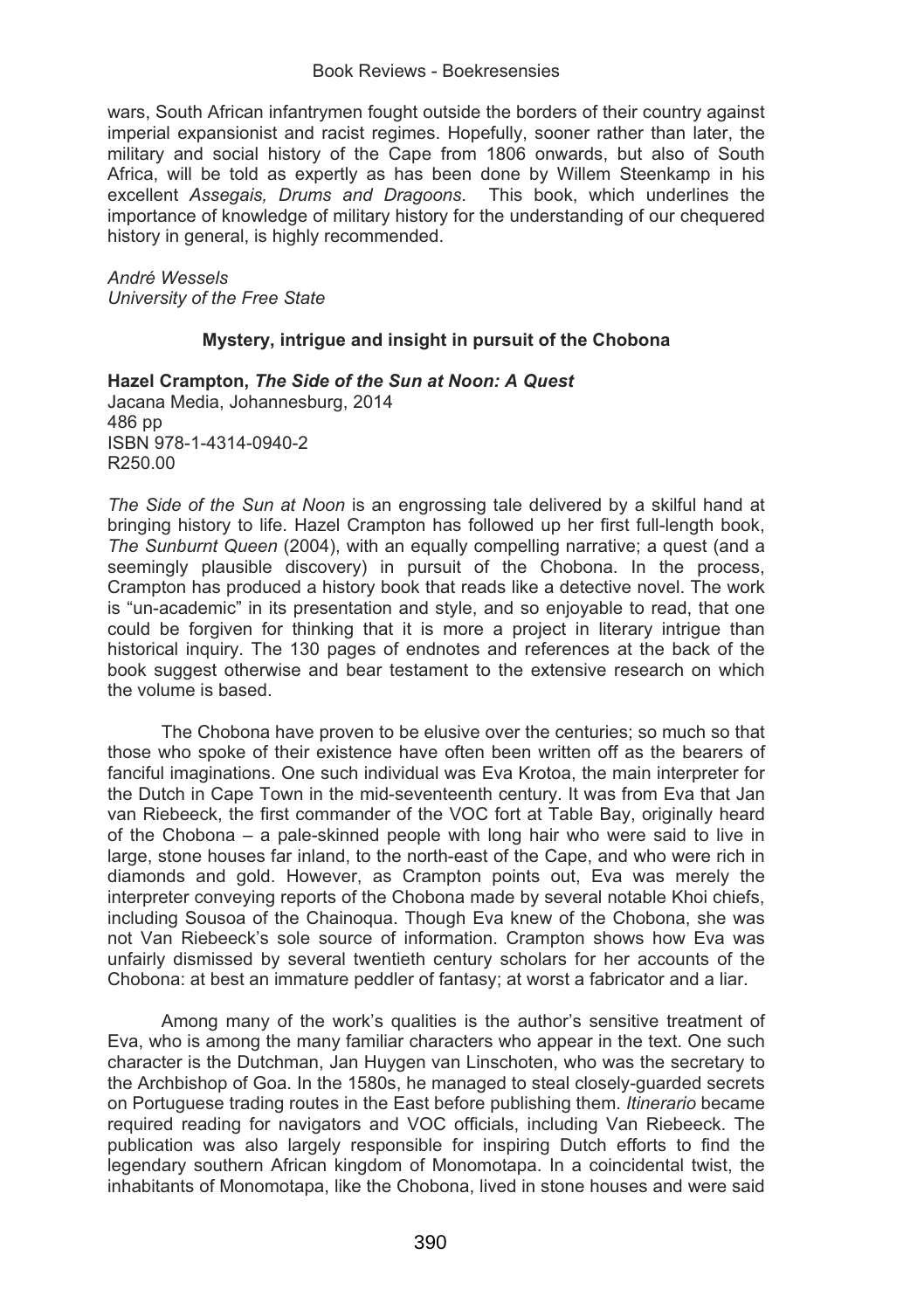to be rich in gold and diamonds. That the "great lord" of the Chobona and the "emperor of Monomotapa were one and the same" was a conclusion Van Riebeeck quickly reached, though Crampton posits that this was misguided (p 326).

Nonetheless, Van Riebeeck was so convinced of the link between the Chobona and southern Africa's own El-Dorado that he organised an expedition to travel from the fort in a bid to locate Monomotapa (which was in modern-day Zimbabwe, some 3 000 kilometres from the Cape) in February 1658. This particular expedition only managed to get about eighty kilometres north of Cape Town; a dismal failure. But this did not deter Van Riebeeck from trying again and he organised several subsequent expeditions. He eventually left the Cape without coming close to locating the Chobona, although his successors, including the first governor, Simon van der Stel, took up the mantle. None managed to accomplish the feat.

Was this because the Chobona never actually existed, or was it due to unrealistic expectations on the part of those who were looking for them? For the European settlers in the south-western corner of the African subcontinent, the interior to the north was a land of mystery; a place which evoked rumours, fear and myth. Crampton proposes that Van Riebeeck's imagination was too "Eurocentric, or too Orientalist"; "he was looking for European-style cities or concentrations of eastern-style pagodas and, since they did not exist, he never found them" (Van Linschoten's map actually depicted pagodas in the southern African interior) (p 326). However, as the author points out, "South Africa is littered with stone ruins" (p 271). The handiwork of the Sotho-Tswana comprises hundreds of stone settlements stretching across much of the southern Highveld. Yet, these stone dwellings were modest; "by no means the grand structures of Great Zimbabwe" (p 326). Still, the largest concentration of stone ruins is to be found in what was once the "homeland of the Hoja" (p 271). Were they, perhaps, the mysterious Chobona?

The Hoja were Sotho-speakers incorporating branches of the Fokeng, Kwena and Taung, among others. They did not have a centralised power structure, but rather lived in "numerous small groups, each with its own chief and identity" (p 270). The similarities between the Hoja and the descriptions of the Chobona provided by Cape Khoi informants are striking. They lived in stone, corbelled houses far inland, to the north-east of the Cape. They had access to gold and diamonds and their elite wore gold ornaments and imported cloth. The Hoja also had pale complexions. Crampton explains that the name Hoja was derived from the nickname of a founding chief: Mabula was referred to as Sehoja; the old, phonetic spelling being Legoya, which is a "corruption of Lekgoa – white person" (p 304). This point elicits questions about the extent of European and Arab commixture among southern African inland societies emanating from trade and contact on the east African coast, in particular, Delagoa Bay. An abiding feature of the work is the numerous glimpses into the historical hybridity of identities in the region, well before sustained European settlement in the south-west. Crampton points out that during the seventeenth century, Eva's time, the Hoja were known as the Kubung, "which bears more than a passing resemblance to *Chobona*" (p 325).

 The author has covered a great deal of ground (some of it quite rocky, both literally and figuratively) in presenting her hypothesis of who the Chobona may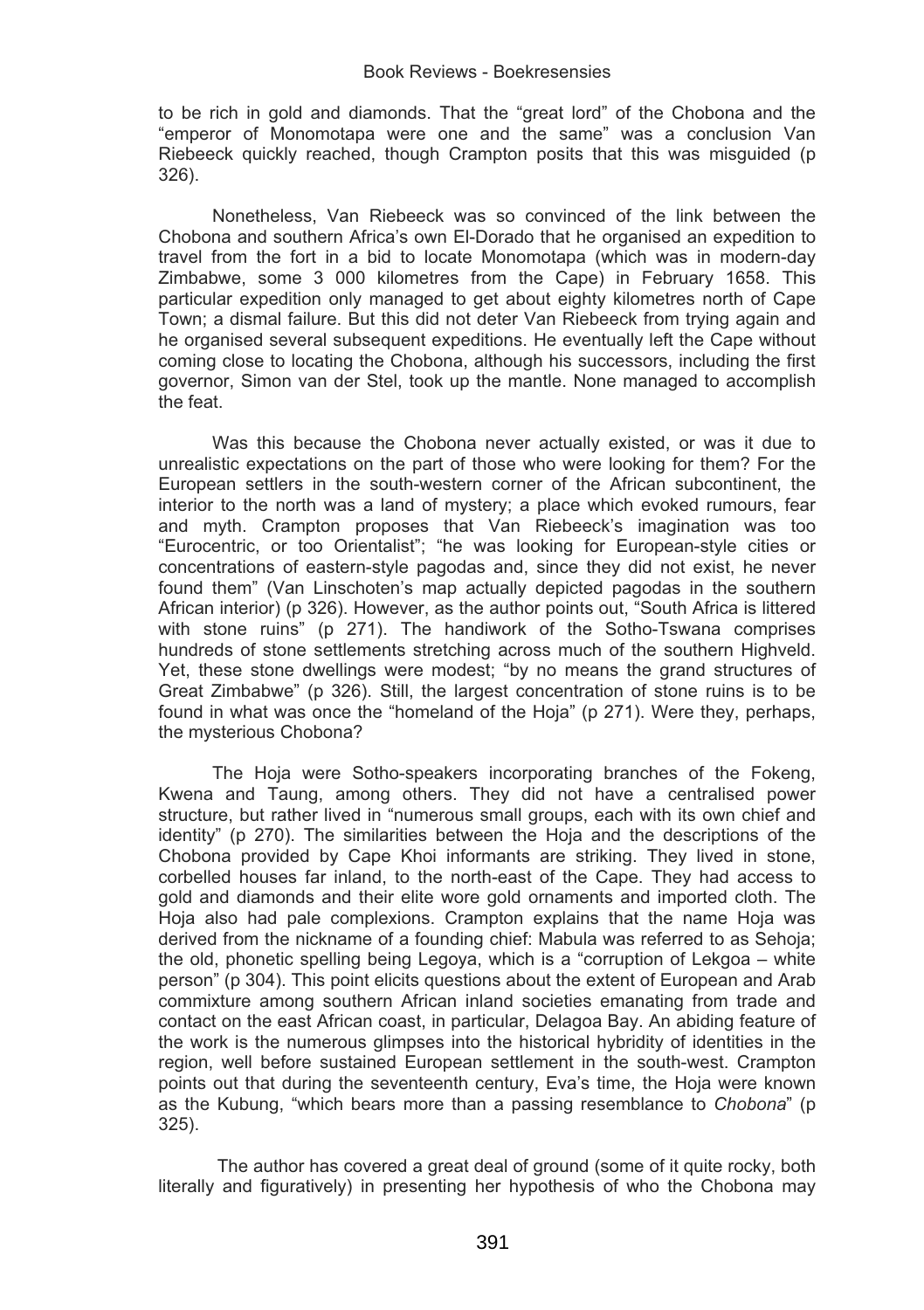have been. Even so, it would be unfair to suggest that parts of the text are extraneous; *The Side of the Sun at Noon* is more than the sum of its parts. In pursuit of the Chobona, Crampton has drawn our attention to several neglected, or even ignored, aspects of southern Africa's pre-colonial history. In doing so, she has shown the worth of investigating tales of fancy for they may lead to other, less imaginary discoveries. Behind every rumour there may just be a nugget of truth. One such neglected aspect concerns the existence of thriving "long-distance communication and trade" in southern Africa well before sustained European settlement (p 88). The presence of *Cannabis sativa*, the scientific name for what South Africans colloquially call *dagga*, illustrates the point. Crampton explains that contrary to what some twentieth century scholars argued – that the plant smoked by the Khoi was actually an indigenous herb, *Leonotis leonurus* – it is now clear that the narcotic which was in such ready supply at the early colonial Cape was in fact *Cannabis sativa*. Originally from Central Asia, it was introduced to southern Africa by Arab traders approximately one thousand years ago. From the east African coast it was relayed to the south-western Cape via the Hancumqua and Hessequa Khoi of the eastern Cape.

Crampton explores other historical traces of extensive trade links crisscrossing the pre-colonial southern African interior which facilitated the transfer of imported goods. For instance, Cape Khoi obtained red beads and copper from the Nama, who lived to the north-west, spanning the Gariep River. It has been determined that the red beads exchanged between the Nama and Cape Khoi were actually cornelians from India which had been imported via the east African coast, most probably passing through the hands of Portuguese traders along the way. And there are yet more relics of what Crampton calls the "long-vanished economies" of the pre-colonial past, especially along the middle Gariep River (p 149). Two absorbing examples include the Kakamas Peach and the Weeping Willow, both of which are originally from China and both of which were present on the Gariep River before the arrival of Europeans in the region.

It appears the Hoja enjoyed a fair degree of prosperity for much of the eighteenth and early nineteenth centuries. They were known to grow tobacco and wheat, which also would have been acquired from traders along the east African coast; tobacco, originally from the Americas, was introduced by the Portuguese, while wheat originated in the Middle East. There are reports of the Hoja supplying the Korana, Griqua and Boers with wheat prior to 1820, thus indicating the production of surplus. Why then had the Hoja all but disappeared from the southern Highveld by the time the Voortrekkers first arrived there in the late 1830s? Crampton suggests that the Hoja suffered significant upheaval and displacement as a result of the *Difaqane*. Given that the "invaders of Dithakong" have been identified as having emanated from the southern Highveld (Hoja territory), this is highly likely. The *Difaqane* led to the disruption of livelihoods, trade networks and knowledge systems. Crampton argues that the *Difaqane*  obscured the world before it to such an extent that it was easier for twentieth century scholars to dismiss the Chobona as fabrication, rather than pick up the scattered pieces and perhaps most notably, take Eva, a teenage Khoi girl, on her word.

This is a rich text delivered in an engaging and often humorous style, interspersed with brief accounts of the author's own journey of discovery. Has Crampton conclusively proven who the Chobona were? No, the available evidence is too patchy, too approximate to lend itself to a conclusive argument.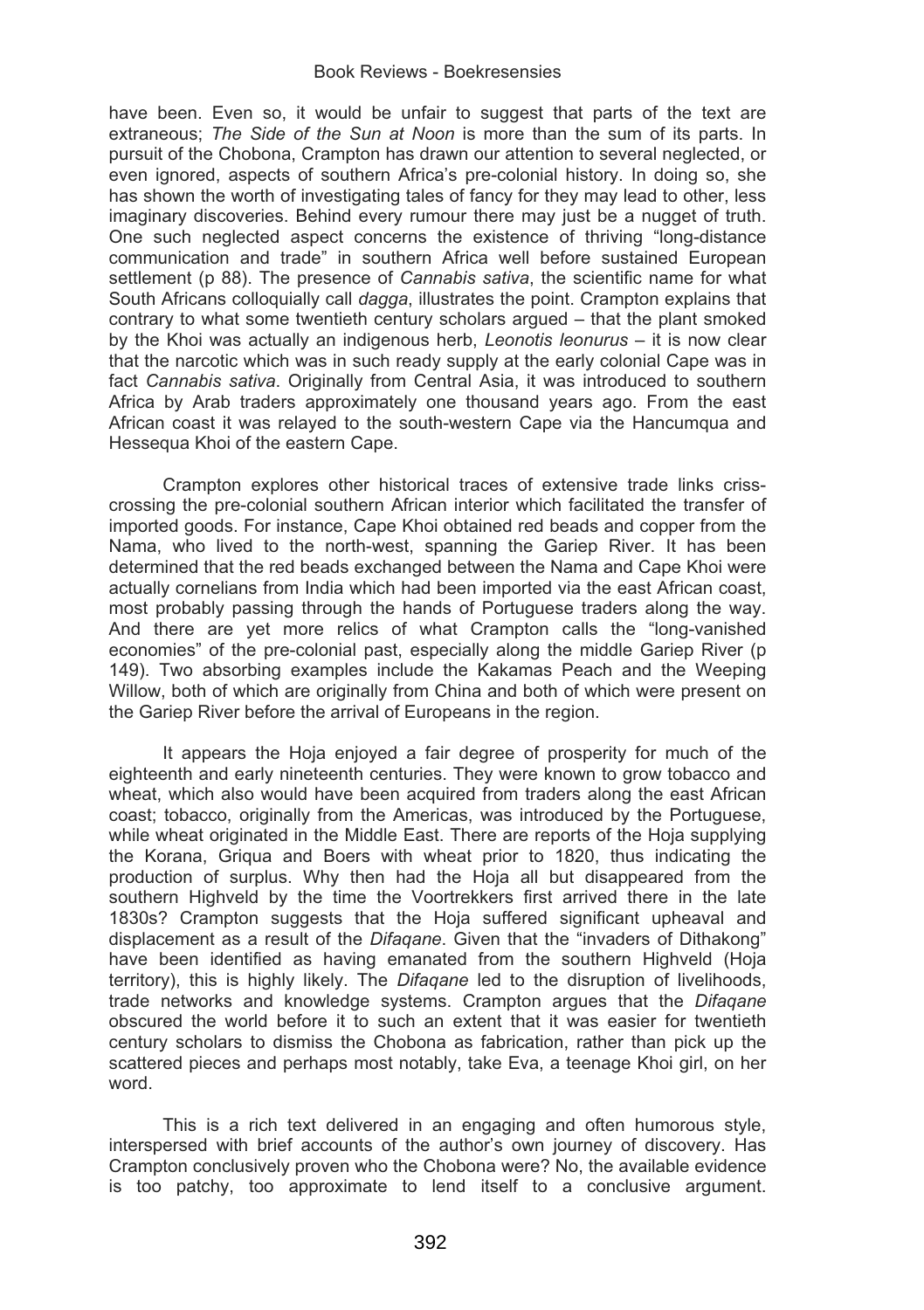Nonetheless, the premise is reasonably, possibly true. An abiding quality of the work is the author's deft interweaving of an extensive range of sources – indigenous oral traditions, archaeological findings, Arabic writings, linguistic conventions, contemporary traveller's records, and archival material – to reveal a picture of South Africa's past that is bound to challenge preconceptions and force the reader to think again.

*Jared McDonald University of the Free State*

# **A powerful critique of recent colonial historiography**

**Jeff Guy,** *Theophilus Shepstone and the Forging of Natal*  University of KwaZulu-Natal Press, Scottsville, 2013 566 pp ISBN 978-1-86914-249-0 R380.00

The majority of Guy's work has been a deeply rooted and fine-grained history of African peoples in both Natal and Zululand, focusing specifically on power and production both before and during the colonial occupation of these regions. His close and careful readings of sources have primarily centred on the social and political economy of African peoples within and between these spaces, most notably in *The Destruction of the Zulu Kingdom* (1979), *The Maphumulo Uprising* (2005), and *Remembering the Rebellion* (2006). Conversely, Guy's work has significantly avoided centring on settler and colonial society in Natal. Indeed, his major exceptions to this, *The Heretic* (1983) and *The View from across the River* (2002), instead centred on members of the Colenso family; men and women whose political and social commitments led to a mutual rejection of settler society and its grasping rapacity. By selecting the towering figure of Theophilus Shepstone, Natal's long-serving Secretary of Native Affairs, Guy focuses on the development of colonial Natal while still paying attention to the intricacies of African action and larger imperial ambitions on the continent. In so doing, Guy discusses at length the motivations and prejudices of Natal's settler society, particularly as seen through newspapers and political debates. The result is *Theophilus Shepstone and the Forging of Natal*, an elegantly constructed and engaging narrative that compiles six decades of south-eastern African history within a tome of somewhat formidable length.

 Theophilus Shepstone is a towering and certainly contradictory figure in the history of Natal and Zululand. His many successive policies, developed throughout his three decade-long tenure as the Secretary of Native Affairs, have been central to understanding the development of indigenous-African relations within the colony and through the twentieth century. These policies have been often homogenised under the heading of "the Shepstone System", offering the idea of a coherent set of principles that allowed colonial Natal and later the South African state to implement a form of indirect rule over the African peoples of the region. This iteration was initially championed by Natal's first historians in the early twentieth century and gained further purchase in David Welsh's *The Roots of Segregation* (1971) and Mahmood Mamdani's enormously influential *Citizen and Subject* (1996). Guy takes exception with the common historiographical interpretation of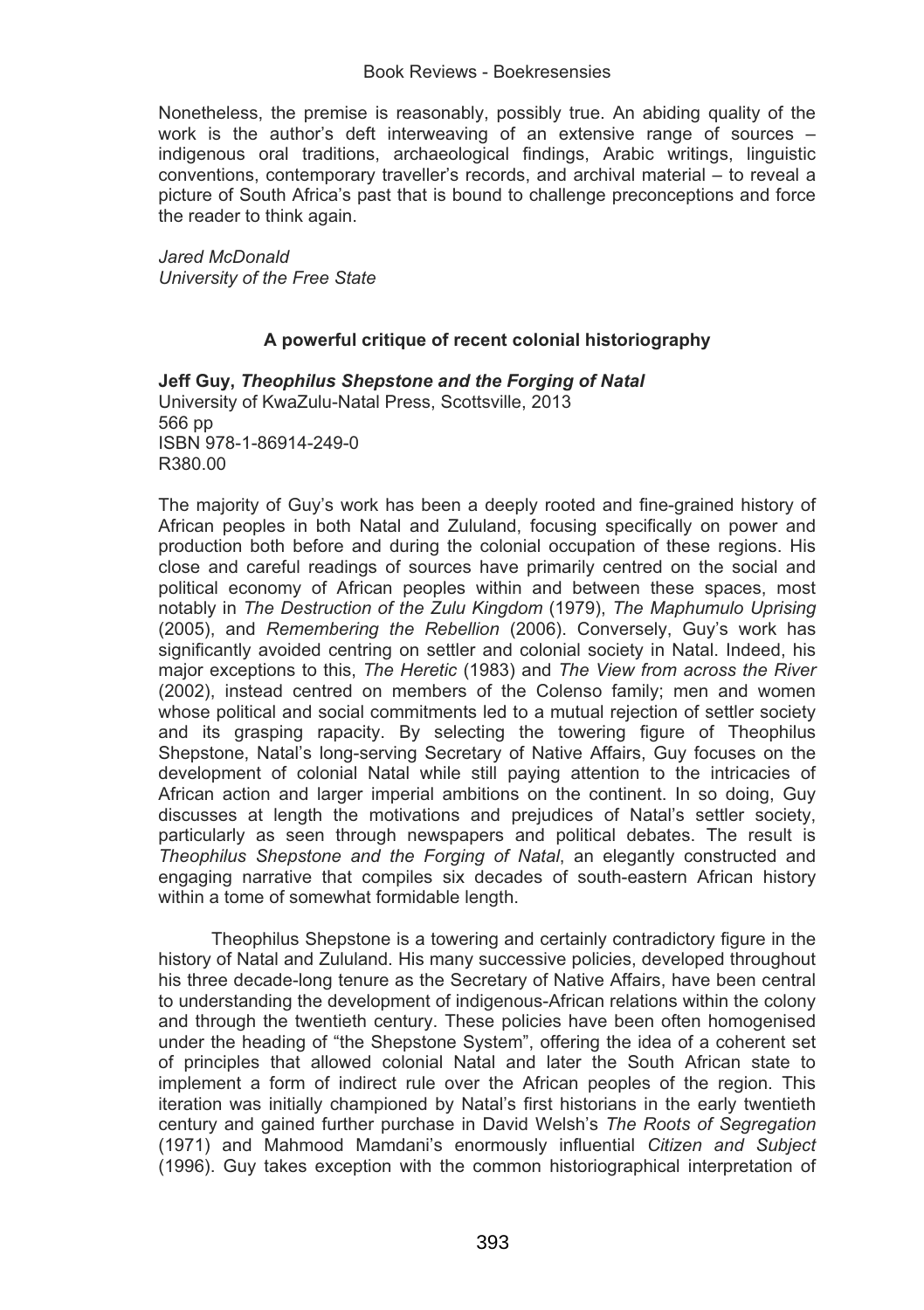Shepstone and his system, arguing that the system was not actually Shepstone's at all. Rather, Guy asserts that

Shepstone's policies came to an end before he left office. This is not to say that policies and arguments made in Shepstone's name came to an end – indeed, once he was no longer in office, they were appropriated, reinterpreted, and the "Shepstone system" was used to defend what was called Natal's native policy (pp 8–9).

For Guy, the "Shepstone system" is a constantly perpetuated misnomer, first advocated by Natal's settlers after Shepstone had lost formal power in Natal. The actual policies that Shepstone advocated were a contradictory collection of assertions that first and foremost sought to preserve as long as possible African pre-capitalist systems of economic and social production. Chief among these involved the preserving of land for African use, a move that consistently put Shepstone at odds with a belligerent and growing settler population as the nineteenth century progressed. For settlers, Africans were coddled by Shepstone's policies, which allowed them to remain economically independent of settler coercion and therefore kept settlers from obtaining the cheap labour they so vociferously demanded. Yet in a colony in which Africans outnumbered white settlers by at least eight to one, Shepstone rightly saw that Africans could not be completely or thoroughly alienated by settler demands. For as long as possible he hoped to delay capitalist attempts to undermine the economic independence of Africans within the colony, a process that became increasingly difficult as a variety of political and social factors began to push events in favour of Natal's settlers by the late 1860s.

Guy argues that Shepstone was able to achieve this delayed transformation through a canny and cynical manipulation of language and interpretation. Having grown up in southern Africa and having acquired an early fluency in African languages, he frequently mobilised his command of language to assert a sole command of the needs and concerns of Africans. This linguistic power made him frequently indispensable to generations of imperial administrators in the colony and left him considerable room to interpret and manoeuvre in his dealings with Africans, administrators, and colonists alike. Similarly, Shepstone's knowledge and manipulation of the written word allowed him to keep many of his African interlocutors in the dark about developments in the colony or wider empire. It is this state of intentional linguistic ambiguity that makes studying Shepstone and his policy work exceedingly difficult for historians of Natal. Guy himself notes in studying Shepstone's records, "what is invaluable is so adroitly intermixed with the manipulative that to distinguish the one from the other is only possible through close comparative reading and precise contextualisation" (p 2). In order to do so, Guy undertakes an ambitious and largely successful approach. *Theophilus Shepstone and the Forging of Natal* is not a direct biography so much as the close reading of a life in documents with careful attention to the social, political, and economic changes that resulted in Shepstone's near half-century residence in Natal.

In the wake of the disastrous annexation of the Transvaal in 1877 by the British government and the destruction wrought by the Anglo-Zulu War of 1879, circumstances shifted decisively against the continued economic and social autonomy of Africans in Natal. Guy traces the large-scale collapse of Shepstone's multiple policies to the decade after the war, newly codified in the Natal Native Law Code of 1891. By then, Shepstone's attempts to preserve land and relative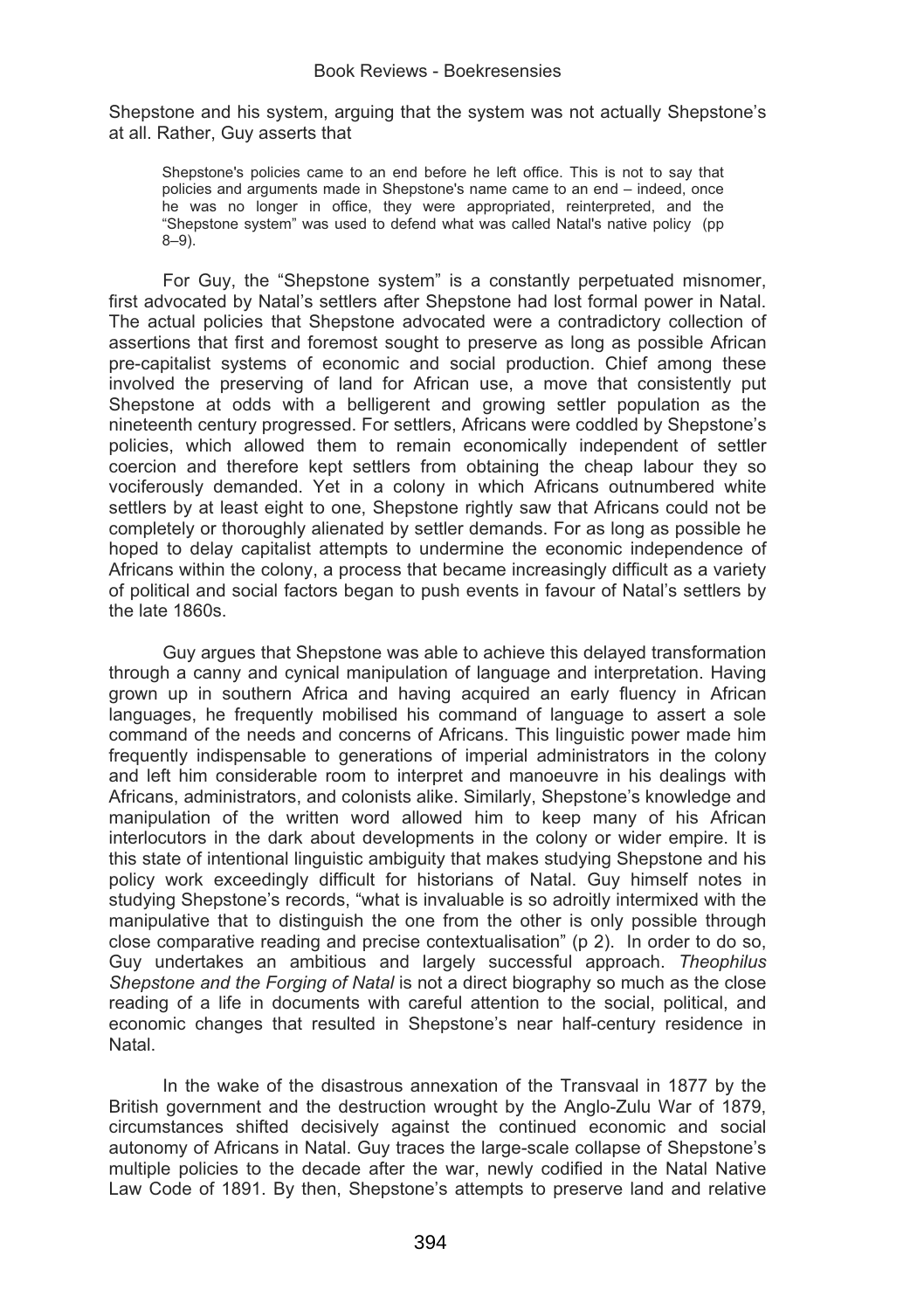independence for African labourers was eclipsed by the increasing demand of settler capitalism, bolstered by the gold and diamond fields beyond Natal's borders. What arose in its place was not Shepstone's doing, but rather, "the Shepstone system", "a reconstructed system, a settler system, cobbled together from elements of the policies with which he was associated, and to which his name gave historical cohesion and political respectability" (p 504).

This analysis, one that simultaneously privileges policy change and claims of historical continuity, forms the crux of Guy's convincing argument. By closely reading the primary documents that constituted Shepstone's official life in Natal, Guy seeks to not only correct historical interpretations of both the man and the colony, he actively challenges the process of writing the history of Natal. Indeed, Guy's approach offers a significant critique for historians of southern Africa, particularly those of colonial Natal. In *Theophilus Shepstone and the Forging of Natal* Guy laments scholarship that suffers from the "heavy weight of the established secondary sources, which are too often simply accepted and reworked as historical givens. Then, instead of locating the text firmly within the historical conditions in which it was produced, the text is treated as discourse" (p 11). Although this is something of a simplistic rendering of critical readings of colonial texts and discourse analysis, there is certainly merit in this critique.

Guy's assertions about Shepstone, and more notably about colonial Natal and African responses, are based on decades of painstaking, original archival research. While I believe that discourse certainly has a significant role to play in understanding how power operated in colonial societies – and more importantly, how those historical actors viewed these operations of power – I do think Guy is right to emphasise the need for a re-examination of Natal's primary sources within their historical context. Otherwise, historians run the risk of "stay[ing] intellectually at home, in places and amongst people with whom one is more familiar, the significance of the remote other asserted certainly, but with a gesture rather than engagement", as Guy argues (p 11). Such an interpretive strategy does not do the lengthy and fraught process of historical change justice, and allows for an ahistoric reading of cultural concepts in the present back into the nineteenth century; a process Guy describes as the conflation of "people and things, *abantu* and *izinto*" (p 521). This analysis remains pointedly relevant in contemporary South Africa as politicians and traditional leaders make totalising claims of authority and power that ignore the messy realities of change throughout centuries of colonial (and ostensibly post-colonial) history.

Guy's book is a necessary addition to Natal and larger South African historiography not simply for its painstaking research and engaging narrative. It also presents a powerful critique of recent colonial historiography and ahistoric assertions of tradition in the present. *Theophilus Shepstone and the Forging of Natal* is an important book that demonstrates Guy's keen eye for the intricacies of settler society in Natal as well as his usual astute observation of African agency in the region.

*T.J. Tallie Washington and Lee University*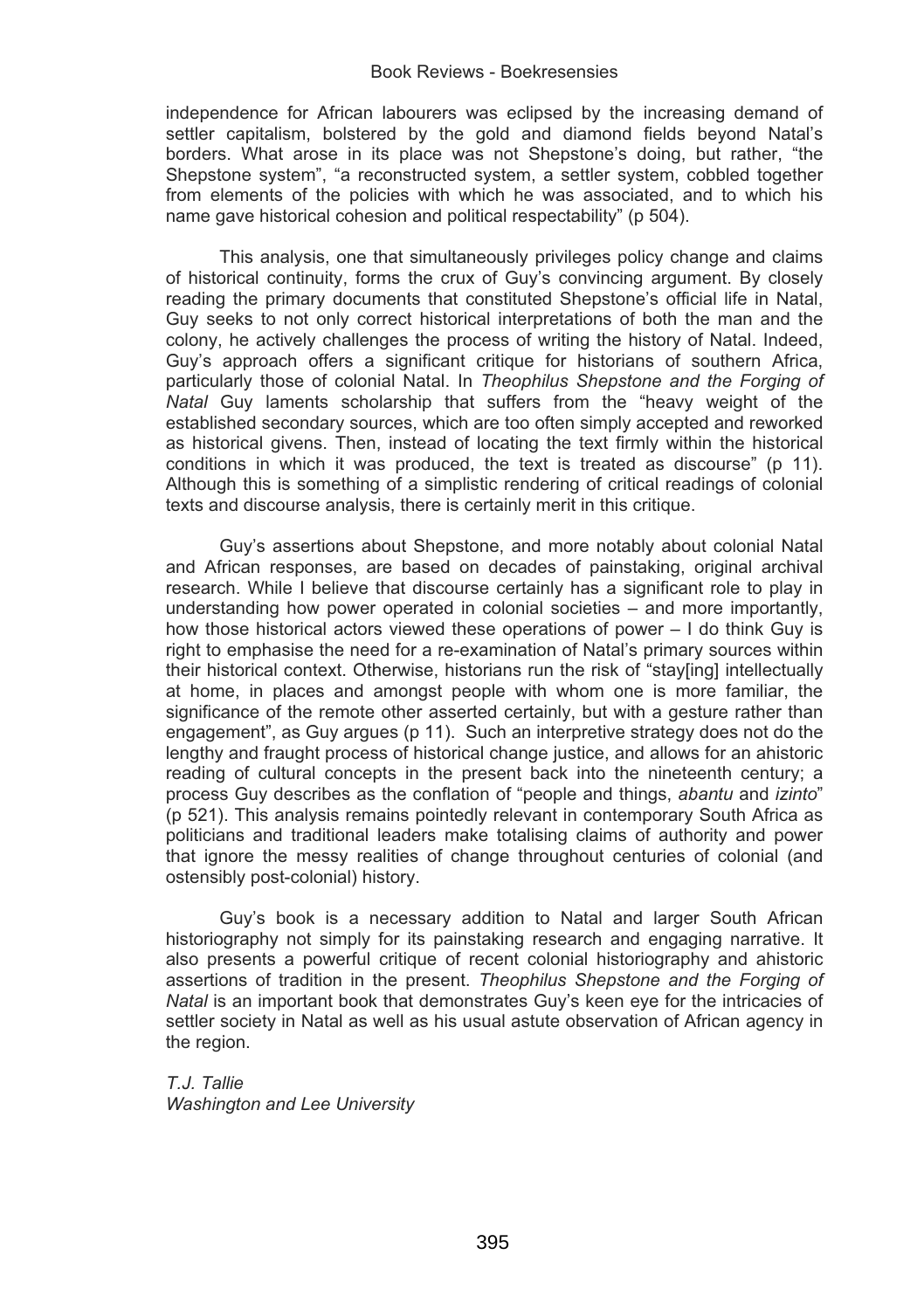# **An absorbing eyewitness account of a pivotal period**

**E.J. Kärrström,** *Eighteen Years in South Africa: A Swedish Gold-Digger's Account of his Adventures in the Land of Gold (1877-1896)***, edited by I. Rudner, translated by I. Rudner and J. Rudner**  Africana Publishers, Cape Town, 2013 229 pp ISBN 978-0-620-58140-0 R195.00

If ever there was an eyewitness to history, that distinction falls to the unnamed narrator in E.J. Kärrström's account of South Africa in the late nineteenth century. Translated from the original Swedish, Kärrström claims that it is a faithful rendition of the narrator's exploits during a pivotal period in South Africa's history. Unsurprisingly, from the outset, this raises questions of authenticity, yet this is nevertheless an absorbing piece of literature which vividly recreates fascinating people, events and places.

 The book itself is composed of very brief chapters of between one and three pages in length, each describing an episode in the narrator's travels through southern Africa. Interspersed with these chapters are black and white photographs and sketches illustrating the account. Opening in a manner reminiscent of the fictional *Robinson Crusoe*, the narrator describes his childhood in the Swedish village of Askersund which instilled in him a love for adventure and the ocean. Acting on this impulse, he took up positions on various cargo vessels eventually reaching the coast of South Africa where his ship, the "Ellen Bruse", was unceremoniously wrecked off the coast of East London.

This auspicious beginning marked the start of a series of rollicking adventures as the intrepid hero traipsed all over the subcontinent in a personification of the nineteenth century explorer depicted in the *Boys Own* stories that were voraciously consumed by the reading public during this period. The emphasis here is on the young, single European unburdened by the fetters of family and financial responsibility who is free to make his fortune in a land that offers ample opportunity to do so. The narrator's accounts of his work in railroad construction, in diamond and gold mining and as a member of the infantry in various volunteer regiments, illustrate this belief.

Beyond this individual perspective however and, with the benefit of hindsight (and a century of historical change), the text becomes a valuable account of the process of colonisation in South Africa. From the outset, the narrator displays an ambivalence regarding the existing race relations in southern Africa. His early exploits as a volunteer involved in the Xhosa uprising under Chief Sandile, the Anglo-Zulu War, as well as the conflict with the Basotho in Mafekeng, predisposed him to view indigenous groups as a hostile enemy needing to be subdued. Yet he also displays contempt for the products of the "civilising mission":

The native who comes directly from the kraal is a willing worker and keen to learn his work and satisfy his 'baas' in every way. The so-called civilized or Christian native speaks English, sings hymns, apes the whites in manner of dress, and also apes the lower-class whites in bad habits. He is usually unsuitable for hard work and considers it beneath his dignity to use hoe and spade (p 37).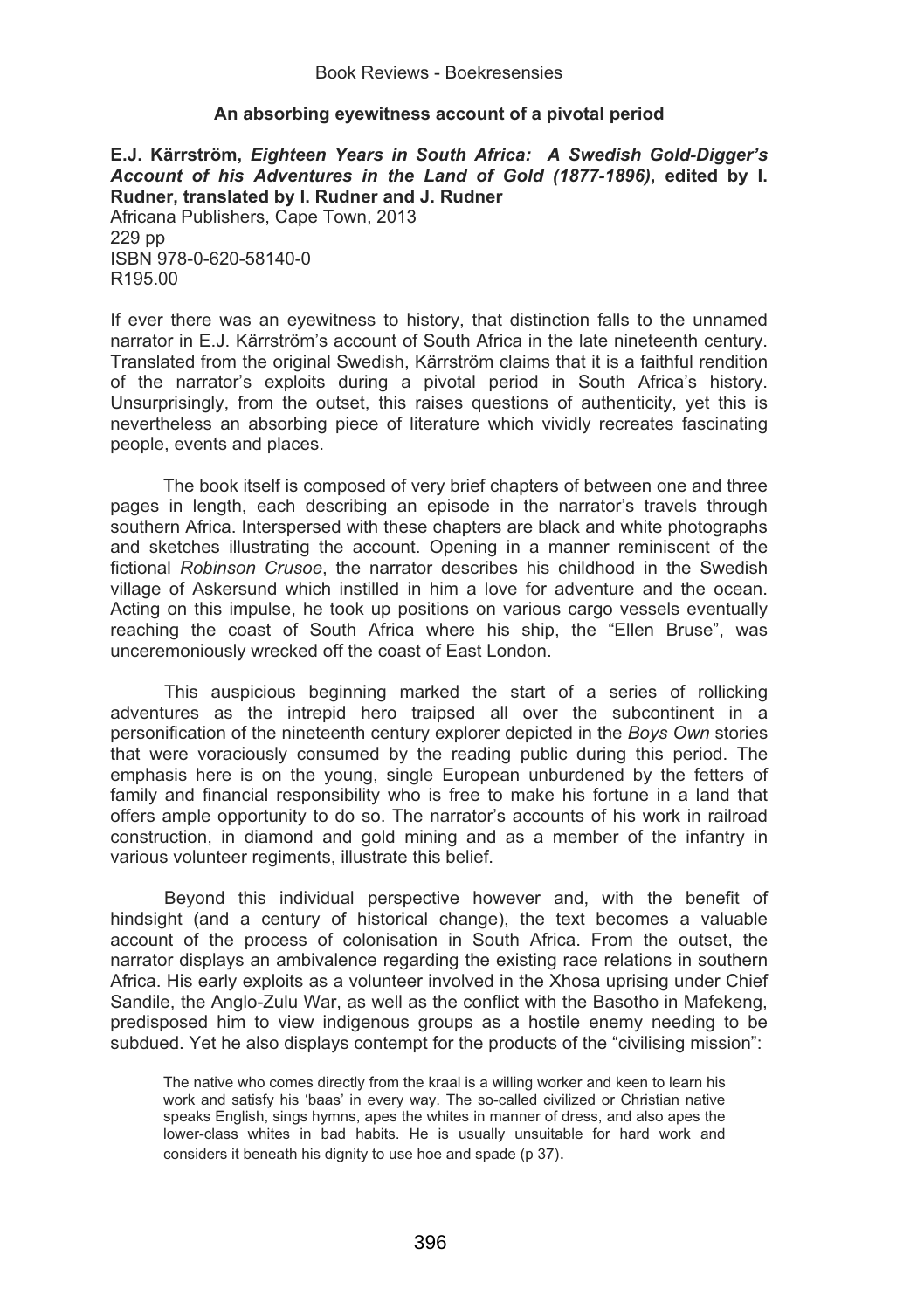His words also stem from a period of expansion in South Africa where public works and mining required a docile black labour force with little place for the aspiring black middle class. Throughout his adventures, his companion is the erstwhile Bambo, a minor Zulu prince whose search for true love is a source of much humour in the narrative.

The world created here is a homosocial one. Where women do appear, they serve as the foil for Bambo's amorous pursuits. The narrator's own attempt to attain domestic bliss is subverted by a Boer patriarchy disapproving of his wanderlust and empowered to speak for the prospective bride as women "did not have the intelligence to differentiate between good and bad, and matters always had to be decided by the elders" (p 49). Yet this is also a world where relationships and identities are fluid. The incipient signs of racial domination and economic inequality that would culminate in apartheid are evident, particularly in the narrator's accounts of the brutality and arbitrary justice meted out by the Royal Charter Company in Rhodesia. Simultaneously, however, Bambo is able to pursue white women with little consequence and becomes the first black man to work his own claim on the diamond fields.

From the perspective of the historian, the vision painted of South Africa is an arresting one. The discovery of diamonds in the Kimberley area and, subsequently, gold on the Witwatersrand paved the way for the industrial development of the region and this is very much in evidence in the book as railway lines are built, ports developed, new technologies are making their appearance in the mining industry and sidelining the small speculators in favour of monopolies with sufficient capital to invest in an expensive enterprise. There are get-rich-quick schemes and speculation, small towns on their way to becoming bustling cities, accounts of larger-than-life figures such as Cecil John Rhodes, Paul Kruger and Barney Barnato and all the dramatic tension associated with great transformation. It is South Africa in the process of becoming and makes for a riveting tale.

Other than pure entertainment value, the strength of this work lies in its graphic portrayal of a lost world, usually only recreated in South African historiography. The first-person narration, with its necessarily blinkered perspective, allows the reader to interrogate the assumptions of race, gender and imperialism that permeated nineteenth century South African society; assumptions that were to have a lasting impact on notions of equality, inclusion and nationhood.

*Suryakanthie Chetty University of South Africa* 

# **Another gem from a masterful military historian**

**Edward M. Spiers,** *Letters from Kimberley: Eyewitness Accounts from the South African War* Frontline Books, London, 2013 198 pp ISBN 978-1-84832-657-6 £19.99

This is another gem from Edward Spiers, Professor of Strategic Studies at the School of History, University of Leeds. A leading authority on the Victorian army, Spiers recently co-edited *A Military History of Scotland* that received the Saltire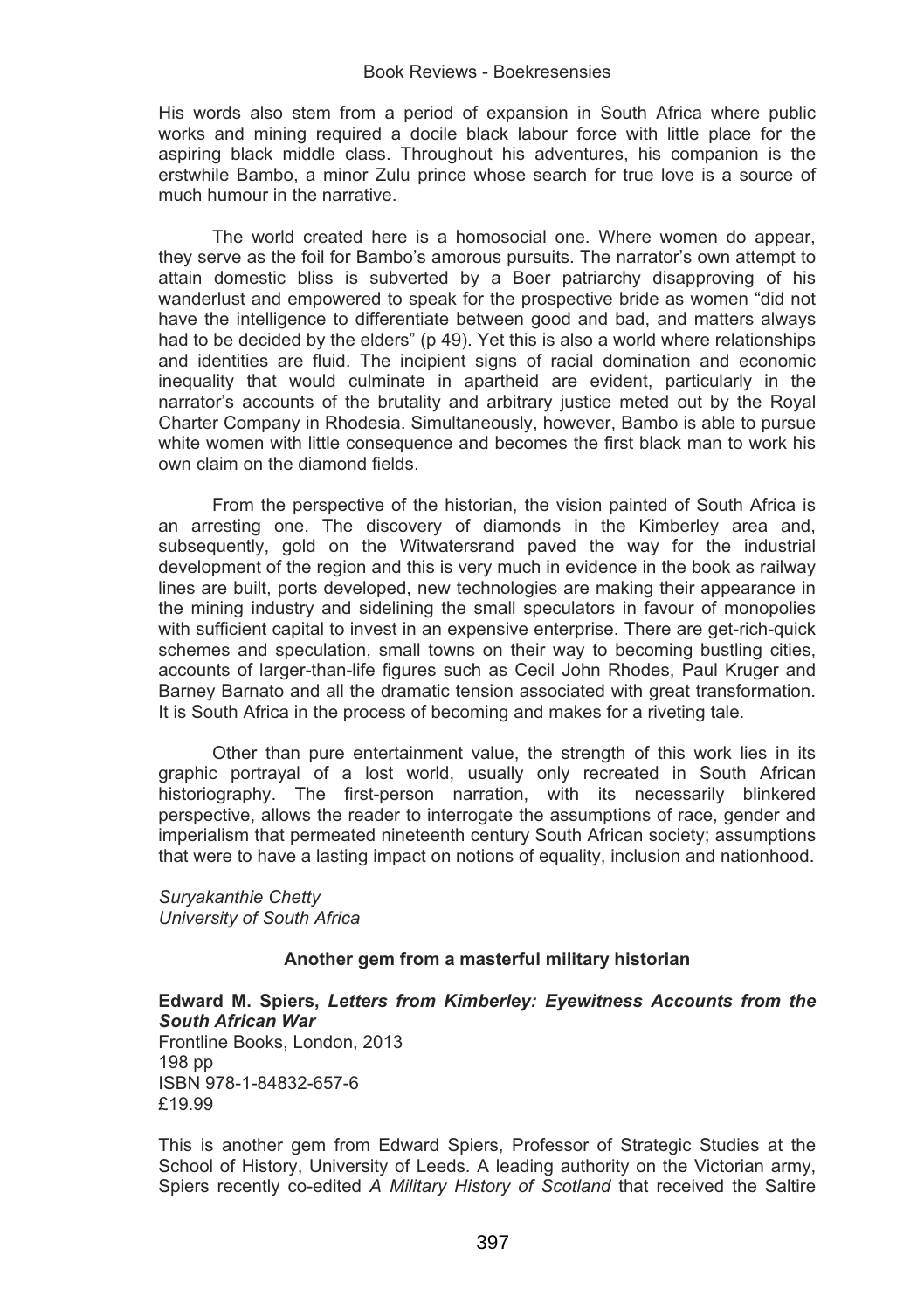Prize for the best book on Scottish history in 2012 and the Templer Medal from the Society for Army Historical Research. A grant from the Scouloudi Foundation in association with the Institute of Historical Research made the publication of *Letters from Kimberley* possible. It is the second book by Spiers on eyewitness accounts from the South African War or Anglo-Boer War. The first, entitled *Letters from Ladysmith: Eyewitness Accounts from the South African War*, contained letters from the Natal front from the outbreak of the war on 11 October 1899 till the relief of Ladysmith on 28 February 1900 and after.

Soon after the outbreak of the war the Boers laid siege to these three important towns – Mafeking and Kimberley in the Cape Colony and Ladysmith in Natal. Kimberley, a few miles from the north-western border of the Orange Free State Republic, was besieged on 14 October. It was only to be relieved 124 days later, on 15 February 1900, by Major-General John French and his Cavalry Division, which formed part of Lord Methuen's relieving force. Kimberley did not possess the strategic significance of Ladysmith, nor did it have a charismatic leader like Colonel Robert Baden-Powell in Mafeking, but, known as the "Diamond City", it was the largest and wealthiest town invested. Ironically it was also the temporary home of arch-enemy of the Boer republics – former prime minister of the Cape Colony, Cecil John Rhodes, who had made a fortune in the diamond and gold industries. He entered the town the day before the outbreak of war. Equally ironically, his friend, Dr Leander Starr Jameson, was besieged inside Ladysmith on the Natal front. Spiers quotes Arthur Conan Doyle, war correspondent during the Anglo-Boer War, who wrote of "the painful but notorious fact" that "considerable friction" existed "between the military authorities [Colonel Robert Kekewich and his chief staff officer, Major O'Meara] and a section of the civilians, of whom Mr Rhodes was chief".

In this book, Spiers has included some 261 carefully-selected extracts from letters about the siege of Kimberley (first-hand accounts) written by soldiers and civilians, and a handful of Boer prisoners, which were published originally in 99 British metropolitan and provincial newspapers. These newspapers include: *Essex County Standard*, *Lancashire Daily Post*, *Leeds Mercury*, and *Sheffield Daily Telegraph*. The letters cover the British experience from all the major regiments and support arms engaged, both in the relief forces and inside Kimberley, and include material on the pursuit of a retreating General Piet Cronjé until his capture with 4 000 Boers at Paardeberg on 27 February 1900. There are also letters and extracts from siege diaries from the English-speaking community in Kimberley. They include letters from the mayor; a range of military personnel in the Kimberley Rifle Volunteers, Kimberley Light Horse, the Town Guard, Cape Mounted Police; and women, with one first-hand account of living in the mines.

Extremely valuable is that Spiers places each letter in its proper context with some excellent introductory and explanatory paragraphs. Where these letters refer to principal individuals or events, or err in their commentary, the letters are annotated. Perspectives from a few enemy letters that appeared in the local newspapers are sometimes added. Full references with subheadings, including the title of the newspaper and the date, are given with each letter. The letters or topics are numbered and where more than one extract comes from the same letter on different topics, links to previous passages are identified by reference to those numbers.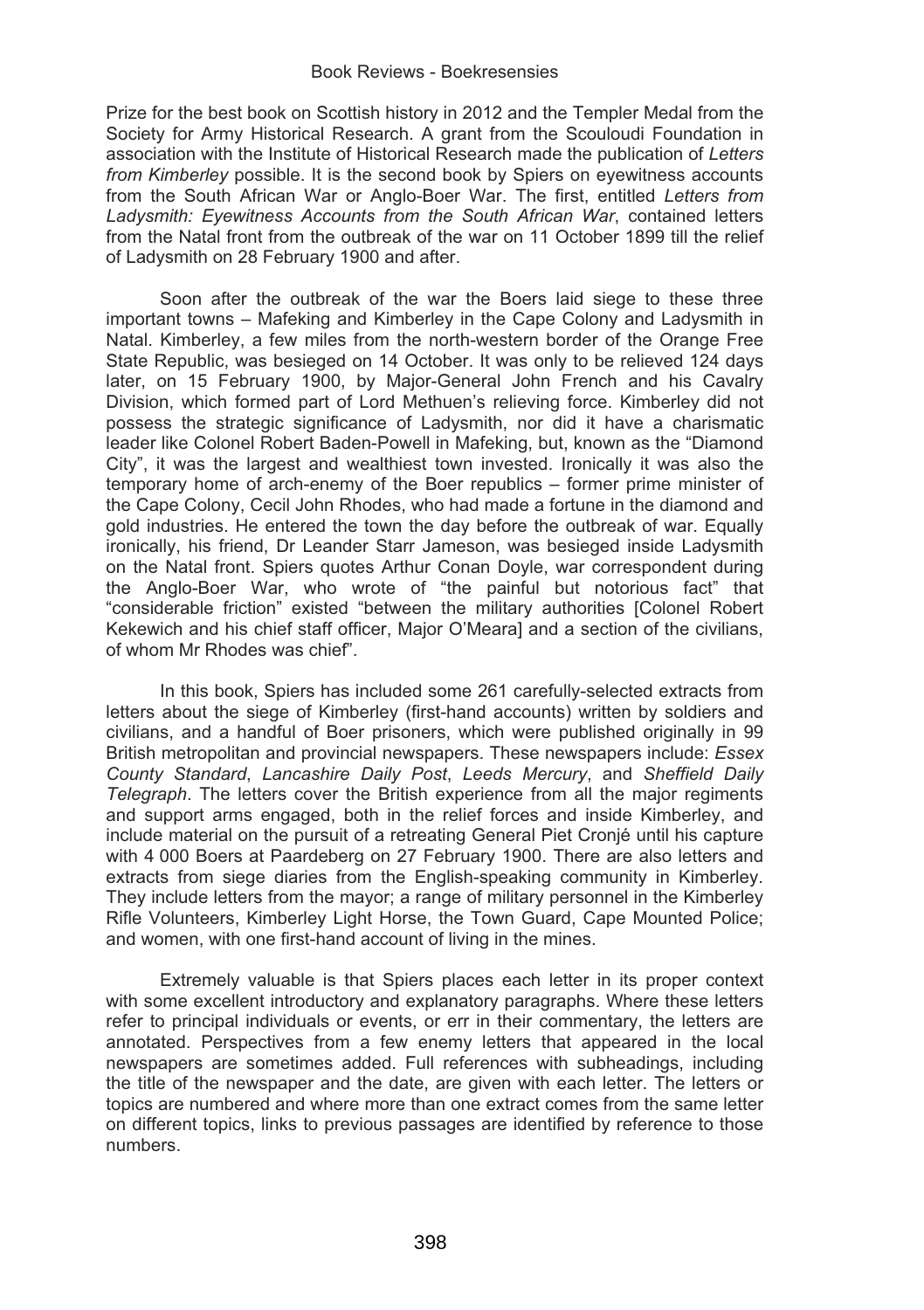The basis of the selection consists of letters from soldiers in the relevant infantry-of-the-line battalions sent to family and friends at home, and then passed on to the local press, usually about four weeks or more after despatch from South Africa. The newspapers readily filled their columns with "Letters from the Front" among other material. These (nota bene) uncensored letters attracted editorial attention by virtue of their local interest, particularly for the provincial newspapers; their often blunt and graphic phraseology; and their readiness to make points about commanders, battles, the enemy, and campaigning generally that would never be found in official despatches. Some Lancastrian newspapers eagerly followed the fortunes of the men of the Loyal North Lancashire Regiment, half of whom were besieged in Kimberley and the other half in the relief column.

In his Introduction, Spiers assesses the siege and its significance. This is followed by six chapters with extracts from letters and editorial comments on the defence of Kimberley; the advance of the relieving force through the battles of Belmont, Graspan and Modder River; the Battle of Magersfontein, where the Highlanders "marched to their graves"; the beleaguered and bombarded Kimberley; and the relief of Kimberley and the subsequent surrender of Cronjé. A final chapter assesses the significance of the siege through the eyes of contemporaries and subsequently, in understanding how the participants coped with the challenges of a siege and securing its relief.

The extracts from the letters, Spiers explains in his Introduction, are reproduced in their original form to reflect the feelings of residents during and after the siege, and of officers and other ranks as they struggled to cope with the demands of modern warfare. They indicate how newspapers and their editors came to understand and respond to events in connection with the siege. They also provide first-hand commentary on events on the battlefield, particularly the challenges of crossing fire-zones swept by smokeless-powder, flat-trajectory, and magazine rifles, as at Modder River and Magersfontein. These letters shattered the widespread under-estimation in Britain of the highly-mobile and well-armed Boers, adept at field-craft, and, as at Magersfontein, entrenched under the skilful direction of General Koos de la Rey. The letters also testify to the way in which imperial Britain was able to recover from initial defeat, and to exploit the passivity of the Boers by deploying massive military forces across the seas and forwarding them rapidly to the front by rail. They also reveal, says Spiers, some of the social effects of the war, such as the displacement of refugees at the beginning, and the destruction of homes and property by both belligerents.

This reviewer's choice extract was already spotted by the writer of the flyleaf: Spiers states in his explanatory note (p 88) that for most Highlanders the enduring memory of the Battle of Magersfontein was lying prostrate on the veld unable to move after the unexpected Boer fusillade from the concealed trenches. As a Seaforth sergeant observed (p 88):

There was nothing for it but to lay down and pretend to be dead, and this I did about 5.30 a.m. till, I suppose six p.m., the sun pouring down on me all the time, and not a drink of water all day, and dare not stir hand or foot, and expecting every instant to be my last. I could hear nothing but the cries, moans, and prayers of the wounded all round me, but I daren't so much as look up to see who they were. Shots and shells were going over me all day from the enemy and our side, and plenty of them striking within a yard of me – I mean bullets, not shells – and yet they never hit me. I believe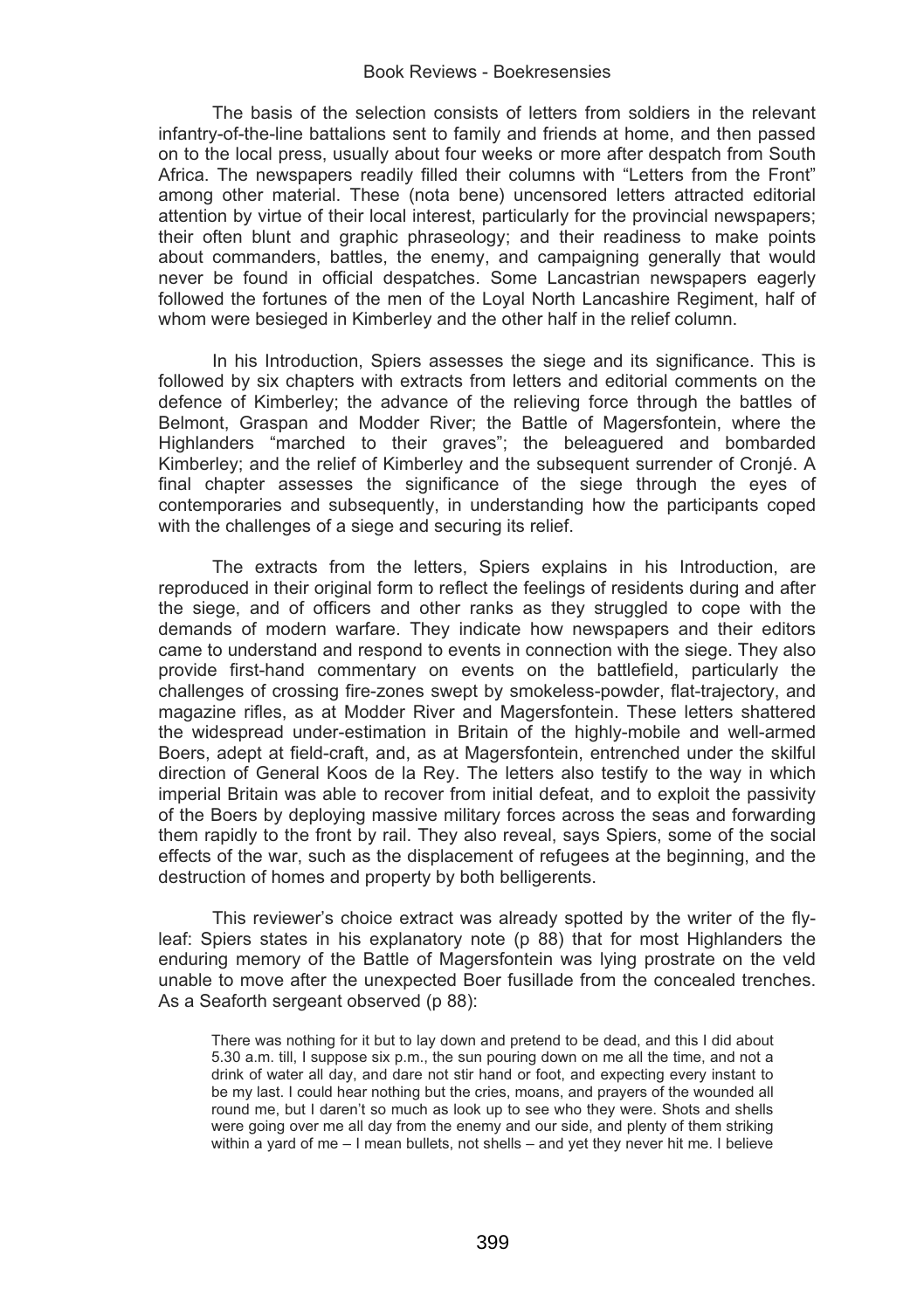some of our fellows went off their heads and walked right up to the enemy's place, singing till they dropped them.<sup>1</sup>

In a recent chapter on the Anglo-Boer War, this reviewer juxtaposed the experiences of a British soldier, Herbert Unwin of Thorneycroft's Mounted Infantry, at Spioenkop, taken from Spiers' previous book, Letters from Ladysmith,<sup>2</sup> and a young Boer combatant, Deneys Reitz. Spiers has produced a remarkable book and it is highly recommended for the reader who enjoys social and military history. There is now the onus on him to compile that third volume in what would be a magnificent trilogy – the siege of Mafeking. It is something to look forward to from the desktop of a brilliant historian.

*Fransjohan Pretorius University of Pretoria* 

֦

# **A truly remarkable biography**

**Lindie Koorts,** *D.F. Malan and the Rise of Afrikaner Nationalism*  Tafelberg, Cape Town, 2014 466 pp ISBN 978-0-624-05587-7 R358.00

Gordon S. Wood in his book, *The Purpose of the Past: Reflections on the Uses of History* (2008), argues that the problems and issues of the present should be the stimulus for historical forays into the past, but they should not be the criterion for what the historian finds in the past. The historian has to break loose from the immediate demands of the present and portray the past in its own context with all its complexity. In South Africa, struggling to come to terms with the destructive legacy of apartheid, this is a daunting challenge for the biographer of D.F. Malan, the stern and grim-faced prime minister of the apartheid state between 1948 and 1954.

To resist the demands of the present, Lindie Koorts has written *DF Malan and the Rise of Afrikaner Nationalism* with the stated intention to understand and explain "without any attempt at apology or justification" her subject's role in the rise of Afrikaner nationalism, and the creation of the apartheid state. Her stance is that by understanding Malan, one not only grasps his world, but also comprehends how his actions and personality shaped the Afrikaner and South Africa. Koorts succeeds admirably in fulfilling the biographer's most challenging task: to understand what her subject thought at the time whether or not she happens to agree with him. She furthermore masters Malan's long and varied career as theologian, newspaper editor and politician while never becoming obscured by the vastness of his historical circumstances. In doing so she reflects the ambiguity, uncertainty and "differentness" of the past, as well as the complexity of Malan's personality.

Koorts convincingly argues that Malan's political success was based on his intense religious belief. As a young man he was painfully shy with a sense of inferiority and crippling self-doubt, but his fervent belief that he had a special

<sup>1. &</sup>quot;Singing to Death", *Manchester Evening News*, 16 January 1900, p 5.

<sup>2.</sup> F. Pretorius (ed.), *A History of South Africa: From the Distant Past to the Present Day* (Protea Book House, Pretoria, 2014), p 244.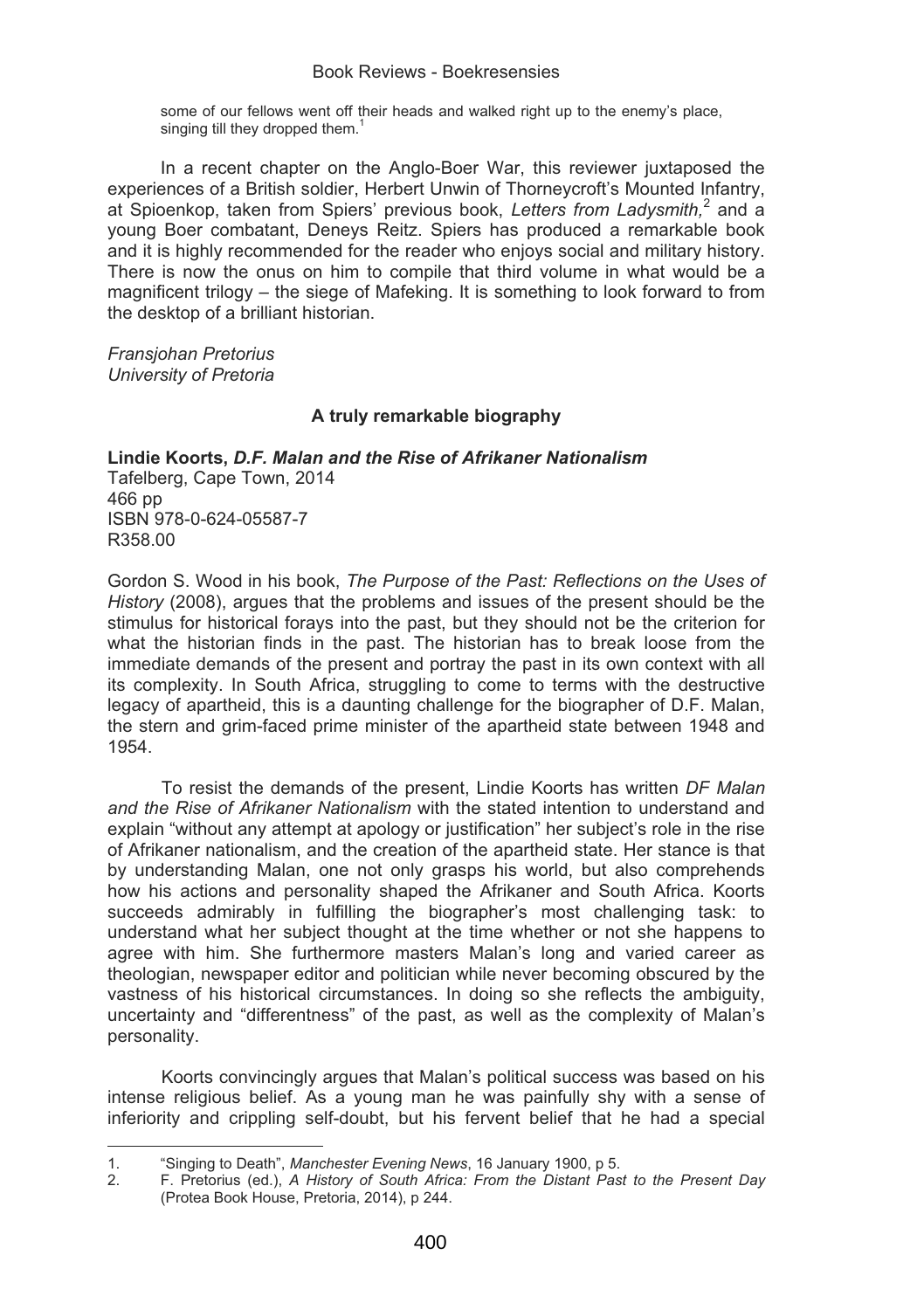calling to serve God and the Afrikaner led to him becoming a clergyman in the Dutch Reformed Church (DRC). His status as a clergyman – DRC ministers were treated like demi-gods by their congregations – turned him into a formidable and respected public figure. His stern demeanour, combined with his clerical garments made him a terrifying figure for children. In his Graaff-Reinet congregation the children would hide when they encountered him in the street. In reality Malan was more tolerant and open minded than most of his fellow DRC ministers. For example, he practised Higher Criticism and agreed that some Biblical events, such as the story of Jonah and the whale, were symbolic. He was furthermore sympathetic to the theory of evolution. This did not place Malan at odds with the DRC because he did not focus on theological disputes, but on his desire to serve the interests of his fellow Afrikaners – eradicating poverty, improving education, advancing Afrikaans as a language, and protecting their political rights. He fiercely resented British cultural hegemony, especially the dominance of the English language and concluded that political power had to be obtained without compromise, or the Afrikaner faced extinction. For this reason he rejected the conciliation policy of Louis Botha and Jan Smuts. This explains why as a rural DRC clergyman he was headhunted to become the first editor of *Die Burger*; why he became the undisputed leader of the Cape National Party (NP), a prominent member of the Hertzog cabinet, and ultimately leader of the "Purified" NP in 1934, leading the party to victory in the election of 1948.

In his private life Malan could be a humorous and warm person. He was a doting father to his adopted daughter, but his public persona was the opposite. Believing that he had a holy mission to secure the future of the Afrikaner he was grim, aloof and stern; a good hater who could deal ruthlessly with those he differed from. This was evident in his dealings with the adherents of national-socialism in the 1940s. While the rise of Nazi Germany made many Afrikaners receptive to fascism and the use of violence to secure an Afrikaner republic, Malan rejected national-socialism as alien to the Afrikaner character and traditions. As a result he set out to destroy the influence of totalitarian pro-Nazi movements such as the Ossewa-Brandwag, led by the charismatic Hans van Rensburg, and the Nuwe Orde of Oswald Pirow, a fervent admirer of Adolf Hitler. By 1943, after an emotional and bitter struggle, Malan had achieved his goal and the NP was the sole political platform of Afrikaner nationalism. Purged of fascist sympathies the NP attracted enough Afrikaner support from Smuts's United Party to win the 1948 election.

The most striking section of the book deals with Malan's role in the founding of the apartheid state. Koorts paints a portrait of an old and increasingly frail and exhausted Malan, out of step with a changing world after the Second World War. For him politics remained the struggle between the forces of Afrikaner nationalism and British imperialism. He wanted to remove Coloureds from the common voters roll in the Cape Province because he believed that the British had enfranchised them with the sole aim to counterbalance the Afrikaners.

Malan's final years in politics were furthermore consumed by the succession battle that raged within the NP. Here Koorts casts new light on the inner dynamics of the party after 1948, especially the feud between J.G.H. Strijdom, the leader of the Transvaal NP, and Malan. Strijdom was a volatile personality and a severe critic of Malan and his policies. He regarded Malan as too moderate on apartheid and the desire for an Afrikaner republic, and felt that he was too Cape orientated in his cabinet appointments. Cabinet meetings were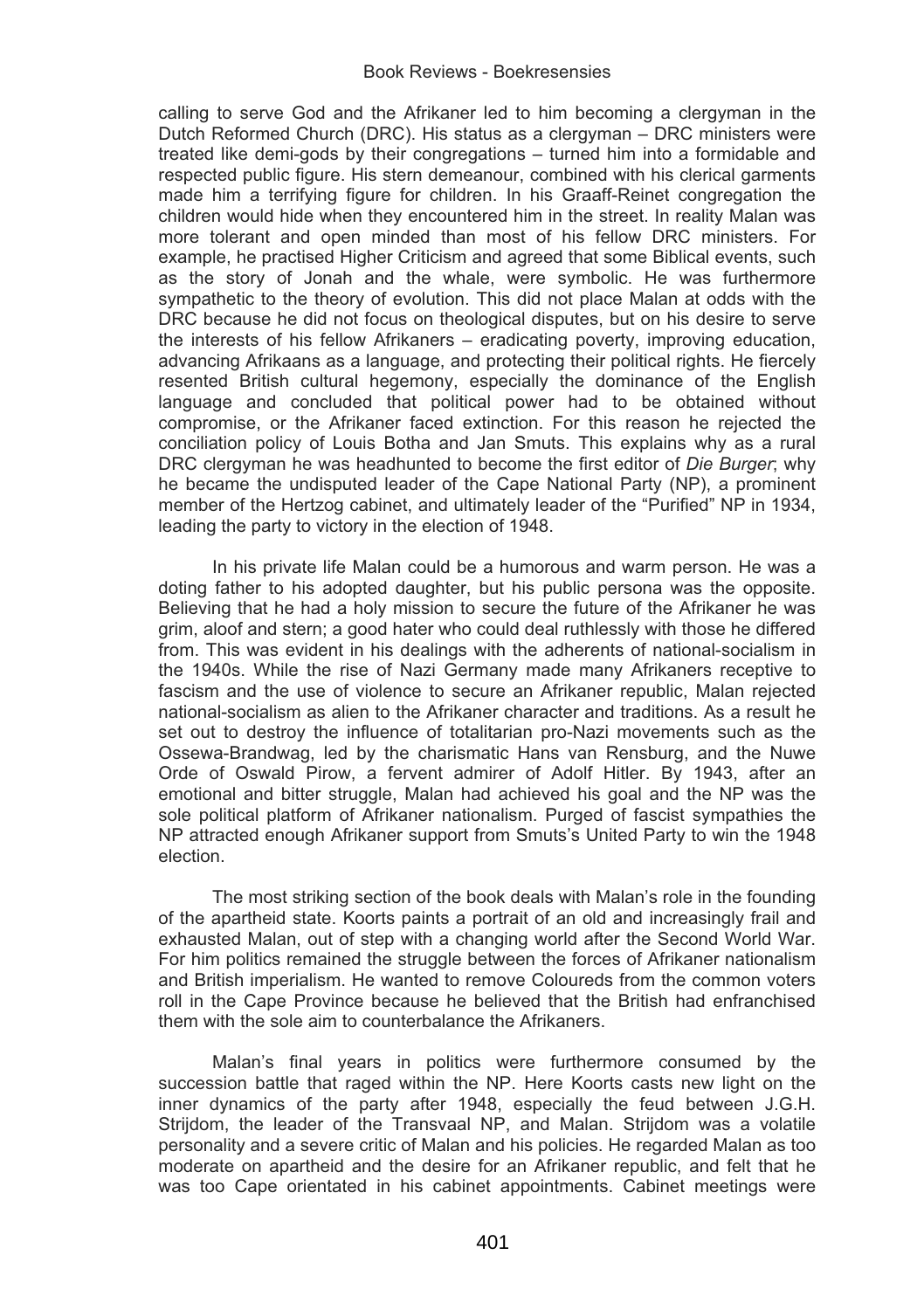stormy and Strijdom took his discontent into parliament and the NP caucus. Malan, on the other hand, had a low opinion of Strijdom's judgement, confrontational nature and views on race, and saw him as a divisive figure who would fracture the NP. Hating Strijdom with a passion, he was determined to deny him the right to become the NP leader and premier. Strijdom was, however, too powerful to be denied the premiership in 1954 when Malan eventually retired. Ultimately Malan's leadership between 1948 and 1954 was not busy with blueprints for the apartheid state, but with personal and petty score settling.

There is much to admire in *DF Malan and the Rise of Afrikaner Nationalism*, but Koorts's interpretation of the effect on Malan's political career of his feelings of guilt and self-disgust at being safe and in comfort as a student in the Netherlands during the South African War could be viewed as too simplistic. Malan was to be haunted by accusations that he was a coward and that he had fled to the Netherlands to avoid the war. Hertzog, for example, in the parliamentary election of 1938 accused him of being a traitor because he had never fought in the South African War. Koorts convincingly rejects the accusation of cowardice by pointing out that as a Cape Afrikaner in Stellenbosch it was impossible for him to join the republican commandos with the outbreak of the war. She is, however, less convincing in arguing that the only legacy of his Dutch stay was that his nationalism was shaped by his experience of late nineteenth-century European nationalism. Is it not possible that Malan's uncompromising Afrikaner nationalism, his rejection of the conciliation policy of the South African War heroes Botha and Smuts, and his eventual break with Hertzog, another war hero, was an attempt to compensate for his stay in the Netherlands and to eradicate his feelings of shame and guilt? There is no documentary proof for this assertion, but the historian's view of the past is not merely reduced to that of the recorded.

It is furthermore a pity that the book does not have a conclusion to evaluate the legacy of Malan's heroic image as the stern and unbending saviour of the *volk* on Afrikaner nationalism. In the 1980s and 1990s Dr A.P. Treurnicht, leader of the Conservative Party and a fervent admirer of Malan, emulated his hero's rejection of conciliation politics by vehemently resisting the political reforms of P.W. Botha and F.W. de Klerk. This contributed to an atmosphere that encouraged right-wing violence which in turn came close to derailing the political compromise of April 1994.

The few points of criticism are, however, minor ones. In terms of Woods's criteria for a historian, "[t]o be able to see the participants of the past … in the context of their own time … and to be able to relate it without anachronistic distortion to our present is what is meant by having a historical sense", Lindie Koorts has historical sense in abundance, making *DF Malan and the Rise of*  Afrikaner Nationalism a truly remarkable biography.

*F.A. Mouton University of South Africa* 

 $\overline{a}$ 

<sup>3.</sup> G.S. Wood, *The Purpose of the Past: Reflections on the Uses of History* (Penguin Press, London, 2008), p 11.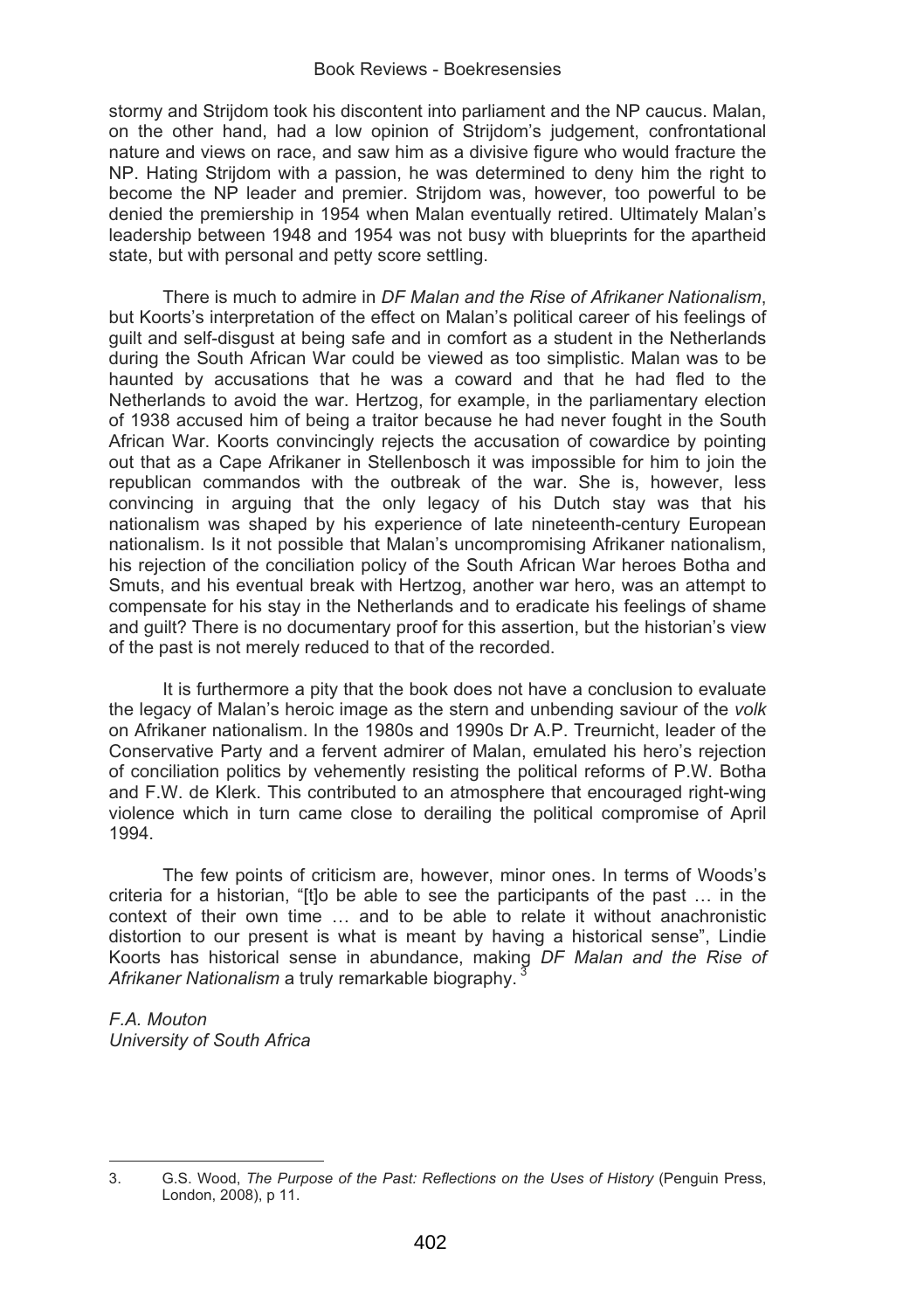# **An obscure struggle stalwart brought to light**

# **Colin Bundy**, *Govan Mbeki: A Jacana Pocket Biography*  Jacana Media, Johannesburg, 2012 168 pp ISBN 978-1-4314-0487-2 R130.00

It is an unfortunate truth that the writing of history, with all its injustices done to past events, is more often than not left to those who triumph at the caucus, the ballot box or on the battlefield, rather than to those who are a little more obscure. What societies tend to forget tells as much a story as what they choose to remember. This is as true today as it has been throughout the course of history. Govan Mbeki can be said to be one of the more obscure characters of South Africa's liberation struggle. His life today is not celebrated in the same manner as those of numbers of his contemporaries. However, Colin Bundy's biography, in a very condensed yet effective way, does challenge this state of affairs.

In many ways, Govan Mbeki's political career represents a microcosm of the development of an organisation to which he was very committed: the African National Congress (ANC). A common misconception about the ANC among many analysts today, is that it is a party torn by division in a manner unknown in its glorious past. In fact, this has never been the case. The ANC, both historically and currently, is better understood as being described as a "broad church" of political pressure groups and it remains for them, as well as for the state of South Africa as a whole, both a blessing and a curse.

Ideologically speaking, one of the biggest divisions that has for many decades haunted the ANC, and which continues to do so today, is that of the nationalistic school of thought vis-à-vis the socialistic and communistic schools of thought. The formation of the Economic Freedom Fighters (EFF) under the leadership of the former president of the ANC Youth League, Julius Malema, is testament to this; as is the ongoing influence of the Freedom Charter as opposed to other economic development plans. As South Africans celebrate twenty years of political freedom, it is only natural that questions arise such as: "Has the political freedom acquired in 1994 brought with it economic freedom, such as is suggested in the Freedom Charter?" For some, this question becomes all the more pulsing when it is kept in mind that South Africa's political transition was a negotiated one. with no clear winners or losers.

It is against this backdrop that the life and political career of Govan Mbeki, with his lifelong affiliation to the South African Communist Party (SACP), must be examined. In classical Marxist tradition, Mbeki relied to a large extent on the interpretation of economics to analyse political developments. He graduated in 1941 from the University of South Africa with a degree in economics. In an article written by Mbeki during that time, commenting on the 1936 land legislation, he noted that "... so long as the Native Reserves are regarded as a reservoir of cheap labour, so long will overstocking continue" (p 57). This chain of thought continued throughout his life. If, Mbeki noted, the ANC were "to set up a bourgeois democracy after freedom it would be to entrench capitalism to the detriment of the oppressed" (p 157). However, as noted by Bundy, by the "early 1990s, these views were out of step with what was happening in the committee rooms of CODESA" (pp 157–158).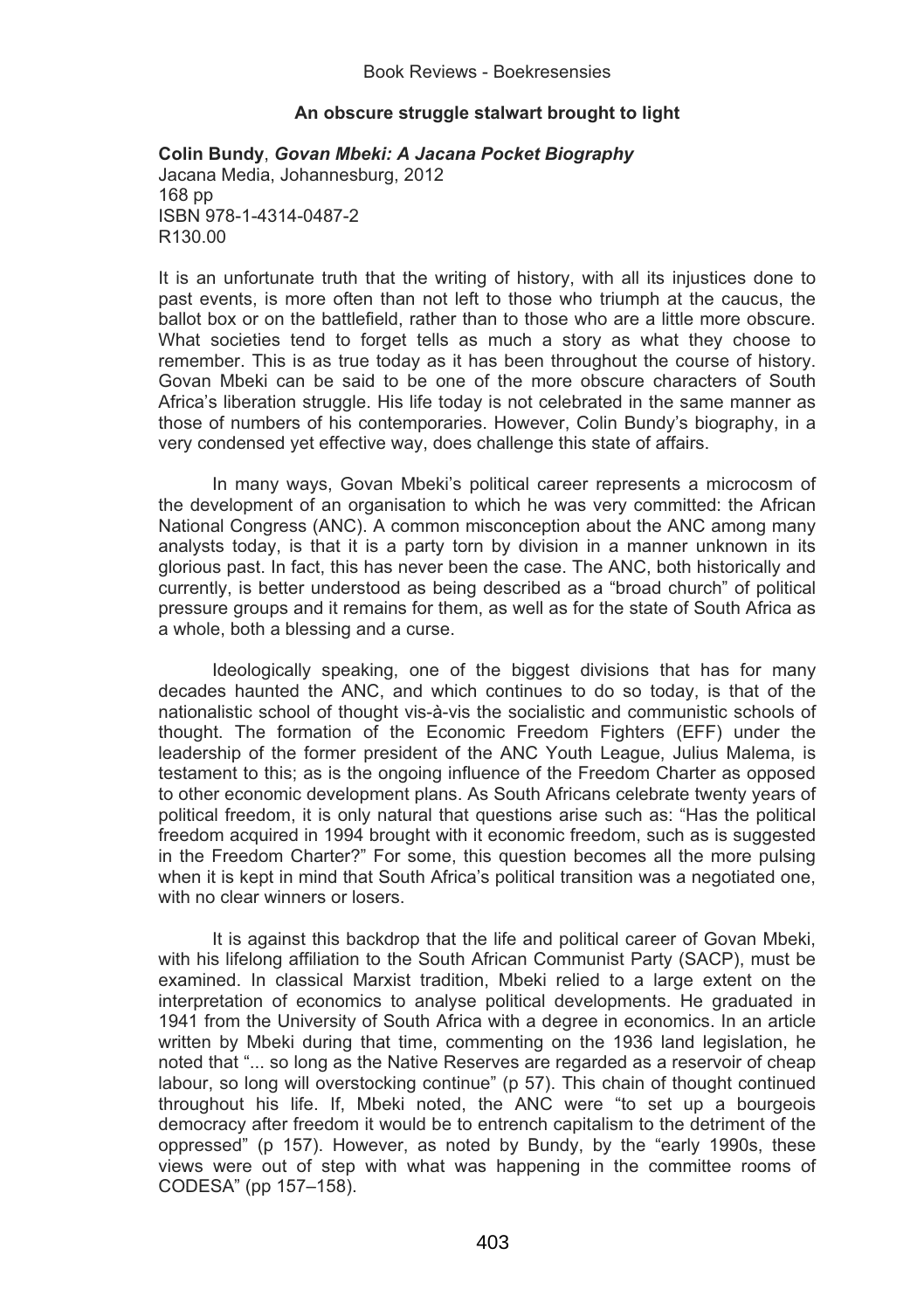However, Mbeki's legacy is not only overshadowed by ruling ideologies within the ANC. According to Bundy, "there is a sceptical, even hostile, view of Govan Mbeki surfacing in scholarly treatments of South Africa's political history"; these are fittingly addressed by Bundy, casting Mbeki in a different perspective (p 147). Leaving his ideological preferences aside, there can be little room for discussion when describing Mbeki as a struggle stalwart. He was a co-author of "Operation Mayibuye", and, as a member of the SACP, he played a key role in the development of the armed struggle. Mbeki spent 25 years (more than a quarter of his entire life) on Robben Island, where he served his fellow inmates through educational programmes. In the words of Ahmed "Kathy" Kathrada, Mbeki "was a teacher, not only in his choice of profession, but in essence and soul" (p 153).

Another aspect of Mbeki's career that is explored by Bundy is that of authorship. Although Mbeki is unlikely to be remembered as an author, he did make significant contributions in the various capacities that he served. "In almost everything he wrote", notes Bundy, "the written word was deployed as part of a broader social and political project" (p 149). He was more devoted to the struggle for liberation than to scholarship, in the process, using the written word as a tool to further political viewpoints. Bundy criticises "excessive claims" made in reference to Mbeki's writings, summarising him chiefly as "a pamphleteer, polemicist and reporter; when he had the time to devote himself to the task, he was a commentator, essayist, analyst and author" (p 148).

*Govan Mbeki: A Jacana Pocket Biography* is an important historiographical contribution. It is a critical and above all, a balanced reflection on the life of Govan Mbeki. Its greatest attribute is perhaps that it succeeds in painting a nuanced picture of Govan Mbeki without losing sight of historical context and perspective, as biographies often tend to do.

*Barend van der Merwe Free State Provincial Archives Bloemfontein* 

# **Personal reminiscences on life as a member of the Black Sash**

#### **Rosemary Smith,** *Swimming with Cobras*

Modjaji Books, Cape Town, 2011 169 pp ISBN 978-1-920397-37-1 R184.00

*Swimming with Cobras* is a memoir by former Black Sash member, Rosemary Smith, who was born and raised in the United Kingdom. Smith moved to South Africa in 1966 and through this memoir she delivers a refreshing, personal perspective on South Africa's socio-political context from the mid-1960s through to the dawn of democracy in 1994. While the title of the book is a curious one, the first chapter explains its significance, detailing how Smith once swam in a river in the Eastern Cape while unbeknown to her there was a cobra swimming nearby. It was only after she had been alerted to the snake's presence that fear set in. The distress brought on by this experience is used as a metaphor for the fear felt by political activists during apartheid. Aside from setting up this metaphor, Smith also introduces the prevailing tone of the work, namely the diverse activities the Black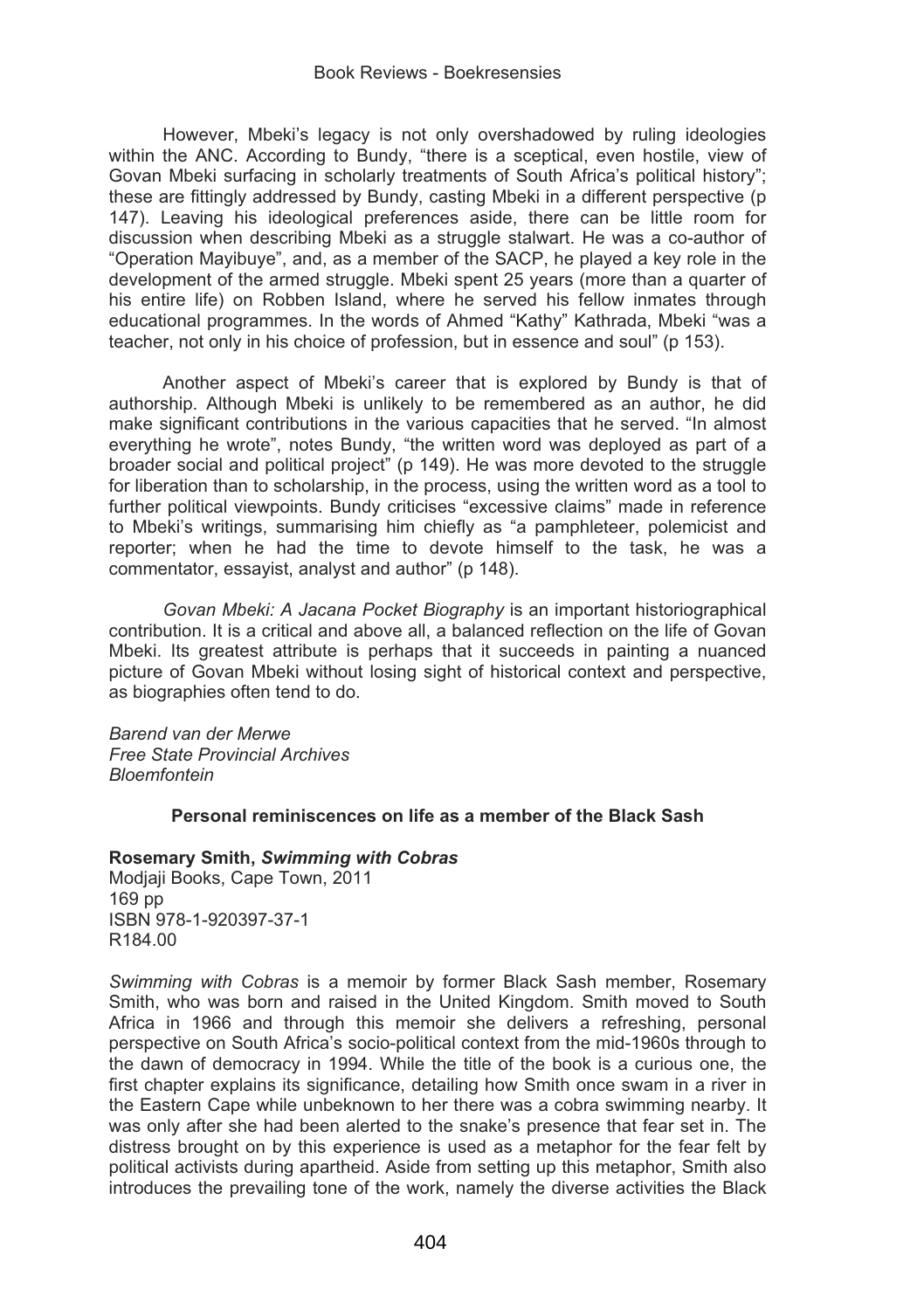Sash engaged in; these included, for example, attending funerals, which served as an act of solidarity as well as an opportunity to monitor the event for the potential recruitment of new members and for exposure of the organisation. One of the challenges that emerged through these events was language. While none of the Black Sash women could speak Xhosa or Zulu, and thus they could not communicate with a wider black audience, this did not prevent them from getting noticed during this politically turbulent time.

The second chapter moves into a more personal sphere focusing on Smith's early life and career as a medical social worker in the UK. Smith's humanitarianism is reflected as she describes her encounters with people experiencing socio-economic hardships. This attribute becomes apparent later in the book when Smith's political activism was further developed in South Africa. The author's political identity was also affected by her brief move to the USA, which is discussed in chapters 3 and 4. In these chapters, a comparison is made between the USA and South Africa, where Smith concludes that the USA had a more "glitzy" approach to politics while in comparison, South African politics was morally scarring and isolating. This seclusion was exacerbated by a number of factors including the country's geo-political location and the restricted access to information and news.

From chapter 5 onwards, Smith's change of identity from passive humanitarian to political activist becomes the main focus. The author explains when and why she joined the Black Sash in the 1960s, while also contextualising the Senate Bill, which triggered the Black Sash into action in 1955. Alongside explaining this background, Smith also discusses the multiple identities women had to create, being wives and mothers, as well as in her specific case, being a white political activist during apartheid.

By the sixth chapter, Smith focuses on the functioning of the Black Sash, specifically its advice offices. These offices were a vital part of the organisation and were led by its volunteers in order to demonstrate Black Sash members' commitment to the organisation and its cause. These advice offices gave the organisation insight into what was happening at grassroots level, but they also contributed to the labelling of the Black Sash as an anti-apartheid organisation that was functioning to assist and educate the oppressed. Contributors to the organisation varied from local residents to academics. This theme is discussed in detail in chapters 7 and 8 and provides a valuable, fresh perspective on the Black Sash. Smith concludes that regardless of race, women were the most affected by apartheid due to their domestic responsibilities, work commitments and also because of the onerous consequences of apartheid legislation such as the Group Areas Act.

Towards the end of chapter 8, Smith highlights the threat of detention, especially towards fellow activists. The threat of solitary confinement was constantly looming over comrades involved in anti-apartheid organisations. It was common for such activists to have their bags packed in case they were suddenly detained. These experiences resonate with that of Ruth First's book, *117 Days,*<sup>4</sup> in which First provides chilling insight into what it was like to be jailed in solitary confinement as a South African anti-apartheid activist. The theme of detention continues in chapter 9, and the role of spies is also discussed, showing how they

 $\overline{a}$ 

<sup>4.</sup> R. First, *117 Days* (Penguin Classics, London, 1965).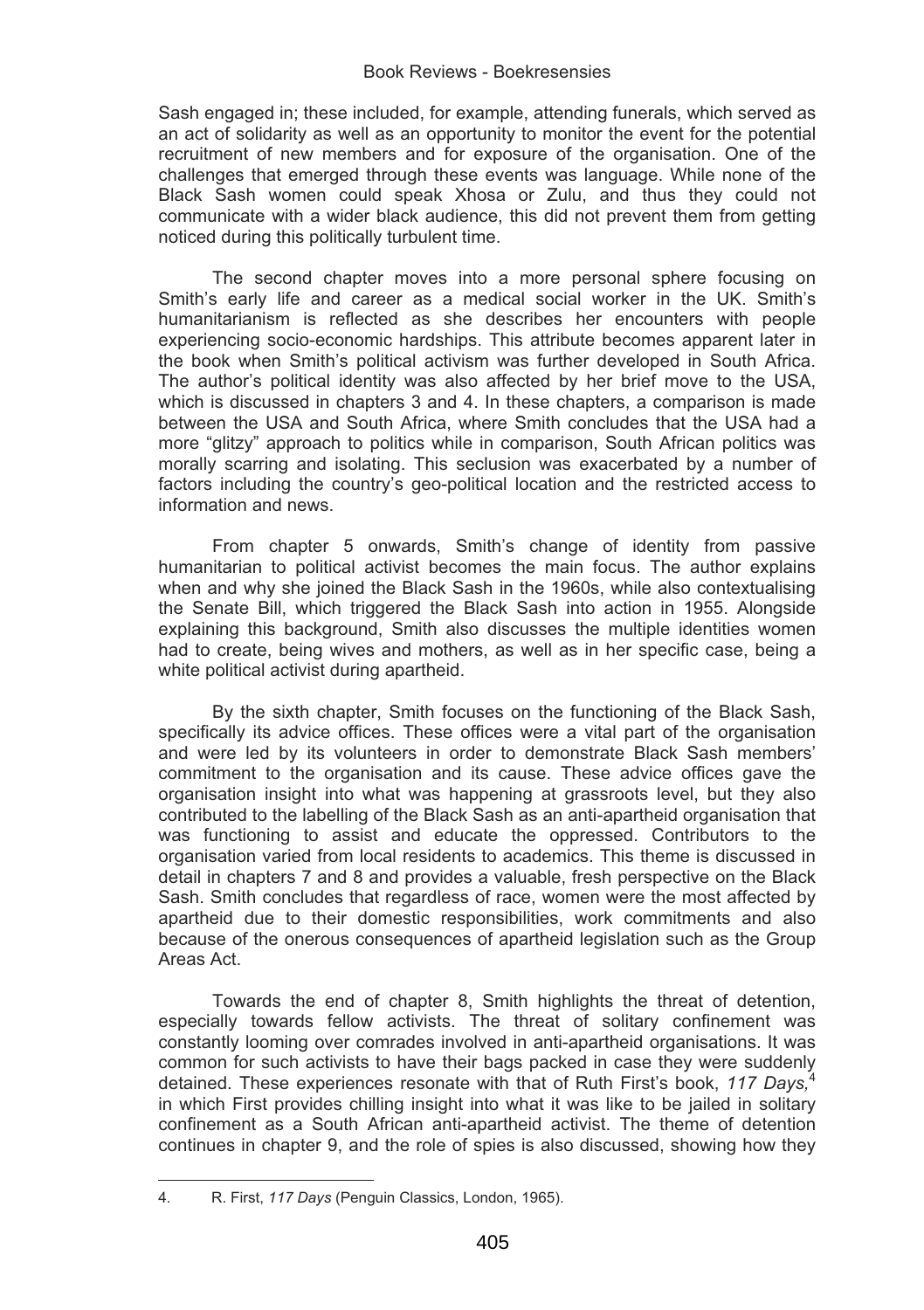intimidated organisations. With thousands of people being detained in the late 1980s, the need for anti-apartheid organisations to work together became more apparent. As a result, Black Sash members were encouraged to "leave the ivory tower" and to join other women's organisations like the influential Federation for South African Women (FEDSAW). This increased the scope of networks and contacts for the Black Sash and encouraged them to become involved in the wider anti-apartheid movement.

An unlikely character-locale emerges towards the end of the book: Grahamstown was a clear influence on Smith's political experiences, and the reader is introduced to the roles of poverty, violence, solidarity and political activism in this town in shaping Smith's identity. Grahamstown's socio-political history was publicised through tours the Black Sash organised. Certain events and individuals and the effects of legislation were highlighted during these tours. Pass laws in particular were a point of concern and Black Sash members would raise funds to free people who were unfairly persecuted because they had violated these laws.

In chapter 11, the Black Sash is analysed from an international perspective by exploring its interactions with other political activists in exile. By 1990 the Black Sash attended the Women's Committee of the Dutch anti-apartheid movement. This illustrates how widespread the movement was and how the Black Sash was exposed to international contact and influence. Smith then shifts focus from the international to the domestic. Chapter 12 focuses on the democratic process in South Africa making reference to Mandela's release and the overall direction of the Black Sash amidst the changing context. Despite this positive change, Smith discusses underlying frustrations which were reflected in violent demonstrations. This is discussed specifically with reference to townships and the lack of basic necessities such as clean water. As such, by the mid 1990s, the Black Sash became more involved in empowering the public through education and it ran workshops in rural areas to teach people about the voting process. The book ends with the transformation of the Black Sash from an anti-apartheid organisation into a non-governmental organisation (NGO). This new NGO status was because of the changing socio-political context; there was an awareness that the Black Sash of the 1950s could no longer function in the same manner in the transformative 1990s. Advice offices shifted their focus to a wider platform, not only dealing with welfare matters, but also queries relating to insurance and finances.

This is a captivating memoir. Smith has a strong personal connection to all the stories discussed throughout the book. She paints a vivid comparative picture, highlighting the contrast of life in the UK in the 1960s with her experiences in South Africa. Throughout the work, Smith successfully situates the Black Sash within the wider context of national political organisations, such as the African National Congress and the Progressive Party, as well as women's roles in society, which she portrays as active, though limited. Smith also draws attention to other welfare organisations that she and the Black Sash were involved with, including GADRA, FEMSA and Christian Aid. The dominant themes in the book are those of violence, solidarity and family as they related to women under apartheid. The role of family units in particular is explored from Smith's own close-knit family vis-à-vis the socio-economic impact on other families in rural areas who were broken up as a result of the political circumstances of the era. At times it is difficult to follow Smith's recollections because they tend to be sporadic, but nonetheless, it is these memories that illustrate the unpredictability and fear which were part and parcel of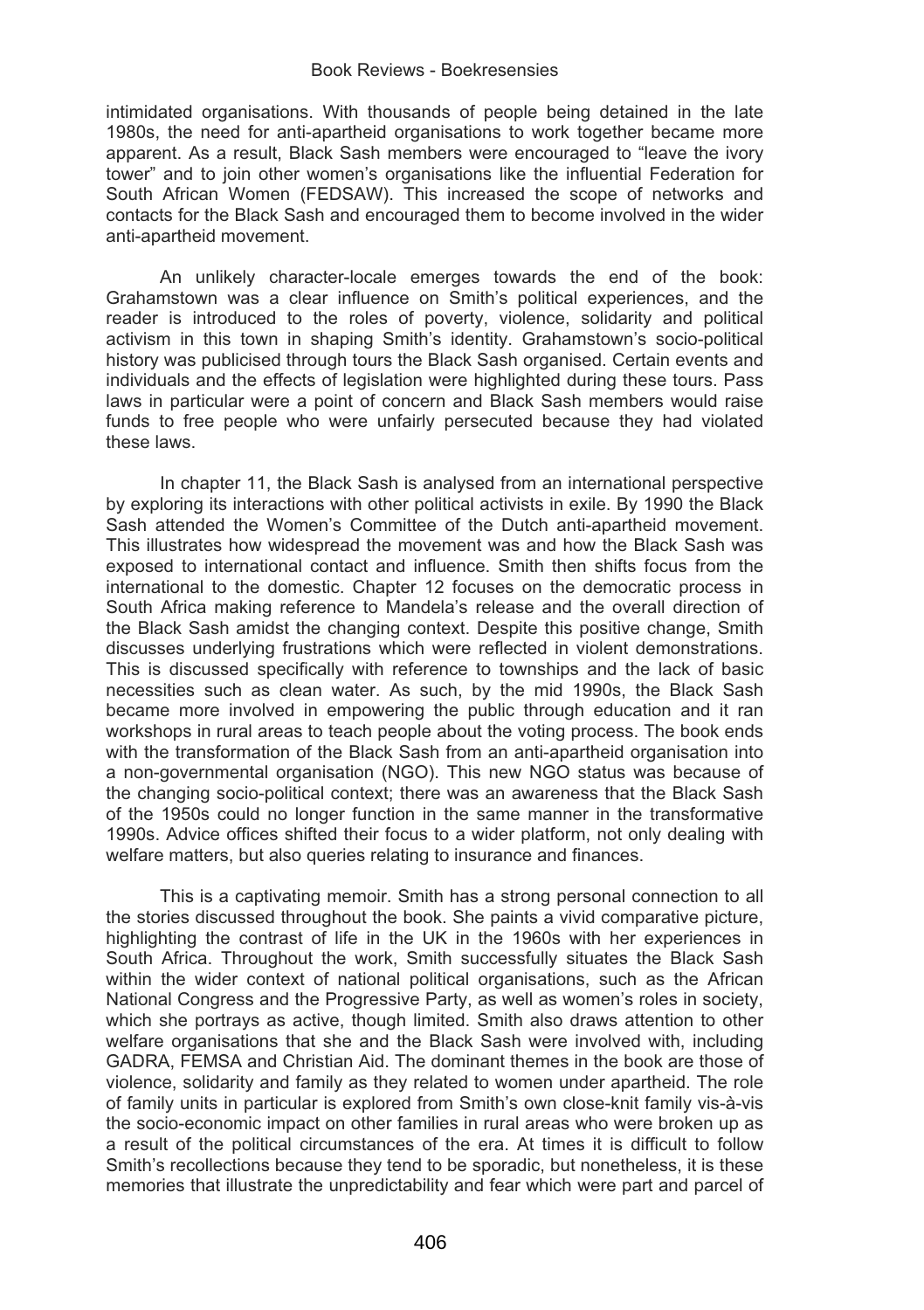life under apartheid for political activists. Although the work is a memoir written from a personal point of view, Smith has also consulted historical records ranging from those of the Black Sash to the volumes published by the Truth and Reconciliation Commission (TRC). These insights make this book a well-balanced and valuable read.

*Monica G. Fernandes Brunel University* 

# **Formidabele ontleding van die SAW se betrokkenheid in die Grensoorlog**

# **Leopold Scholtz,** *Die SAW in die Grensoorlog 1966-1989*

Tafelberg, Kaapstad, 2013 530 pp ISBN 978-0-624-05408-5 R320.00

Leopold Scholtz se studie oor die Grensoorlog is die jongste toevoeging tot die groeiende, sogenaamde grensliteratuur aangaande Suid-Afrika se aandeel aan die konflik in Namibië en Angola gedurende die tydperk 1966–1989. Dit is inderdaad een van die omvattendste publikasies oor die oorlog aangesien Scholtz se werk 'n aantal jare na die einde van die konflik geskryf is. Die skrywer het die voordeel van retrospeksie en sedert die einde van die oorlog het verskeie nuwe bronne daaroor beskikbaar geraak wat die moontlikheid van nuwe perspektiewe op die gevegte meebring.

Scholtz verklaar prontuit dat weens die volgehoue tekort aan bronne vanuit Swapo- en MPLA-kant 'n ewewigtige boek oor die oorlog onmoontlik is. Meer as 90 persent van die beskikbare bronne is Suid-Afrikaans van oorsprong:

Dit was wel moontlik om met betreklike akkuraatheid 'n geveg of operasie van die Suid-Afrikaanse kant te rekonstrueer, maar die beeld van die ander kant bly meestal in newels gehul. As dit duideliker was, sou my vertolking van sekere Suid-Afrikaanse optredes moontlik anders kon wees (pp ix–xi).

Vandaar waarskynlik die titel *Die SAW in die Grensoorlog*. Die skrywer verklaar ook dat sy boek nie polities korrek is nie, dit nie die finale woord oor die Grensoorlog is nie, en dat baie bronne van die Sowjet, Angolese, Kubaanse en Swapo-kant vorentoe sal opduik, terwyl die SAW-bronne oor die oorlog ook nog nie naastenby uitgeput is nie. Daarby het Scholtz onder andere self as Reserwemaglid met die rang van kaptein in verskeie posisies in die SAW gedien.

Die studie is inderdaad 'n formidabele en lywige in diepte beskrywing en ontleding van die SAW se betrokkenheid by die konflik. Die boek van 19 hoofstukke begin by Operasie Savannah, toe Suid-Afrika in Angola na die val van die Portugese kolonie daar betrokke geraak het. Dan volg 'n ontleding van die ontwikkeling van die SAW se militêre doktrine en militêre en veiligheidstrategie tot ongeveer 1977 en hoedat dit aangepas en ontwikkel is tot 'n doktrine van geïntegreerde, gemeganiseerde, mobiele oorlogvoering. Hierdie strategie is verfyn deur talentvolle offisiere soos Constand Viljoen, Joep Joubert, Roland de Vries en Jannie Geldenhuys. Die SAW se agtereenvolgende oorgrensoperasies van 1978 tot 1984 word vervolgens chronologies ontleed. Daar is ook hoofstukke oor die aard van die teeninsurgensieoorlog in Namibië, Swapo se optrede in ballingskap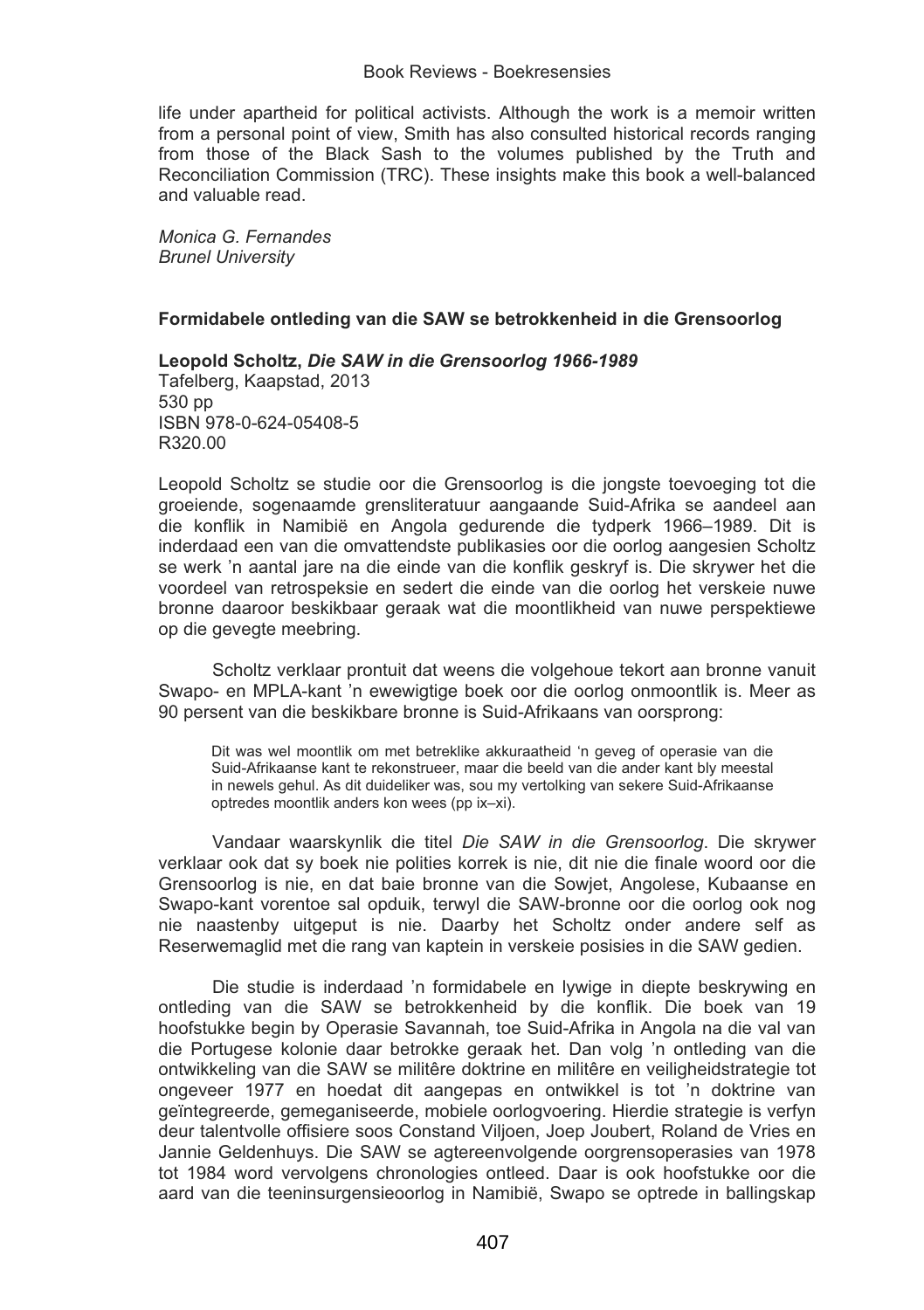en internasionale ontwikkelinge. Daarna volg ses hoofstukke oor die operasies wat tot die klimaks van die oorlog, die sogenaamde Slag van Cuito Cuanavale, gelei het, gevolg deur die vredesonderhandelinge en Scholtz se ontleding en sieninge oor wie die Grensoorlog gewen het.

Betreffende die SAW se militêre strategie en agenda was 'n regimeverandering in Angola volgens Scholtz nooit die doelwit nie, maar wel om Swapo tot Angolese grondgebied beperk te probeer hou deur onder andere Unita as pro-SAW hulpmag in stand te hou. Scholtz kyk ook eerlik en onbevange na gevalle waar aanvanklike aanvalsplanne (en dikwels swak beplanning van die leëropperbevel in Pretoria) op papier uiteindelik nie met die praktiese uitvoering daarvan geklop het nie, maar dat die SAW se vasberadenheid en goedopgeleide troepe en veldoffisiere tog die operaies merendeel in Suid-Afrika se guns laat eindig het. 'n Groot pluspunt van Scholtz se werk is dat dit, benewens 'n chronologiese narratief van die verskilllende SAW-operasies, 'n aaneenlopende geheelbeeld van die Grensoorlog bied (weliswaar hoofsaaklik vanuit 'n SAWperspektief), insluitende broodnodige perspektiefstelling en kontekstualisering. Daarby word elke operasie aan die einde van die betrokke hoofstuk ontleed ten opsigte van oorwinnings en verliese, foute begaan en lesse geleer. Vir Scholtz was die Suid-Afrikaners se operasionele suksesse aan hulle mobiele oorlogsdoktrine te danke.

Die skrywer deins ook nie terug om kritiek te lewer oor 'n aantal aspekte wat die Suid-Afrikaanse strategie en taktiek tydens die oorlog betref nie. Hy is duidelik 'n bewonderaar van die doktrine van gemeganiseerde mobiele oorlogvoering, veral soos verfyn en toegepas deur genl.maj. Roland de Vries en andere (p 461). Trouens, die kern van die boek draai om 61 Gemeganiseerde Batalion-groep en die gevegte van hierdie groep soos wat die oorlog al hoe meer van 'n onkonvensionele na 'n konvensionele karakter verander het. Dit is eweneens opvallend dat die skrywer ten opsigte van primêre bronne baie min van die SANW-dokumentasiesentrumbronne gebruik gemaak het, maar merendeels van dié van 61 Meg-aanlynargief.

Scholtz lewer onverbloemde kritiek op die leëropperbevel, en by name veral lt.genl. Kat Liebenberg, hoof van die leër teen 1987, en genl. Jannie Geldenhuys, hoof van die SAW, dat die SAW by Cuito Cuanavale na aanvanklike suksesse dit nie met mobiele agtervolging van Fapla-magte gekonsolideer het nie (p 303). Omdat die Suid-Afrikaanse magte stuksgewys en blykbaar aarselend, i.p.v. met een groot operasie om die vyand te vernietig, in die eskalerende gevegte ingestuur is, het hierdie taktiek die Angolese magte geleenthede gebied om te ontsnap. Die aangewese doktrine van snelle mobiele oorlogvoering om die vyand te uitoorlê, is in die laaste fases van die Grensoorlog ten gunste van attrisie of "uitputtingsdenke" laat vaar (pp 254–255).

Dit skemer ook deur dat die leëropperbevel, anders as die Suid-Afrikaanse offisiere in die veld, die Angolese terugvegvermoëns onderskat het. Scholtz se simpatie lê dan ook duidelik by die veldoffisiere. Die SAW het takties en operasioneel nooit voldoende reserwes gehad nie wat hulle taktiese moontlikhede aan bande gelê het omdat die leëropperbevel en politici soos P.W. Botha as gevolg van moontlike politieke reperkussies dit nie wou magtig nie (pp 324 en 331). Ter perspektief stel Scholtz dit wel, soos reeds gesê, dat dit nooit die doelwit van die SAW was om spesifieke gebiede in Angola permament te verower nie, maar slegs om die Angolese en Kubaanse magte te stuit om Unita te oorrompel.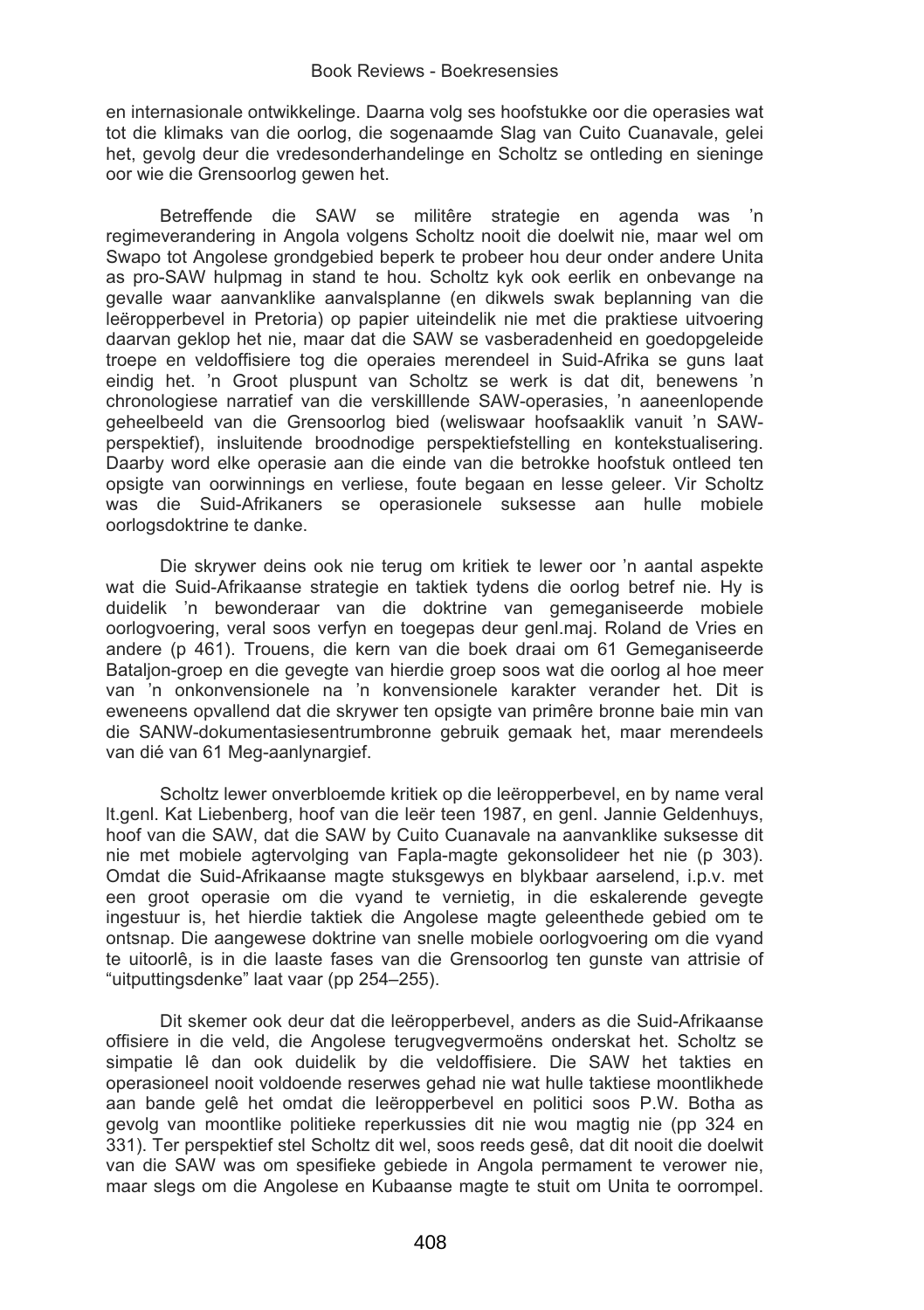Voorts verklaar hy dat hoewel die Suid-Afrikaanse soldate groot respek vir hul Swapo eweknieë gehad het laasgenoemde se leierskap gebrekkig was. Hy het ook nie 'n groot dunk van die Fapla-magte nie, maar is van mening dat die Kubane gemotiveerd, dapper en aggressief geveg het. Die gevegseenhede van die SAW se dienspligtiges was meestal goed opgelei en het goed gevaar, maar opgeroepte burgermageenhede was soms tydens intensiewe konvensionele operasies nie opgewasse vir die taak nie, juis omdat hulle militêre kundigheid sedert diensplig agteruitgegaan het.

Aangesien die gevegte in Angola teen 1989 'n strategiese dooiepunt bereik het waarna vrede bewerkstellig is, is die vraag wie die oorlog gewen het eintlik irrelevant omdat sake op die slagveld nooit tot so 'n punt gedryf is nie. Tog, in die lig van die lang openbare polemiek en politieke propaganda sedert die vredesluiting oor wie nou eintlik die Grensoorlog gewen het, wy Scholtz dan ook sy laaste hoofstuk aan die vraag. Maar juis in hierdie opsig raak sy vertolking van die oorlog problematies en verskaf hy self dualistiese antwoorde. Op 'n hele paar plekke is die boek 'n betoog teenoor ander pro-Kubaanse standpunte, dat Suid-Afrika nie die oorlog verloor het nie, maar in die meeste gevegte die botoon gevoer het, veral teen Fapla. Maar dan word weer verklaar dat niemand werklik die oorlog verloor het nie en dat alle partye "op een of ander manier as wenners uit die konflik getree het" (pp 434, 456, 459 en 462). Aan die ander kant verklaar die skrywer dat Castro wel die propaganda-oorlog van die Slag van Cuito Cuanavale gewen het en dat hy 'n meesterlike strateeg was.

Scholtz skryf ook dat die SAW sedert 1987 al hoe meer 'n logistiese onvermoë ondervind het om sy troepe te bevoorraad. Dit het daartoe bygedra dat aanvalle uitgestel moes word wat taktiese voordele verydel het. Teen 1988 het die digte bosse by Cuito Cuanavale aansienlike navigasieprobleme veroorsaak en daartoe bygedra dat die SAW se gevegsplanne om terugtrekkende Angolese magte af te sny, nie na behore uitgevoer kon word nie. Mynvelde het mobiliteit ook al hoe meer belemmer, terwyl moreel verlaag is deur gebrek aan vars kos, wasgeriewe en gevegsonderdele, asook verweerde uniforms en 'n onophoudelike vlieëplaag. In hoofstuk 17 erken Scholtz dat die SAW ná Cuito Cuanavale nie meer instaat was om Angola, veral wat die lugmag betref, offensief met 'n groot mag aan te val nie. Derhalwe is daar teen die middel van 1988 'n defensiewe plan vir die verdediging van Suidwes-Afrika se grense in die geval van 'n Kubaanse aanval voorberei.

Scholtz gee ook toe dat die Suid-Afrikaanse lugmag se Mirage C2 en Mirage F1AZ vegvliegtuie teen die 1980s verouderd was en eintlik reg deur die oorlog "die spyt afgebyt het" (p 407). Die Suid-Afrikaanse vlieëniers se opleiding was volgens hom egter van beter gehalte as dié van die Angolese en Kubane. Hy kom tot die gevolgtrekking dat wat luggevegte betref, die oorlog onbeslis geëindig het (p 412). Desondanks lei mens af dat sou die oorlog voortgesit gewees het nadat die Kubaanse magte hulle teen 1989 naby Calueque bevind het, die Suid-Afrikaners as gevolg van 'n gebrek aan voldoende mannekrag en oorlogstuig, veral wat vegvliegtuie betref, waarskynlik in gevegte nederlae sou ly. Dus, wat die kwessie betref van wie die oorlog dan nou sou gewen het, bly dit in die woorde van die Nederlandse historikus Pieter Geyl "een discussie zonder eind".

Op bladsy x verklaar Scholtz dat dit sy "taak as historikus is om die verlede so akkuraat moontlik te rekonstrueer, om die feite so billik moontlik te ontleed en so goed moontlik te verstaan". In hoofstuk tien, waar Swapo en sy Plan-weermag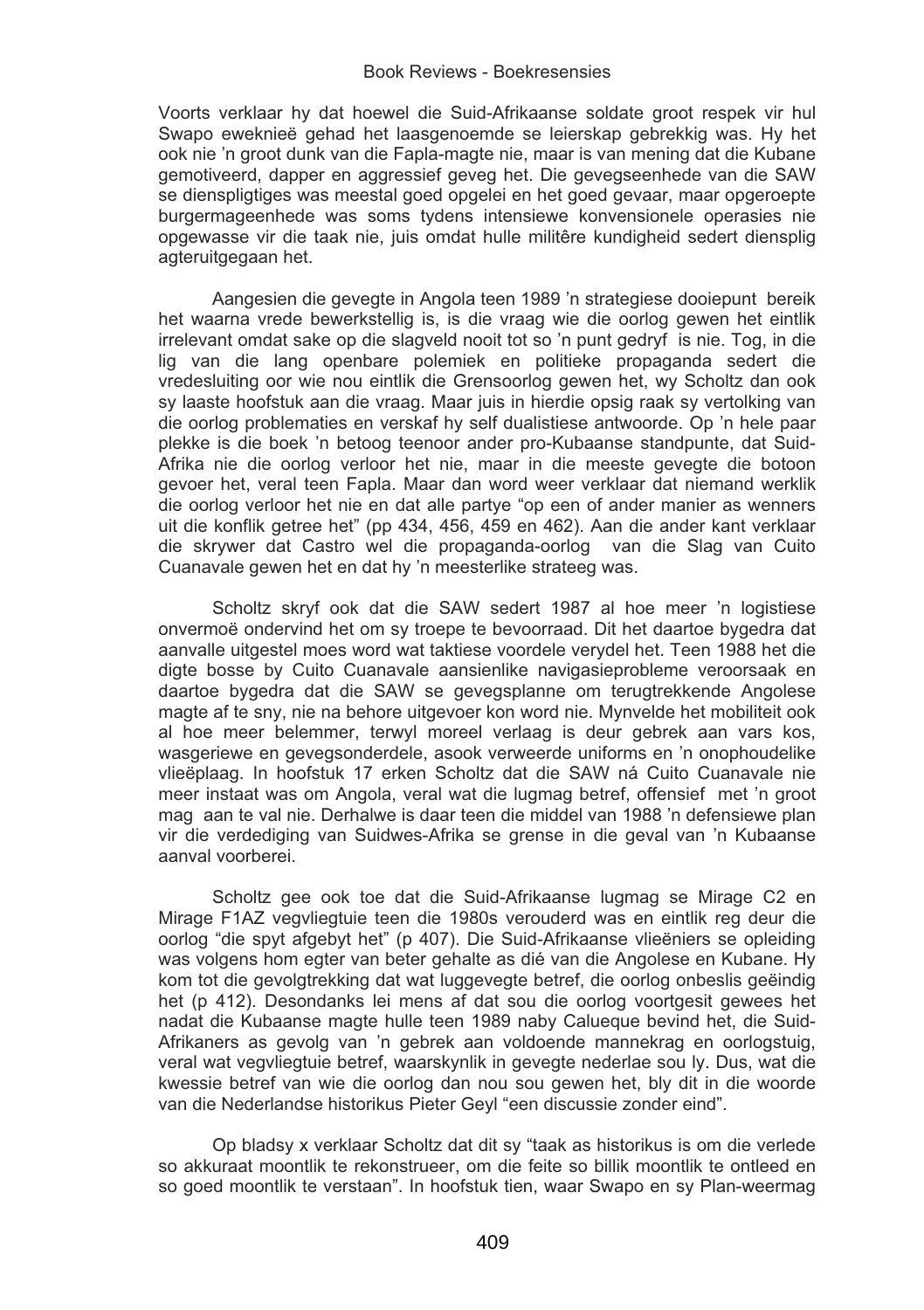behandel word, maak hy egter geen geheim van sy anti-kommunistiese sienings nie en verbind Swapo gedurende die Grensoorlog aan kommunisme. Dis jammer dat die skrywer nie meer informasie aangaande Swapo se motiewe en optredes teenoor sy eie mense kon bekom nie. Daar word slegs inligting aangaande Swapo se vervolging en marteling van sy eie afvallige volgelinge weergegee wat die organisasie se beeld in die boek uiteraard hoofsaaklik negatief vertolk. Daarteenoor word die beweerde menseregteskendings van die Suid-Afrikaanse veiligheidsmagte, veral ten opsigte van Koevoet, baie lukraak behandel. Die sigwaarde van die beweerde menseregte-oortredings deur Suid-Afrikaanse soldate, waarvan daar baie in kontemporêre media van die tyd verskyn het, is dus glad nie in diepte ontleed nie. (In alle regverdigheid moet egter genoem word dat Scholtz hierdie kwessie wel ten opsigte van Suid-Afrikaanse troepe by die Slag van Cassinga deeglik onder die loep neem). Koevoet was een van die kardinale gevegsgroepe wat die gewaande en ongeoorloofde Swapo-inval van Maart 1988 in Suidwes-Afrika help afweer het en mens sou graag meer van hulle aandeel wou lees.

Verder is dit ook so dat Scholtz minimale aandag gee aan die periode 1976–1977 van die Grensoorlog, die tydperk van die sogenaamde "korporaalsoorlog", behalwe om te sê dat die dienspligtroepe in daardie stadium nie goed teen Swapo opgeweeg het nie. Hoewel dit grotendeels korrek is, is daardie gedeelte van die Grensoorlog nog basies onaangeraak deur skrywers, en die heldedade, suksesse en mislukkings van daardie periode moet beslis nog aangespreek word. Mens sou ook graag wou weet, watter rol die Suid-Afrikaanse vlootoffisier en Sowjet-spioen, Dieter Gerhardt, gespeel het om Russiese en Kubaanse raadgewers vooraf te waarsku van komende oorgrens SAW-operasies in Angola. Gerhardt was tydens die Grensoorlog die hoof van die Simonstadvlootbasis. Elke keer as 'n groot oorgrensoperasie plaasgevind het, het 'n Suid-Afrikaanse vlootskip, waarvan Gerhardt geweet het, op dieselfde breedtegraad aan die Anglolese kus gelê om radioseine vir die SAW te herlei. Die rol van die *recces* wat onontbeelike taktiese informasie aan die SAW tydens gevegte verskaf het, word wel waar van toepassing in die relevante hoofstukke genoem. Maar wat van hulle eie gevegte, soos waar sewe van hulle teen 'n oormag van Swapo of Fapla-lede heroïes gesterf het en die mislukte "Cabinda-avontuur"? En wat van die kwessie van Suid-Afrikaanse krygsgevangenes soos Johan van der Mescht en Wynand du Toit? Ander kleiner kwessies wat pla, is dat die grootste gedeele van hoofstuk 11 oor Kuba, die USSR en Unita in Angola struktureel dalk beter by die begin van die boek sou ingepas het. Scholtz is soms ook geneig tot oordrewe beeldspraak, bv. "Die groot gepanserde kolosse [Suid-Afrikaanse tenks] het soos onkeerbare prehistoriese monsters vorentoe beweeg en alles en almal letterlik onder hul rusperbande fyngemaal" (p 301).

Maar ten spyte van bogenoemde kritiek, is Scholtz se boek, vanuit 'n Suid-Afrikaanse oogpunt beskou, goed nagevors en as gesoute joernalis beskik hy oor 'n goeie verhalende skryfstyl. Die boek lewer 'n goeie bydrae tot die historiografie van die Grensoorlog, waarvan die skywer tereg self sê die finale woord nog nie geskryf is nie. Scholtz se boek word aanbeveel vir krygshistorici en belangstellendes in die Grensoorlog. (Die resensent was self 'n dienspligtige wat grensdiens in die 1970s gedoen het).

*Wessel Visser Universiteit van Stellenbosch*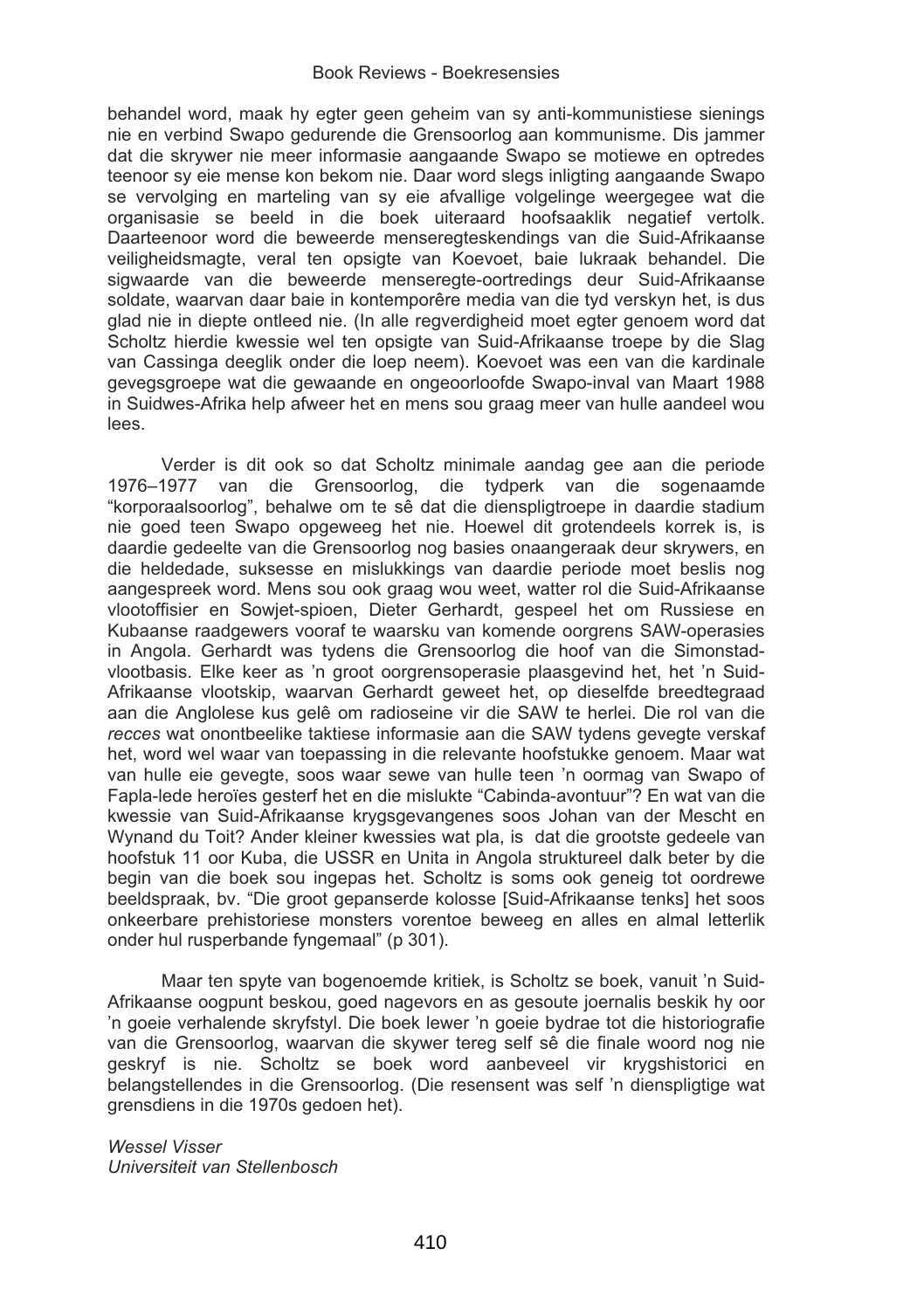# **Another example of the power of the biography**

**Beverley Naidoo,** *The Death of an Idealist: In Search of Neil Aggett* Jonathan Ball Publishers, Johannesburg & Cape Town, 2012  $432$  pp ISBN 978-1-86842-519-8 R212.00

Beverley Naidoo's *The Death of an Idealist: In Search of Neil Aggett* is at once an intimate account of the author's attempt to discover a distantly known first cousin, as well as a story of the late years of apartheid. The book intertwines personal narrative with public history, to offer another example of the power of the biography as a mode of historical analysis, at once able to capture a society in microcosm while drawing in the historical macro. In her explanation for writing the book, the author recounts hearing the news of the death of Neil Aggett in police custody in 1982, while she was living in exile in England. Her return to South Africa, resurfacing her own history as a political prisoner who had left for exile in the 1960s, are the launch pads for the "search for Neil Aggett".

We are first to discover a stereotypically colonial upbringing of the young Neil in Kenya, and the role of his father, Aubrey, in the repression of the *Mau Mau*. The story follows the Aggett family's departure for South Africa, in search of greater "security"; a painful miscalculation, as it will later emerge, that spins the meaning of the word on its head. Following the Aggetts arrival in South Africa, the reader is taken through Neil's school career, where his diaries provide an interesting insight into his early ethical sensitivity, as demonstrated in his New Year resolution: "Be friendly to *everyone*" (p 41).

The narrative moves quickly to Neil following his older brother Michael into medical school at the University of Cape Town, a source of much pride to parents Aubrey and Joy. Neil's own metamorphosis from a conventional student into a romantic outsider is narrated through his letters home as well as a discussion of his early poetry. We are introduced to a student increasingly critical of societal norms and turning to Western philosophy. The reader is then introduced to Elizabeth (Liz) Floyd, a young fellow medical student, who was destined to form a lifelong relationship with Neil and is a vital source for the author.

"Searching" is the title of a poignant chapter detailing Neil's visits to London, Paris and Germany. Neil the returned to South Africa, somewhat disillusioned by Europe, to complete his medical studies and headed to the Eastern Cape, with a gradually developing sense of his place in the wider scheme of things and where he encountered young black doctors, shaped in the political crucible of the Durban Medical School, for a time the centre of the Black Consciousness Movement. Here Neil showed an openness that allowed him to learn and was to set a pattern for his later years as a trade unionist. As Naidoo writes of Neil, "his ability to listen, and his openness to understanding Black Consciousness … [became] a positive starting point" (p 76).

Naidoo's account of Neil Aggett describes a post-Soweto white left world, riven by "disputes and feuds" (p 81), of which one feud was between so-called "workerist" unions that favoured a narrower focus on the interests of the unions, as opposed to the so-called "populists", who strove to align the unions with wider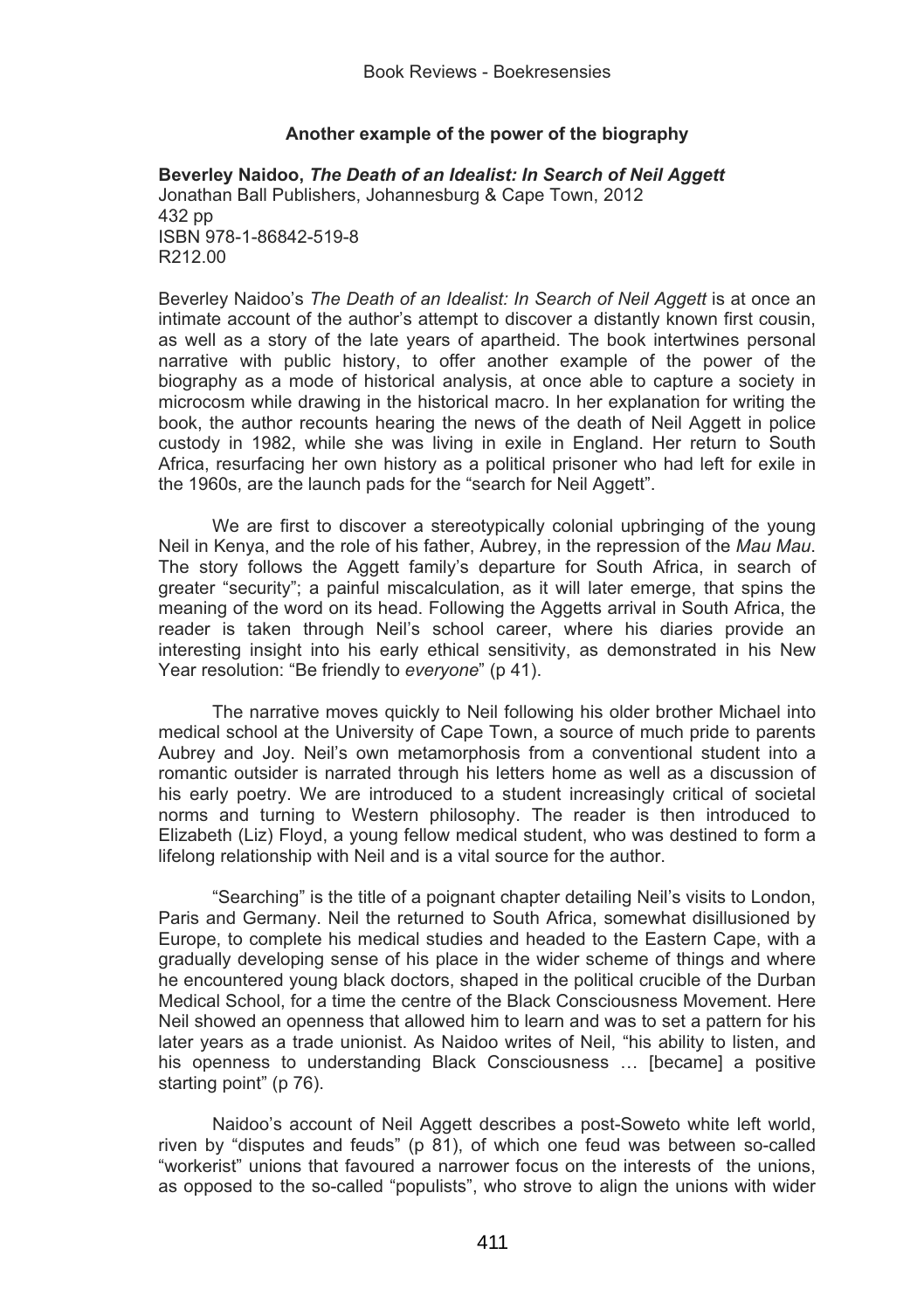political aims, specifically the overthrow of apartheid. Perhaps one of the most evocative elements in the book is the recreation of the day-to-day lives of a counter-cultural group of people in Johannesburg, who together in varying and inchoate ways, attempted to refashion a new form of society, which emphasised communal work and sharing, and rejected the materialistic values that were (and still are) dominant. At the time, unions were viewed with a great amount of respect, as avenues through which meaningful change could be initiated, and were difficult to gain access to. As Naidoo explains, Neil was initially viewed with suspicion by those in trade union circles, as a naïve radical, too outspoken for the *realpolitik* of the unions. A happenstance meeting with Gavin Andersson, the brother of a previous classmate, led to Neil's induction and maturation from a radical outsider into a more seasoned and canny unionist. Andersson's role as political tutor is recreated with the author, who acknowledges her debt to him for introducing her to the subtleties of political debate in the activist circles of the time.

The narrative quickly gathers pace with the arrest of Barbara Hogan, a University of the Witwatersrand student and African National Congress (ANC) operative. There is an intimacy that bares witness to Beverley Naidoo's own experiences more than a decade before. Naidoo explains how Hogan is cruelly tricked into surrendering the names of "close comrades", which leads to Gavin, Neil and Liz's arrests among others. The reader is then introduced to the dark world of John Vorster Square, which Naidoo memorably compares to the spectacles of the building's namesake. The cut and thrust of police questioning form the substantial part of the narrative, as the macabre characters of the old South African secret police are introduced: Neil's chief interrogator, Lieutenant Steven Whitehead, and his maniacal superior, Major Arthur Benoni Cronwright.

Naidoo's account is able to point to the tension between the ANC in exile, and its underground "structures" in the 1980s, highlighting disconnects between the two branches, as well as the myth of formal organisation and a looser structure in reality. It was tragically the state's own obsession with a more formal hierarchical system, closer to the fantasy of the ANC in exile, which led to the police's frenzied search for a grand ANC cell structure and the brutal torture of Aggett and others in that quest. What Naidoo's account describes instead are the efforts of unionists, of an older generation and younger activists, to organise within the realm of the law; what Barney Pityana, the Black Consciousness activist, described as pushing the "Bounds of Possibility" to the limit. It is introduced in the book as "reformist practice, revolutionary content", a delicate juggling for which Neil was initially judged to be ill-suited. It was this formal, legal face, that the police set about to dismantle through brutally long hours of interrogation. Neil Aggett's statements in custody are used as a valuable source and their gradual incoherence is used to depict his growing mental anguish in the hands of his tormentors.

Naidoo describes two possible scenarios of the circumstances surrounding Neil Aggett's death: a simulated suicide, orchestrated by his torturers, or a genuine taking of his own life. As the evidence is presented it is the latter which seems more probable; a suicide which nonetheless implicated the security police, who had reportedly "broken" Aggett. The subsequent inquest into Aggett's death is told in a compelling way. Reported as the longest ever, drawn out over nine months, and compared with the inquest into Steve Biko's murder in detention four years before, Naidoo patiently follows the twists of argument of the prosecution and defence, leading to the magistrate's shocking final dismissal of the culpable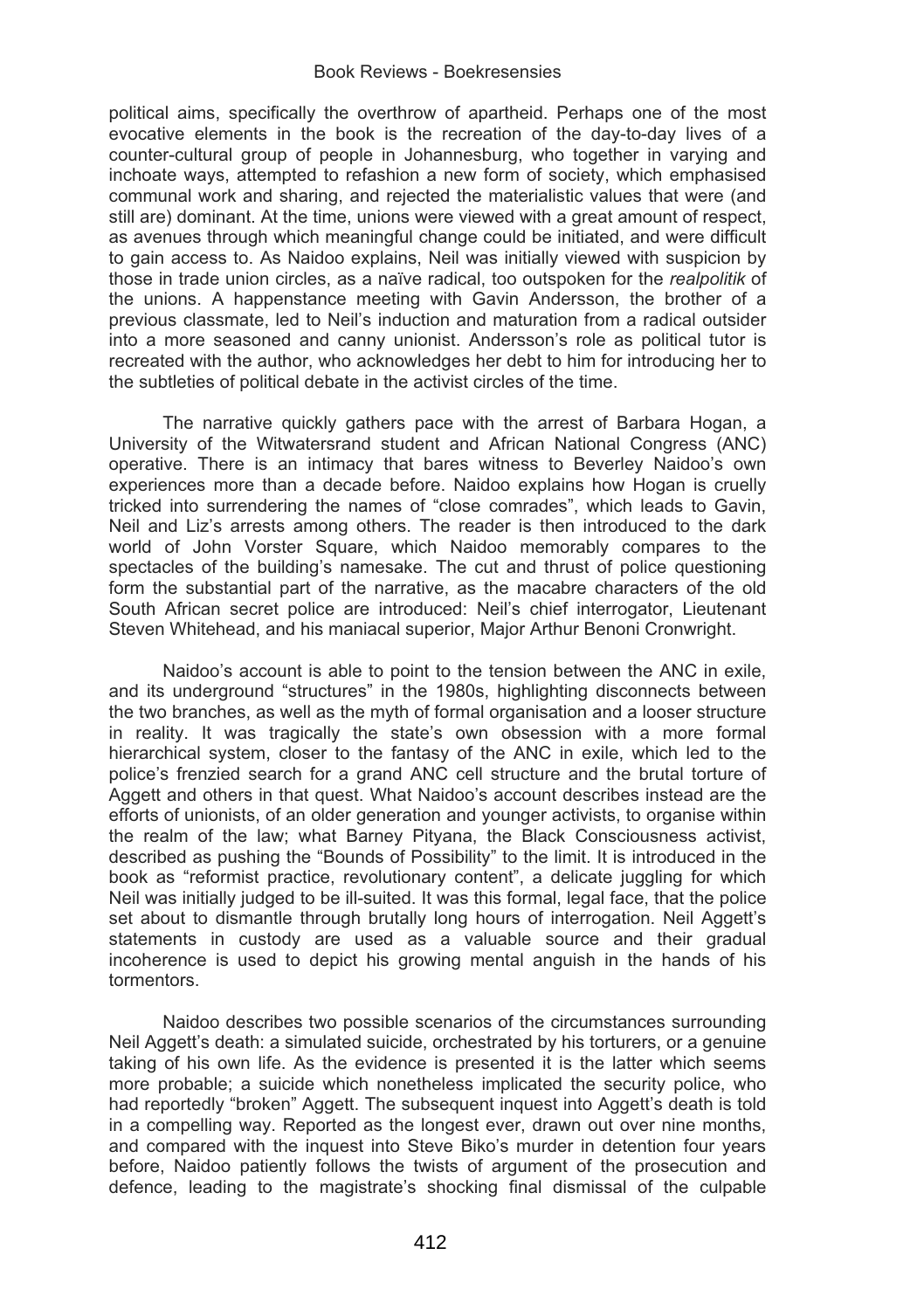homicide of Neil Aggett by his torturers, and the exoneration of the secret police force. Sadly, it was only through Aggett's death, at the funeral in central Johannesburg, where the city was brought to a virtual standstill by a sea of "young blacks" from the townships that for a brief moment the ideals for which he had died were realised.

Naidoo devotes a few short chapters to the Aggett family's own search for justice through the Truth and Reconciliation Commission (TRC), and once again Liz Floyd emerges as the powerful narrator, and indeed Naidoo accords her the honour of the final words, given at Neil Aggett's former high school, Kingswood College: "You need to learn about … the country we live in: the effects of the past on people …" (p 432). The importance of such an account of aboveground antiapartheid activity, as that presented masterfully by Beverley Naidoo, must surely be emphasised. The book led to a series of articles in the *Mail and Guardian*, exposing Aggett's chief interrogator Steven Whitehead's career as a security specialist, at one time in the hire of the South African government. Such revisiting of history is able to provide both an instructive model for engagement today, as well as to balance the personal with the broader political canvas on which "History" is usually sketched.

There is a danger in the eulogy, and especially where the person's death approaches a form of martyrdom, to valorise the individual beyond recognition. The painful aspect of the book, as noted by Naidoo, is that: "The fact that he was white, and the first white detainee to die in security police hands, finally focused white attention on an issue that black South Africans had known for years" (p 310). Aggett's fame is thus in part, perversely, due to South Africa's racialised history. Part of the power of Naidoo's narrative is the way in which it links generations of activism, mentioning her own experience in the 1960s, to the role of Black Consciousness Movement activists in the early 1970s, to the trade union leaders in the post-1973 to 1976 era, and ending her account with the launch of the United Democratic Front (UDF) in 1983. Aggett's place in that struggle was tragically cut short, but nonetheless this biography serves to illuminate the courage of generations of one, and many, young South Africans who embraced a non-racial vision for the country.

*Ian Macqueen University of the Witwatersrand* 

# **Reading cultures in a divided past revealed**

**Archie L. Dick,** *The Hidden History of South Africa's Book and Reading Cultures* University of KwaZulu-Natal Press, Scottsville, 2013 196 pp ISBN 978-1-86914-247-6 R215.00

Archie L. Dick's book entitled, *The Hidden History of South Africa's Book and Reading Cultures* is an important study on the development of book and reading cultures in South Africa over the past 300 years. That the book manages to carry the reader along on this contested and often conflicted history of South Africa in an engaging style is a credit to the author. While the text follows historical chronology,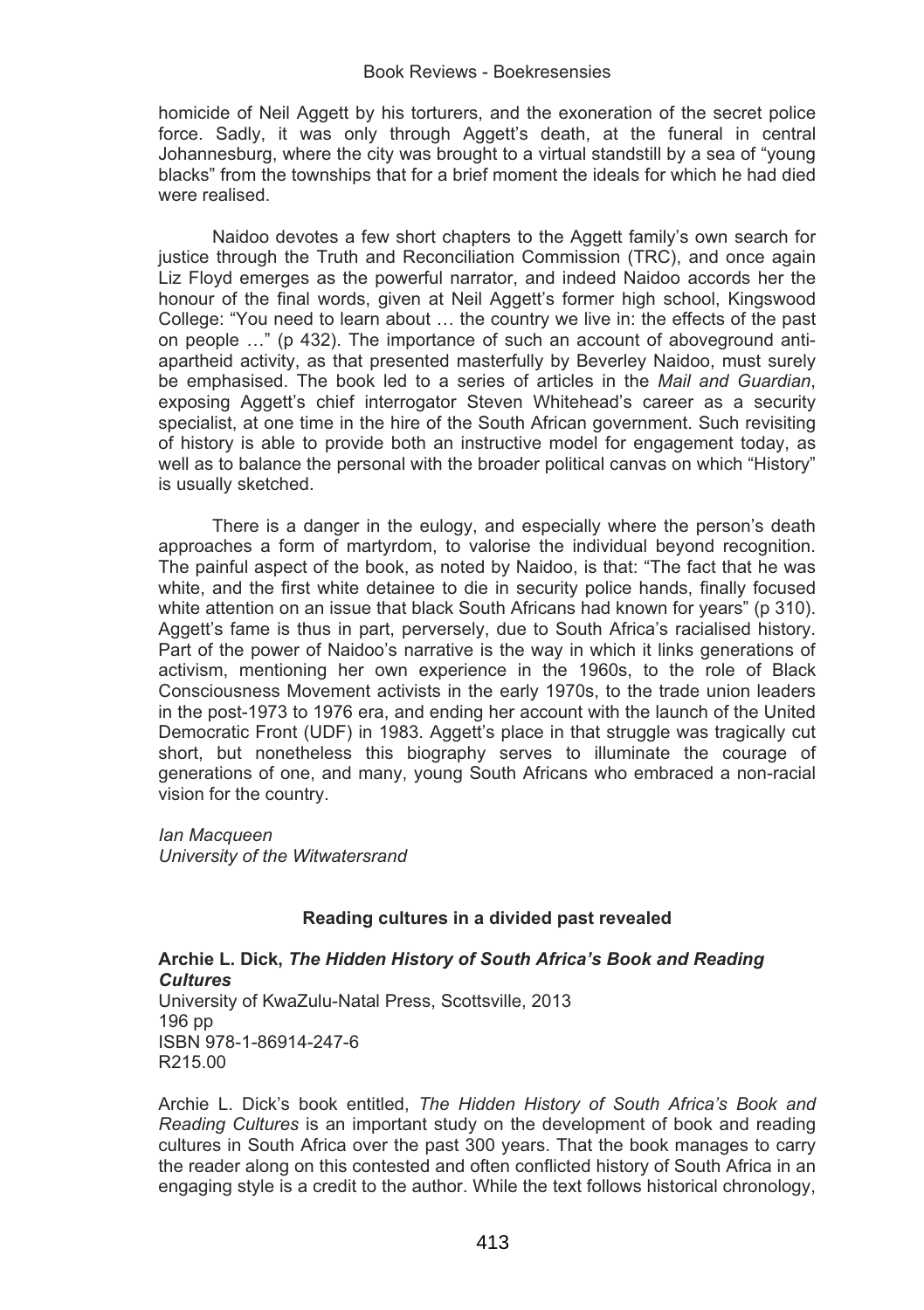it is organised around eight themes; the opening chapter discusses the period between 1658 and 1800, and the final chapter explores a significant contemporary theme entitled, "Combating Censorship and Making Space for Books".

This reviewer found the author's use of illustrative materials such as the photographs of primary sources and sketches most valuable. Among these illustrative materials is the notebook of Johannes Smiesing, a slave and schoolmaster who spent most of his life in the slave lodge in Cape Town (p 16). The selection of such illustrations allows the reader to "read" much more than is made available in the author's text. In addition to the photographs and sketches mentioned above, the "Early Muslim Prayer Book" and "Letters of the Alphabet and Morning Hymn" in Smiesing's notebook are more than just illustrations. The reader can appreciate Smiesing's own handwriting, and perhaps ponder on the choice of words he used in the notebook. One also wonders how keeping a diary shaped his inner self. Did Smiesing consider the activity an escape or a hobby that allowed him to record his daily activities on paper; words on paper that were so much part of his life and identity as a slave and schoolmaster?

The first two chapters of the book allow the reader to become aware of the challenges and rewards of writing about books and reading in a slave society, where writing, and more so reading, always held the potential to undermine the entire slave system and its vertical social relations. The author succeeds in unearthing materials that would have otherwise escaped an untrained eye. The book introduces the reader to the unequal world of the Cape where slave masters sought not only to control the labour of their slaves, which they legally owned, but also to determine the type of knowledge slaves could acquire. While slave owners allowed slaves to learn how to read, they channelled their curiosity to reading materials that would justify the hierarchy that characterised master-slave relations at the Cape. This being so, Christian moral books were preferred over the more political writings stemming from Europe, especially France. It is revealing that this type of "censorship", or what the author calls "a simplistic causal analysis of the effects of reading material on the likely reader", influenced South African authorities from early times at the Cape to the more recent political system of apartheid. Although the author does not quite make that link, it is safe to say that what one sees during apartheid was a more aggressive destruction of ideas in the name of defending an unsustainable ideology.

Dick's book weaves together femininity and masculinity in refreshing ways. In the initial chapters, one meets women teaching reading to those who would otherwise not have had the opportunity to acquire the skills of reading and writing. From the late nineteenth century to the Second World War, women organisations were at work, building what they termed "nations of readers". While their labours ignored provincial boundaries, their focus excluded blacks. In chapter 4 the reader finds women at the forefront of the battle of ideas, so to say. The Second World War saw white women through organised formations such as the Victoria League. the Guild of Loyal Women of South Africa, the Transvaal Women's Educational Union, the Afrikaans Christian Women's Society, the South African Women's Federation and the South African Home Reading Union, taking a leading role in distributing books to soldiers in the trenches and to the injured lying in hospital beds. Not surprisingly, segregationist and race-based views that influenced the political landscape in South Africa leading up to 1948 shaped the decisions these organisations made. There was no attempt to broaden their work beyond white readers. Whenever the opportunity arose, the organisations' work reflected the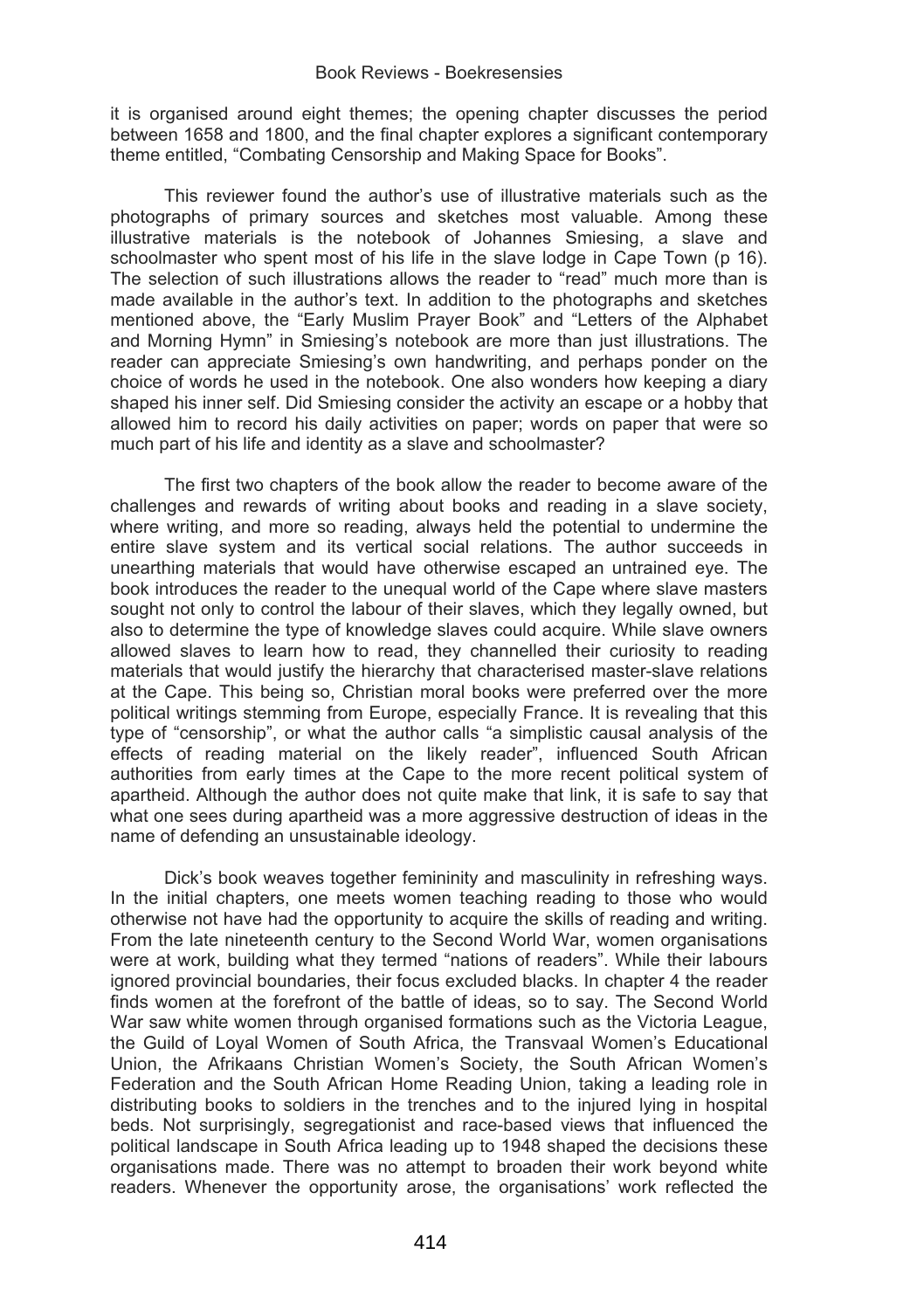thinking of segregationist politicians. Indeed, readers would do well to appreciate what not to do when one has the means to broaden access to books and reading to society at large.

Read together, chapters 4 and 5 open an interesting debate about the roles of English progressive librarians during apartheid. These professionals seemed to have acquiesced, if not accepted, to orders from apartheid ministers in Pretoria. Like the women's organisations who vetted literature destined for black soldiers, English-speaking librarians did not raise a voice against what the author calls a "holocaust of literature" (p 93). If voices were indeed raised, they were not loud enough to disturb the mass incarnation of books, if not ideas. Leading apartheid librarians' ideas on South African society lacked what Arjun Appadurai has referred to as a "shelf life". <sup>5</sup> Of course, this was partly due to the fact that they tried to defend a system that has been roundly regarded as a crime against humanity. So, in their desperate attempts to make their views look or sound scientific, they committed what Dick calls "intellectual fraud". Such was the career of P.C. Coetzee, a leading apartheid librarian who "laundered" an American educator, Jesse Shera's concept of "social epistemology" to suit his segregationist and race-based concept of "culturology of readership".

Through interviews and conversations with anti-apartheid political activists in the Cape, Dick provides new insights into how users of libraries and readers of books interpreted their actions. While in a more conventional sense, a library houses books and provides a space for reading, anti-apartheid activists such as Christian Ziervogel extended or re-defined the meaning of libraries. For these activists, the small libraries that they had in coloured and black townships served as spaces for discussions for both those who knew how to read and for those who were illiterate. Not only was the library culture transformed, the very practice of reading took on a new form. Faced with constant harassment for reading or being found in possession of banned literature such as for example communist literature, activists like Vincent Kolbe developed new ways of reading. This involved using books that were available, but focusing on quotations that meant something to their conditions. In a sense they put into practice what Steve Biko had said in the early 1970s when he wrote, *I Write what I Like*. In this case, the activists read what they liked.

Chapter 6 provides a rare analytical insight into South Africa's book and reading cultures. Dick gives details of what the Group Areas Act did to "library physical space and book supply to black and coloured townships". Dick shows that "the standards for physical space were race-sensitive", and unfair (p 103). He writes further:

Library bosses claimed that branch libraries serving 30,000 to 50,000 people should have a standard floor area of 700m<sup>2</sup> to 900m<sup>2</sup>. However, for the white Sea Point<br>branch library with a projected population of 33,430 it was 1,022m<sup>2</sup>, or 30.6m<sup>2</sup> per 1,000, and for the white Camps Bay branch library with a projected population of 6,500 it was 372 $m^2$ , or 57.3 $m^2$  per 1,000. But for the working-class coloured Hanover Park branch library with a projected population of 60,000 it was 840m<sup>2</sup>, or 14.0m<sup>2</sup> per 1,000, and for Bonteheuwel branch library with a projected population of 45,000 it was 361 $m^2$ , or 8.0  $m^2$  per 1000.

 $\overline{a}$ 

<sup>5.</sup> A. Appadurai, "The Research Ethic and the Spirit of Internationalism", *Items*, Social Science Research Council, 51, 4, 1997.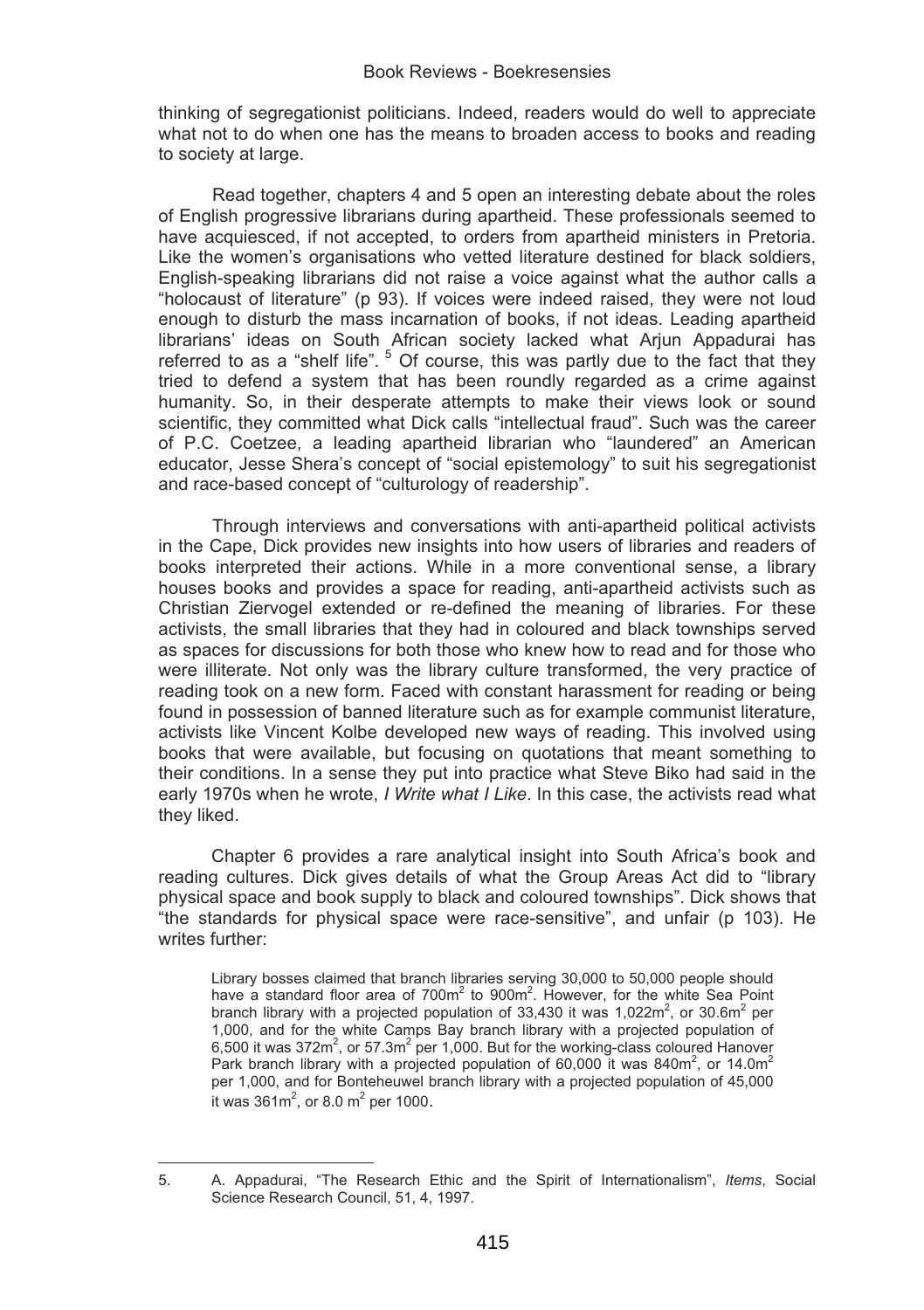These figures illustrate the extent to which apartheid authorities sought to manipulate and stifle book and reading cultures in South Africa. It seems that one of the reasons for this was that the government did not want coloured readers to feel comfort at public libraries or enjoy the experience of reading in a public space. In addition to the limitations on physical space, government censored, or banned, books were used as evidence against political prisoners in court, such as was the case during the Treason Trials.

While all these draconian measures were put in place inside South Africa, outside the country South Africans in exile had access to a wide and varied range of literature. Libraries such as the one at Solomon Mahlangu Freedom College (SOMAFCO) in Tanzania provided readers with Afrikaans, English and African language literature of diverse ideologies.

*The Hidden History of South Africa's Book and Reading Cultures* is an absorbing text. In a sense, it invites more work on reading cultures in South Africa. If that could be achieved, one can look forward to a more comprehensive history of the book in South Africa in the not too distant future.

# *Vukile Khumalo University of KwaZulu-Natal*

# **An important contribution to the intellectual history of South Africa**

# **Andrew Bank and Leslie J. Bank (eds)** *Inside African Anthropology: Monica Wilson and her Interpreters*

Cambridge University Press, Cambridge, 2013 374 pp ISBN 978-1-10702-938-5 £55.00

This is a quite excellent and important edited volume. The book sets out to challenge the "official history" of anthropology in southern Africa by explicating the role of Monica Hunter Wilson's African research assistants in the production of her ethnographies. Resisting the exhausted trope of anthropology's "hidden colonialism", Wilson's relationships with her key assistants – Godfrey Pitje, Livingstone Mqotsi and Archie Mafeje – are presented as fundamentally collaborative (though not always fully acknowledged) and the knowledge produced out of these relationships characterised as "much more complex than simple dualistic models allow" (p 6). Wilson is depicted as helping nurture a "vibrant insider ethnographic tradition" via the African anthropologists who she helped train and researched with (p 5). Andrew Bank's opening chapter argues for the importance of her childhood socialisation by her missionary parents, cut from the cloth of liberal Scottish missionary Christianity, and her schooling at the racially mixed Lovedale mission in shaping "the openness with which she related to African research assistants" (p 38). Bank shows how Wilson moved in relatively cosmopolitan and left-wing circles (her friendship with the Egyptian nationalist, Munira Sadek, and South African leftist intellectual, Eddie Roux, feature prominently) when she attended Cambridge University. Her liberal inclinations and interest in social change in Africa were nurtured in these social circles, leading her to focus her intellectual energies on social anthropology.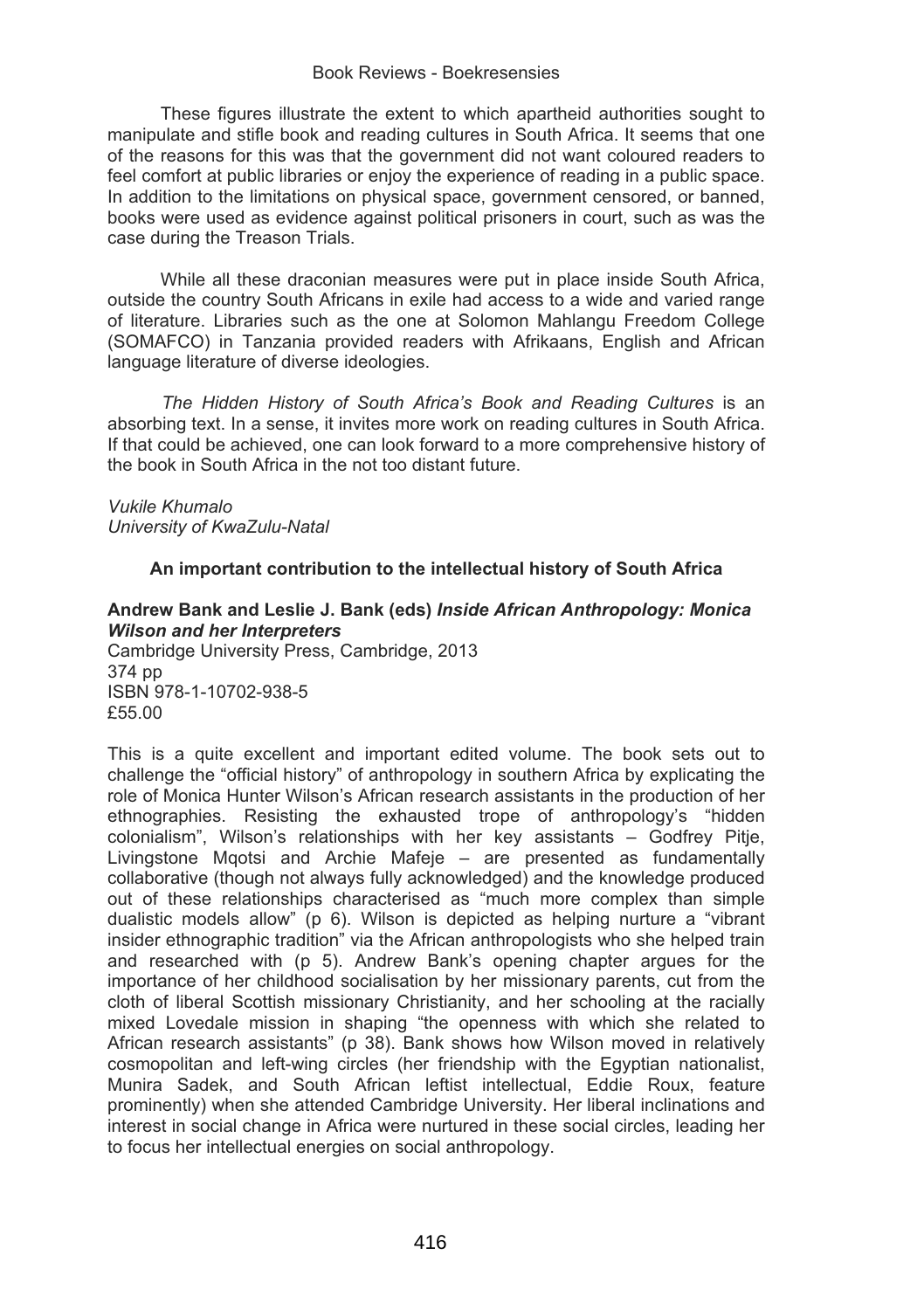Andrew Bank's second chapter on the "intimate politics of fieldwork" elaborates on the "thoroughly collaborative" nature of the fieldwork Wilson conducted with her African research assistants in the Eastern Cape during the first two years of the 1930s. Bank highlights the ways in which Wilson – in a standard practice at the time to shore up ethnographic authority – largely wrote this intimacy and co-production out of her most celebrated monograph, *Reaction to Conquest*. More interestingly, Bank suggests that Wilson's key research assistants for her East London fieldwork powerfully shaped her declension view of the social and cultural consequences of urbanisation for African communities.

This point is demonstrated at greater length in Leslie Bank's chapter "City Dreams, Country Magic" where he re-reads Wilson's East London field-notes to show how her reliance on respectable mission-educated research assistants and informant networks resulted in ethnographic accounts preoccupied with the moral aspects of "detribalisation", which was so different to the view of urban African life in Ellen Hellmann's *Rooiyard*.<sup>6</sup> Wilson's field-notes reveal that she and her research assistants asked informants about their dreams, but they made no appearance in her actual published writing on East London. Bank convincingly suggests that if Wilson had drawn on this material, she might have developed a more complicated view of the relationship between the rural and the urban in shaping the identities of her informants.

The African "interpreters" at the heart of the book are least present in Rebecca Marsland's chapter which discusses the relationship between Monica and her husband Godfrey Wilson in the context of their ethnographic research in Tanzania. Godfrey's exceptional linguistic ability was a great aid to his fieldwork, but Marsland also identifies a gendered division of ethnographic labour, with Godfrey more at ease in masculinist beer-drinking spaces than Monica, who focused her energies on more reserved forms of observation in feminised spaces of home and education. After Godfrey's death by suicide at the end of World War Two, Monica began the three decade "labour of love" of turning hers and Godfrey's Tanzanian research into their "Nyakyusa triology"; monographs which he dominates despite her authorship. It was, Marsland argues, an exercise in "curious self-effacement", through which, ironically, she becomes a less visible "interpreter" in her own right. Andrew Bank, Sekiba Lekgoathi and Timothy Mwakasekele's chapter discusses the critical role of Leonard Mwaisumo as one of the Wilson's key Nyakyusa research assistants. He is depicted as an "insider ethnographer" who produced a significant body of "vernacular texts" in the field, which powerfully shaped the character of the Wilson's published work.

Sean Marrow's chapter explores Wilson's time at Fore Hare Native College at the close of World War Two, charting her relationships with African faculty there (like Z.K. Matthews, whose autobiography she helped compile after his death) and some of her most prominent students. Wilson was appointed at Fore Hare when its brand of Christian liberal paternalism was still largely intact. Shortly after the war, she and her African students could still hold out some hope of African academic advance. Marrow's chapter is the first of three successive chapters focusing on African students whom Wilson trained, but whose academic aspirations were ultimately blocked by white supremacy. Marrow's focus, Godfrey Pitje, showed immense promise (the research for his Masters degree included

 $\overline{a}$ 

<sup>6.</sup> E. Hellman, *Rooiyard: A Sociological Study of an Urban Native Slum Yard* (Oxford University Press, Oxford, 1948).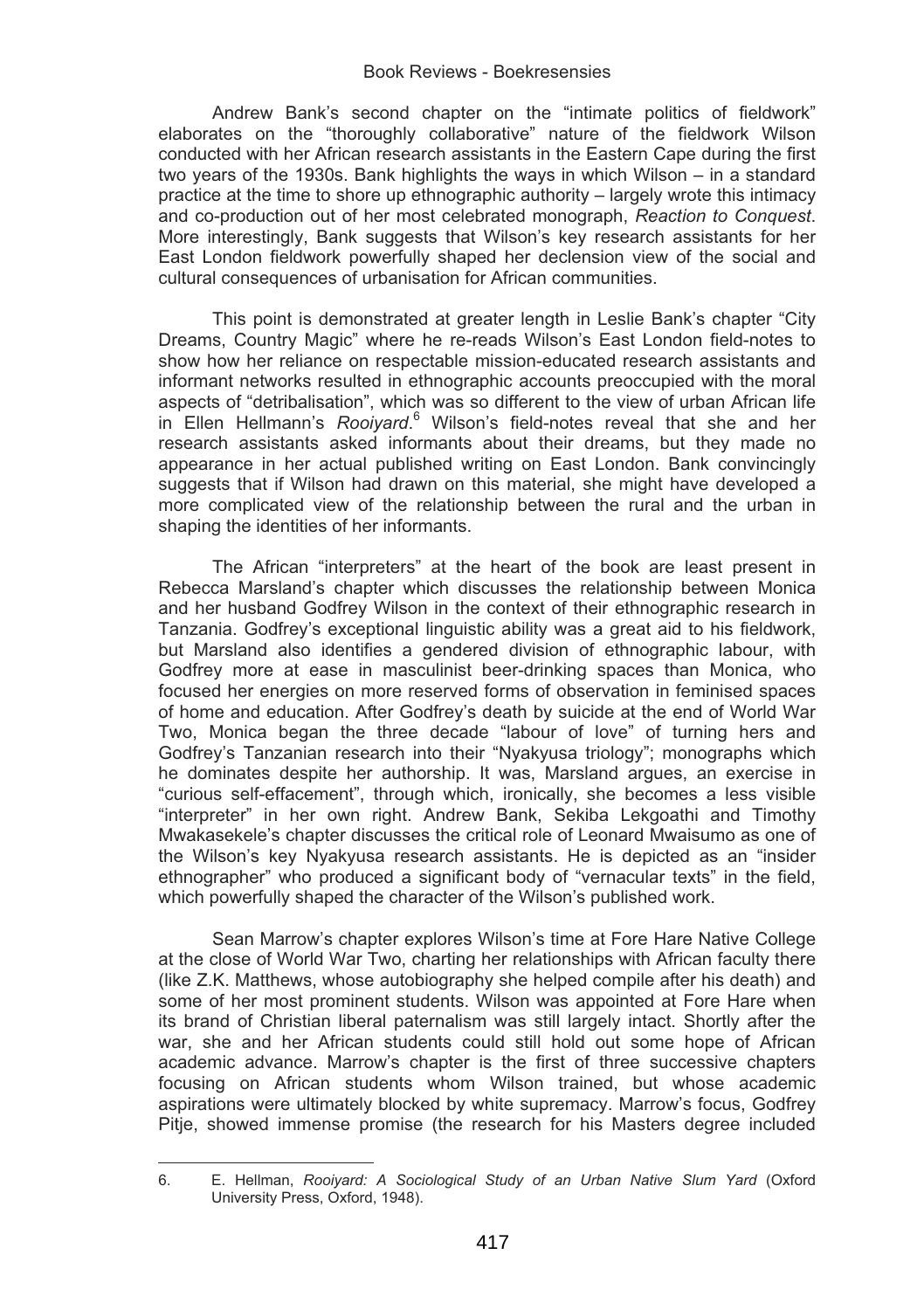pioneering ethnographic work on sexual education among the Pedi) but his advancement within academic circles was repeatedly frustrated by racism. Leslie Bank writes about Livingstone Mqotsi's trajectory from promising Wilson protégé to exiled school teacher in Zambia and England.

Andrew Bank and Vuyiswa Swana write about Wilson's collaboration with Archie Mafeje, perhaps the most well-known victim of racism in apartheid era universities. The emphasis here is on demonstrating the importance of Mafeje's "insider" knowledge to their *Langa* monograph.<sup>7</sup> Perhaps most interestingly, in the decades that followed, Mafeje very deliberately tried to distance himself from the liberal mode in which *Langa* was written. Initially, however, he was very positive about the project in private correspondence with Wilson, and more sympathetic towards respectable African elites in Langa than the youthful rebels he later embraced. The authors correctly call for caution about "projecting too confident and assertive an intellectual identity for Archie Mafeje" back into the early years of his collaboration with Wilson.

The penultimate chapter by Chris Saunders and Sean Marrow reflects on the relationship between anthropology and history in Wilson's work. Like other anthropologists of her time, she appears to have been convinced that an anthropological approach was the only way to study history in Africa, but she appears to have never lost her early interest (she initially studied it at Cambridge) in history. Her special interest in archaeology led her to playing an important role in refuting apartheid's hoary "empty land" myth. Her close relationship to Leonard Thompson was particularly important as they undertook their *Oxford History of South Africa* project, driven by their liberal commitment to break with settler historiographical traditions to incorporate South Africa's black majority into the history of the country, with an emphasis on "interaction".<sup>8</sup>

The discussion of behind the scenes negotiations on the production of the *Oxford History* contains some surprises: Shula Marks and Anthony Atmore, two key revisionist critics of the liberal tradition, were considered as contributors. Saunders and Marrow underline the ways in which the *Oxford History* circulated influentially within liberation struggle networks. The general emphasis is on arguing for the important – and underappreciated – contribution of the two volume project to moving South African historiography forward, in large part precisely through her pioneering (and prescient) bringing together of anthropological and historical approaches.

The closing chapter re-examines the role of research assistants in anthropological research, though largely through a reflection by Pamela Reynolds on her own fieldwork experience in this regard. Reynolds goes over the familiar ground of ethical debates which featured centrally in the "self-reflexive" turn within anthropology over the last few decades. These are fraught questions, which the previous chapters address largely through detailed empirical explication of the complexity of relationships between Wilson and her assistants. Reynolds takes a more philosophical approach to these questions, which this reader found rather less enlightening than the more fine-grained studies contained in the rest of the volume. No doubt the chapter reflects the diverse disciplinary backgrounds of the

 $\overline{a}$ 

<sup>7.</sup> M. Wilson and A. Mafeje, *Langa* (Oxford University Press, Oxford, 1963).

<sup>8.</sup> M. Wilson and L.M. Thompson (eds), *The Oxford History of South Africa*, 2 volumes (Oxford University Press, Oxford, 1985).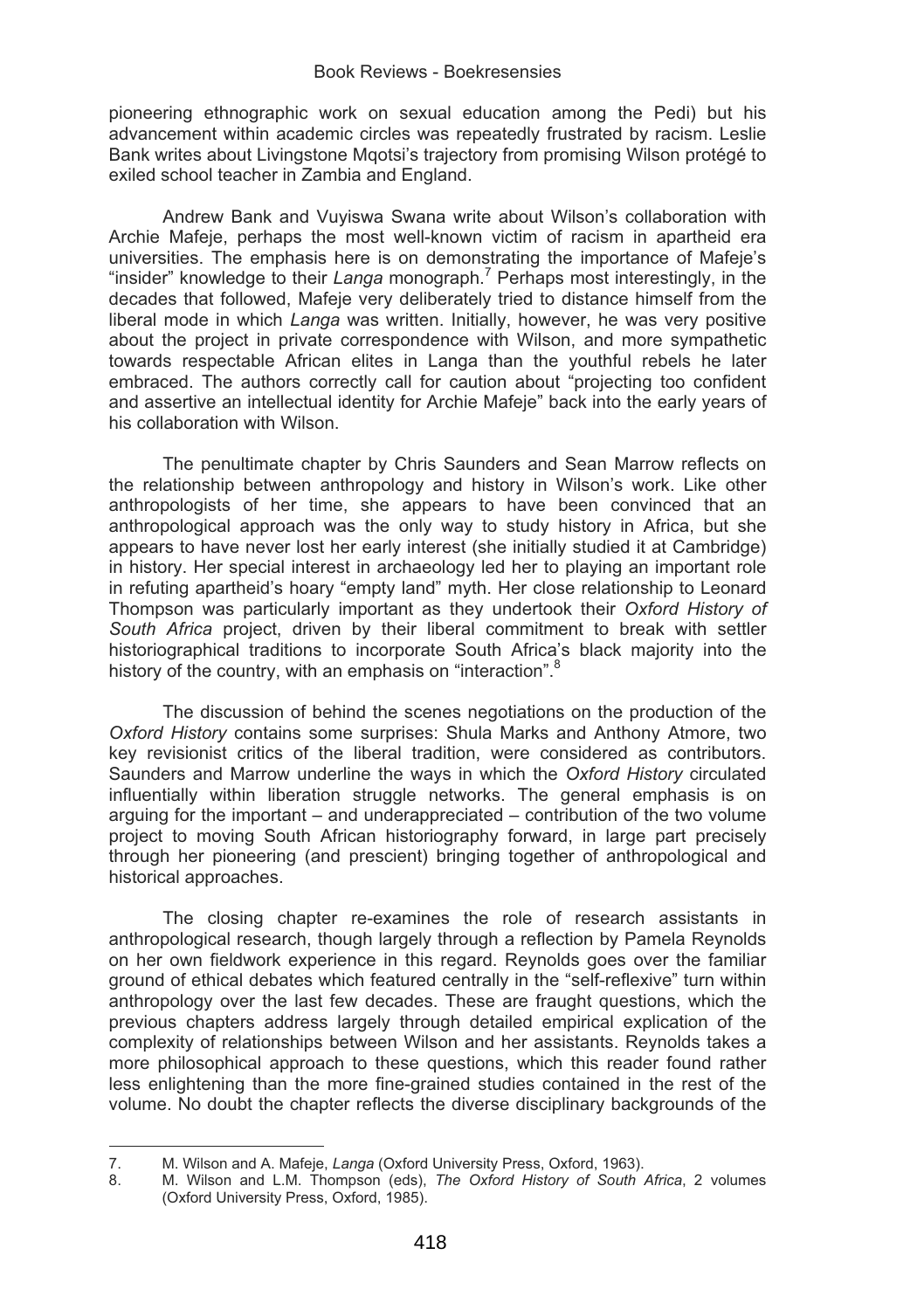participants in the original conference out of which this volume emerged, but it is perhaps not the strongest note on which to conclude an otherwise excellent book, which makes an important contribution to the intellectual history of South Africa. Clearly written, well edited and handsomely illustrated (with the exception of some grainy photographs) the book is highly recommended.

*Stephen Sparks University of Johannesburg* 

# **A journey through a site of contrasts**

# **Kees van der Waal (ed.)**, *Winelands, Wealth and Work: Transformations in the Dwars River Valley, Stellenbosch*

University of KwaZulu-Natal Press, Pietermaritzburg, 2014 258 pp ISBN978-1-86914-260-5 R315.00

This text represents the culmination of the collaboration by staff and postgraduate students from the University of Stellenbosch in the Dwars River Valley. The collaboration has resulted in an academic work that aims to examine the changes in practices and place as a result of shifts in both local and global patterns of political and economic life. The text seeks to map out a range of responses to the global neo-liberal forces at a very local level and in doing so it has touched on rather topical issues in South African anthropology and history today. Examples of these themes are shifting populations; new models of development; the slow violence of poverty and domination; and emergent and protean forms of dominance as well as responses, such as the new Pentecostalism. All in all the work takes the reader on a journey through a site of contrasts. The reader encounters gentlemen's wine estates, squatter camps, abandoned farm houses, idyllic villages (gentrification) and a people's desire for respectability through housing, family, church, work and heritage. It follows in the tradition of anthropologists like Fiona Ross who has attempted to document the experience of raw life in the new South Africa.

In the opening chapter the reader is introduced to the working concepts of the book, which are as follows: transformation, gentrification, development and *ordentlikheid* (respectability). Transformation is the old stock and trade of anthropology; the discipline has always been charting reactions to a changing world. In the past it has been about the reaction of "the Other" to colonialism, to modernity, to capitalism, to independence. And of late in South African anthropology, it has been very interested in documenting and theorising the culture of the country's political transition. *Winelands, Wealth and Work* quite aptly focuses on how the inhabitants of the Dwars River Valley are experiencing the effects of the post-1994 political transition here in South Africa. Moreover, the text blends in an examination of neo-liberal shifts and their impact on agriculture, employment and deepening poverty as well.

 The second of the working concepts is gentrification. Gentrification is a visible manifestation of the transformation and thus offers a valuable lens through which to examine and compare the class and culture of economic changes. A third concept or "core notion" is that of development. This is one of the more contentious concepts due to its dubious histories. Here at the outside we are given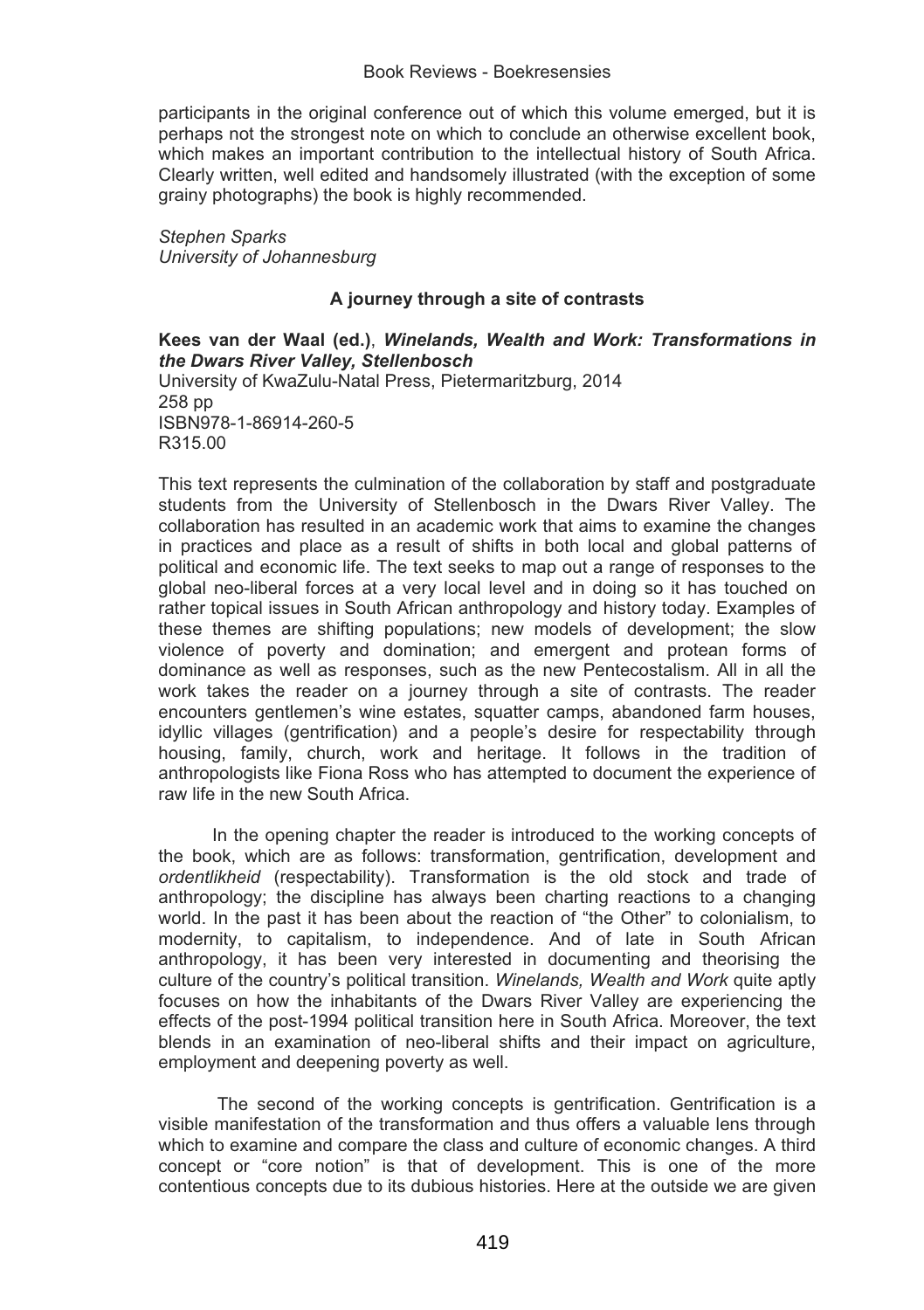insight into the critical use of the notion by the collaborators. The reader is referred to James Ferguson and Arturo Escobar for their critical engagement with the idea of development. The idea of development, we are reminded, has a dual nature; on the one hand we find a development industry which is always full of hope and certainty in contrast to the "level of practice" where we are confronted with "paradox, counter-productivity, failure, ambivalence and irony" all of which the authors intend illuminating through the research process (p 19).

Lastly, the authors operationalise a term that has been popularised largely through the work of Elaine Salo (2003) and Fiona Ross (2010), namely *ordentlikheid*. The text treats *ordentlikheid* in two ways: in one instance as a defence against the imagined onslaught of the indecent and secondly, as an aspirational concept. Thus on the one hand *ordentlikheid* signals a struggle to maintain decency, social values or communal standards. In this usage, it is an attempt to "protect" the home and community from negative, external influences. The first usage of *ordentlikheid* finds its clearest expression among the middle classes, while the second usage is represented by the "fugitive aspirations" of the destitute, inadequately housed, the unemployed, the former farm worker and the poorly schooled, all of whom live in hope of attaining the social decency implied by the concept.

In the rest of this review I want to briefly summarise some of the contributions in four parts. First, the history of dispossession; second, the varying patterns of transformation as evidenced through resettlements, development interventions and gentrification; then the chapters that have a more thematic interest; and lastly, the theoretico-ethnographic conclusion. I am particularly enthused by the historical contribution on the Dwars River Valley made by Tracey Randle. The chapter uses both primary and secondary sources to construct a history of dispossession in the region. Overall the chapter is a well researched history of the region that spans most of the period from earliest European occupation to the radical policies of apartheid to the present. Moreover, the author does not simply tell the story of dispossession, but frames it within the theoretical construct of "slow violence". The chapter is a carefully measured story that does not lose pace or flow due to paucity of sources and it provides the reader with a clear sense of the historical processes that are relevant to later chapters. This entire chapter in its relation to subsequent contributions in this volume is indicative of the amount of work that the researchers spent on co-ordinating their research questions and efforts.

The next section of the book identifies and examines three varying patterns of transformation in the region: state sponsored development and resettlement, share equity schemes and lastly, gentrification through the establishment of private secure housing estates or gated communities. These trends in transformation are examined in three different sites: Languedoc, Solms-delta, and Boschendal. The story of Languedoc resettlement is one of discontent and adjustment, social activism, social ills such as drug and alcohol abuse, but above all it is about how community is established and people eventually triumph or make do with the hand they are dealt. The tale is almost cliché in South African urban development after 1994 with the struggles to adjust to life in RDP housing developments that bring together former farm labourers, backyard-dwellers, evictees and other destitute or inadequately housed people.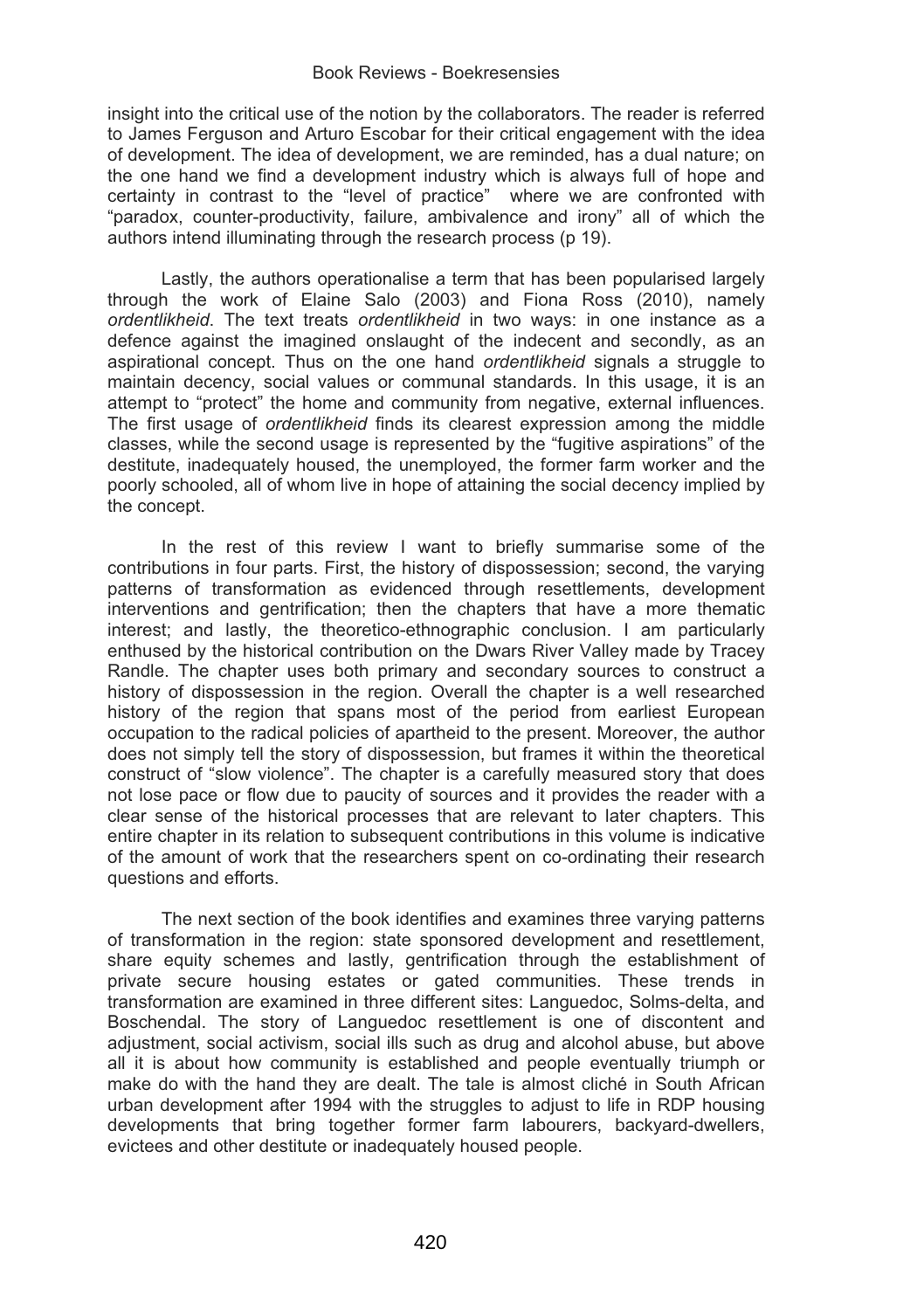Solms-Delta is a much celebrated success story of the Western Cape winelands. The main thrust of the chapter on Solms-Delta is to contrast the stated aims of land reform (in the form of a share equity scheme) as opposed to welfare ventures. The evidence the author suggests points towards privately undertaken welfare ventures, such as sport, music and profit-sharing being far more successful than official state schemes at creating empowerment and upliftment. The author argues that a small measure of paternalism on the part of those driving the scheme is partly responsible for the success of the Solms-Delta model. Lastly the Boschendal estate and the contestations it has brought to light again bring the legacies of apartheid into focus. Many fear that the proposed housing component of the spatial development plan would simply re-inscribe onto the landscape old class distinctions. Above all the concern is that these secure housing estates do not forward the goal of integration which is considered to be a key policy direction in the post-apartheid era.

The next part of the book deals with the subject matter of transformation in a very different way. Instead of focusing on sites as the previous sections did, the authors instead select particular themes to give us a view of how people are reading and dealing with the transformations. The first of these is the chapter by Kruger who deals with the slow violence of poverty. Kruger has not taken the connection between poverty and violence for granted and rather wants to offer us a critical examination of the link between two ideas – violence and poverty. Indeed she has applied a unique methodology she calls psycho-ethnography in an attempt to show how we as researchers may be complicit in the production of such accounts of poverty. Her results suggest that people experience the slow violence of poverty with a "bizarre mixture of disempowerment and agency" (p 151). If the account here is anything to go by, then we can certainly look forward to her forthcoming book.

We are further treated to chapters about the role of women "dorp supporters" (town supporters) who are the backbone of the "communities", again echoing the work of Salo among women in Mannenberg. The subsequent chapters deal with the role of neighbourhood watches as mechanisms for policing decency in the settlements. Lastly we are given a glimpse of the changing role of religion through the increasing popularity of Pentecostal churches in what are predominantly settlements founded around churches of the Calvinist tradition. The suggestion is that the changing needs in the neo-liberal world produce a particular set of desires that the Pentecostal tradition responds to directly.

*Winelands, Wealth and Work* concludes with a glimpse at the Gif squatter settlement. Many residents in this and other squatter settlements across South Africa continue to live as if apartheid has never ended; that the impact of racial capitalism still haunts these localities. Robins suggests that there are worrying trends such as continued retrenchments that would make the conditions of slow violence found at Gif settlement the possible reality for an increasing number of residents of the Dwars River Valley. In conclusion, he leaves us with a cautionary question; he asks us to wait and see "whether 'sustainable development' in the valley becomes an economic reality or simply another dystopia" (p 229).

*William Ellis University of the Western Cape*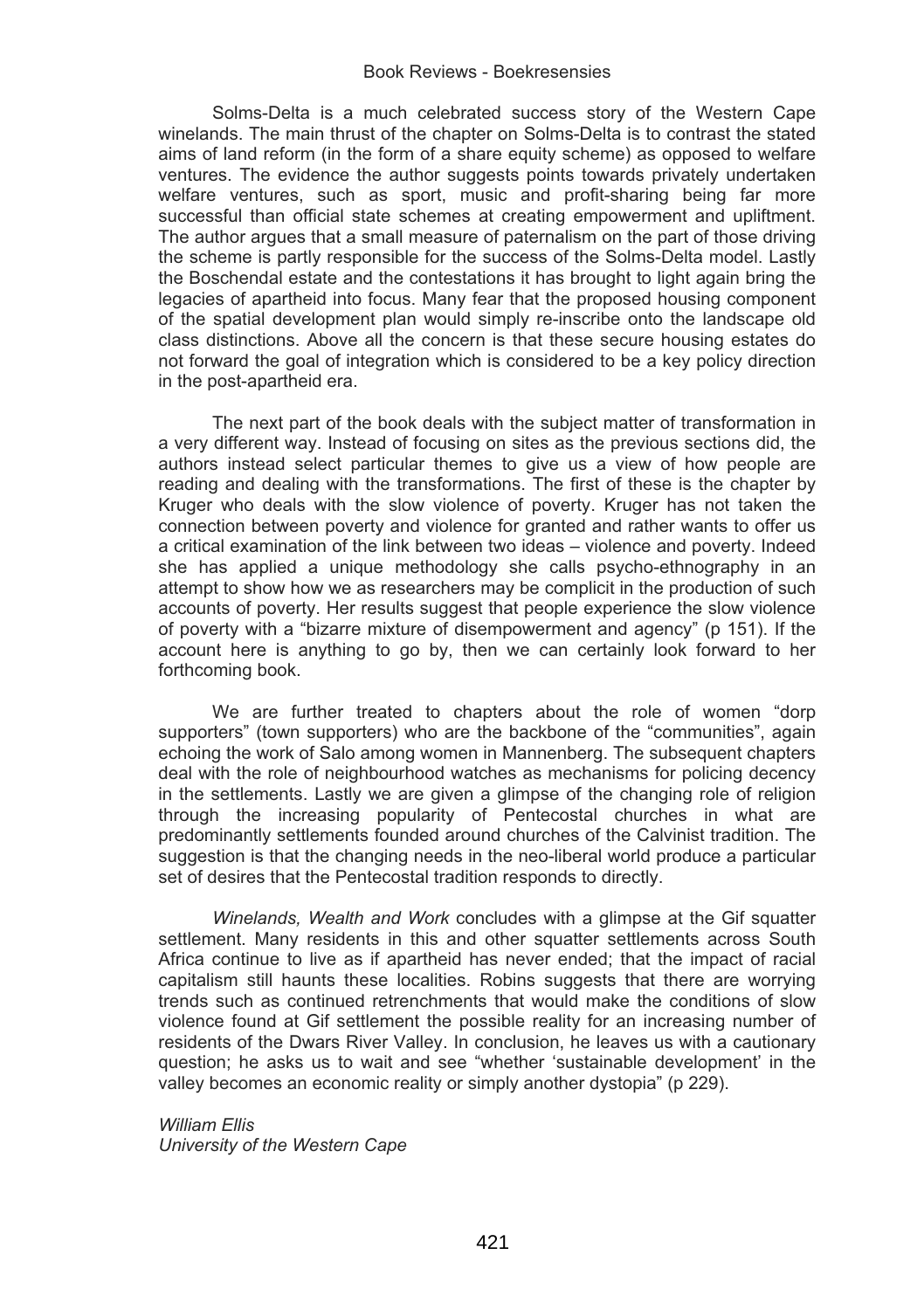# **A critique of military culture that is both hit and miss**

**Abel Esterhuise, Francois Vrëy and Thomas Mandrup (eds),** *On Military Culture: Theory, Practice and African Armed Forces*  UCT Press, Cape Town, 2013 304 pp

ISBN 978-1-77582-066-6 R375.00

The origins of this book lie in the productive collaboration between the Strategy Department of the Faculty of Military Science, Stellenbosch University and the Faculty of the Royal Danish Defence College, with two editors, Abel Esterhuise and Francois Vrëy, hailing from the former institution and Thomas Mandrup from the latter. In particular, the publication benefited from a conference that was hosted by the two institutions in 2011 on military culture and African armed forces and the chapters are largely based on papers presented at this conference. This explains the nature of the edited volume.

The reader will not find "a main argument" or "a key theme" on military culture and African armed forces proffered here; rather the contributions in the book speak broadly to the topic of military culture from different angles. These include a rich variety of theoretical underpinnings, methodological approaches, as well as diverse contexts of military culture with an effort to relate most contributions in some way to African armed forces. The editors note: "Scarcity [of contemporary scholarly literature on African military culture], dated views and African contributions thus form three arguments underpinning the rationale for introducing this publication" (p xv). With one caveat the book succeeds in what it sets out to do, namely to fill the void(s) identified in this quotation (more about the caveat later).

The book opens with an introductory chapter by the three editors which provides a useful discussion on what military culture is. It then poses two sets of questions which, we are told, drive the debate on military culture. The first set focuses on "how culture informs the strategic and security outlook of a society and thus, the employment of the armed forces within a particular security context" (p xvii). These questions relate to the "culture as context" notion favoured by Colin Gray.<sup>9</sup> The second set, which the editors aver are of greater relevance to the publication, "relate to the role of culture in the institutional make-up and nature of armed forces" (p xviii). This reviewer disagrees with the preference attached to the second set of questions and actually thinks that the contributions made by the book relating to the myths, discourses and (taken for granted) organising principles that come to structure societies' expectations of militaries are equally, if not more, interesting.

Three chapters address the issue of changing societal expectations of the military and its impact on military culture. Chapter 1 by Hudson and Henk provides an overview of how the post-Cold War "broadening" of the concept "security" resulted in new roles for the armed forces, a topic also addressed by Dandeker in chapter 2. Both these chapters could have benefited from the literature on world

֦

<sup>9.</sup> C.S. Gray, *Modern Strategy* (Oxford, Oxford University Press, 1999).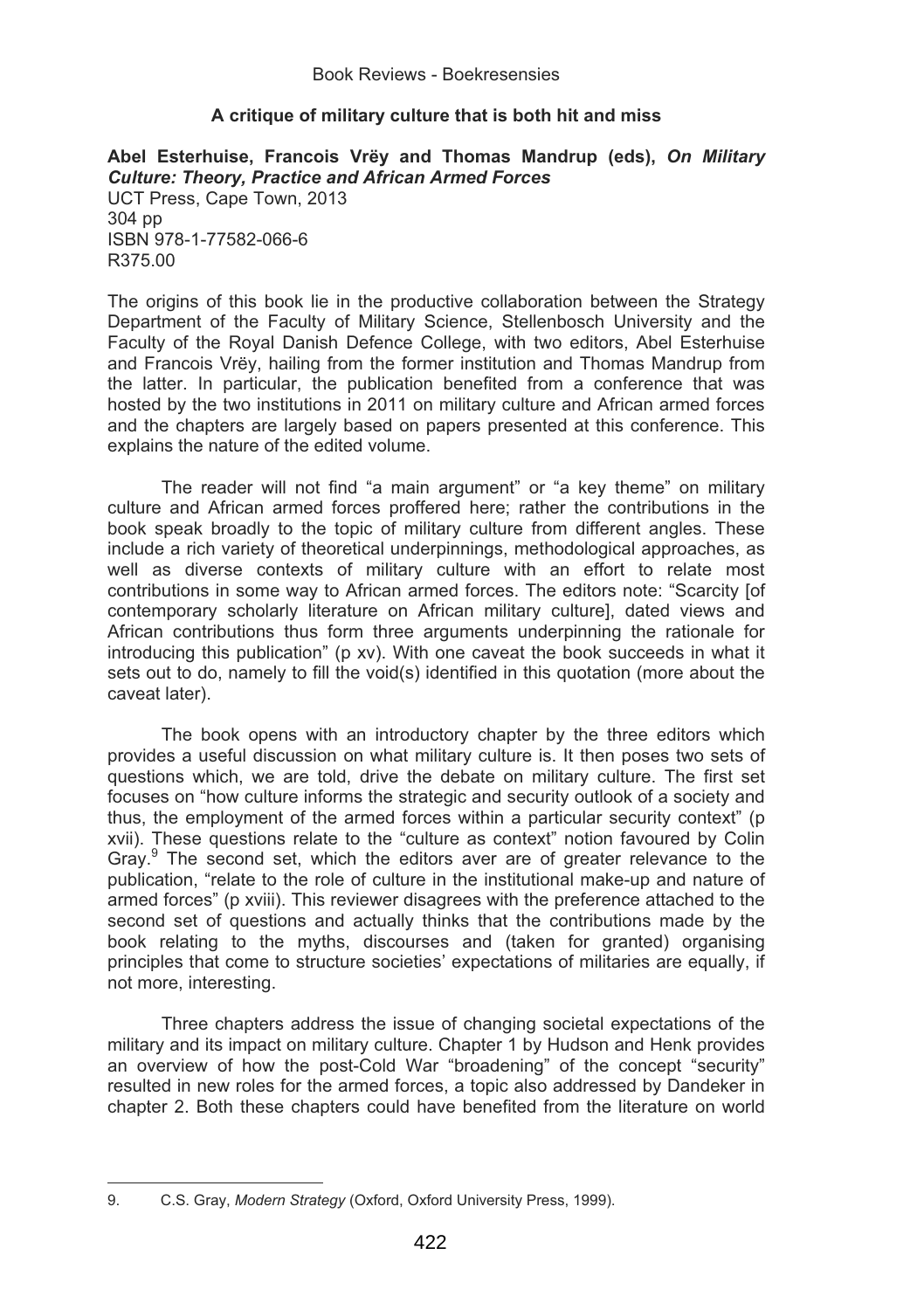military cultural norms and how these norms come into being, evolve and diffuse.<sup>10</sup> Invoking the Canadian experience, Okros in chapter 3, also proposes a model for how military culture can adapt to dynamic societal expectations. Another excellent contribution speaking to "culture as context" is McKinley's dissection and fundamental critique of security culture based on the widely held belief of the "blood sacrifice" soldiers make in the name of duty. The chapter shakes our common sensibilities of the military in a way reminiscent of Franco Fornari's *The Psychoanalysis of War*, but does so more through a cultural studies lens than Fornari's psychological one.<sup>11</sup>

And then there is the exceptional contribution by Musambayi Katumanga, a scholar based at the University of Nairobi and Kenya's National Defence College. Katumanga's chapter ticks all the boxes of what this reviewer understands the editors wanted to achieve with this volume. Like McKinley, he moves beyond mainstream theory, using a critical theory framework, in particular the notions of mirror images and inverted mirror images of military culture, to explain "mutating insecurity challenges in Kenya" (p 129). In doing so, he provides a fresh African insider's perspective on a set of cultural drivers that are usually superficially boxed under the label "weak states" or "state fragility" by mainstream Western scholarship (for a typical example of the treatment of these drivers by Western scholars, see Hudson and Henk's chapter in this volume). Feeding his framework with the cultural impact of the colonial condition and its post-colonial triggers in Kenyan history, the chapter identifies a military-cultural nexus that is a breeding ground for "oligopoly (as opposed to monopoly) of violence" and the concomitant weakening of the state in Kenya. His framework could productively be applied to other cases in Africa.

The editors loosely group contributions to the volume into two sections. Section one addresses the theory of military culture and its relationship to society (chapters 2 to 5) and section two 'operationalises' military culture through a number of case studies (chapters 6 to 13). This does not mean that section two does not contribute to our conceptual or theoretical understanding of military culture, but rather that the focus is on specific country contexts. Most of the chapters in section two also address the second set of questions posed by the editors in the introduction, namely the role of culture in the institutional make-up of armed forces.

The case studies include Australia (Jans), Kenya (Katumanga), Ethiopia (Berhe) and five contributions on South Africa by South African scholars (six if Vrëy's chapter on strategic culture and its application to post-apartheid South Africa, which is grouped in section one, is included). A reader looking for a more balanced distribution of contributions in terms of "African armed forces" as the title of the book teases, will rightfully be disappointed. However, if we excuse the South African numerical bias and take the chapters on South Africa at face value, they provide an impressively comprehensive introspection of South African military culture from respectively, a historical (Van der Waag); institutional (Nathan and Esterhuise); theoretical (Vale); and sociological (Heinecken) perspective.

 $\overline{a}$ 

<sup>10.</sup> For example, T. Ferrell, "World Culture and Military Power", *Security Studies*, 14, 3, 2005, pp 448– 88.

<sup>11.</sup> F. Fornari, *The Psychoanalysis of War* (Doubleday, New York, 1974).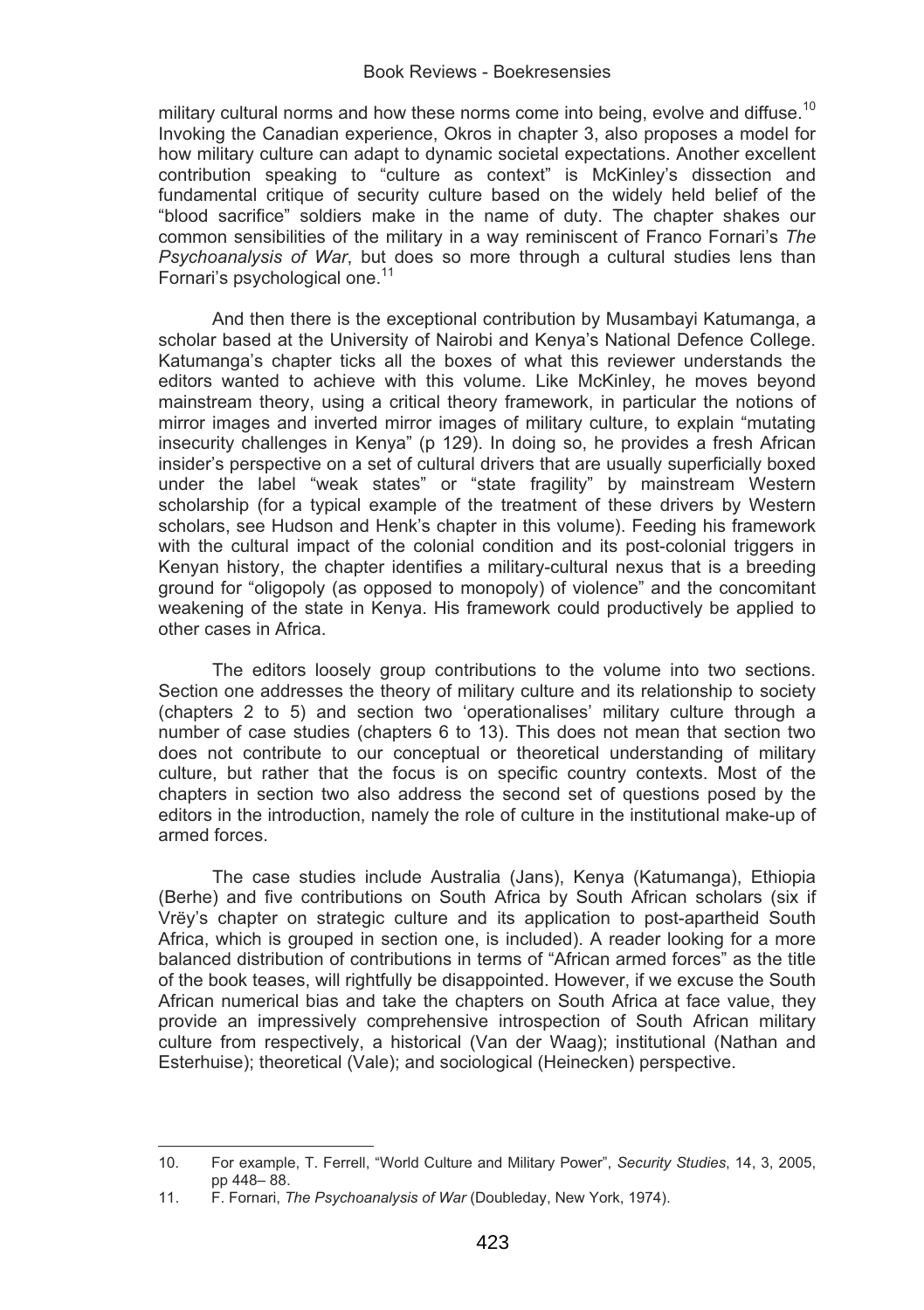The editors conclude in the final chapter that the arguments by most of the contributing authors highlight two issues. Firstly, militaries are "instruments of war" and this necessitates a particular cultural orientation that relates to a war-fighting ethos, setting soldiering apart from other professions with the resultant need for internal cohesion reflected in military professionalism. This may be referred to as the trans-societal military cultural dimension. Secondly, militaries serve their societies and as such need to reflect societal-specific values and norms, which in turn wins them external legitimacy from their societies. The interaction, and at times tension, between these two issues and the need to balance them, impact military culture in terms of civil-military relations, military effectiveness and the value base of the military (p 268).

And now for the caveat: The editors' aim was to fill a void in the literature on military culture and African armed forces, which is sparse and dated. Although this was largely achieved in an ultimately readable book, the editors conclude with a normative and somewhat uncritical prescription of what is deemed "necessary" to get military culture "right". Peter Vale in chapter 10 makes a strong case for more reflexivity in scholars' choice of theory and approach, in particular to move beyond mainstream Anglo-American dominance in this area of scholarship. But the editors are guilty of falling back on precisely that, feeling the need to artificially tie together the energised messiness of the debates on military culture presented by the contributors to the volume in a neat positivist bow:

This means, in short, that societal imperatives define the ethos and conduct of military personnel in operations, whereas military professional imperatives drive the ethos and behaviour of soldiers in the barracks during times of force development and training. Getting this right is the concentrated essence of military culture (p 269).

But is it really? Or is this the cultural horizon (or mirror image) beyond which the editors and many Western educated and trained scholars and practitioners in this field for that matter, struggle to see?

*Joelien Pretorius* 

*University of the Western Cape*

# **Black medical education and struggles against apartheid in South Africa**

**Vanessa Noble,** *A School of Struggle: Durban's Medical School and the Education of Black Doctors in South Africa* University of KwaZulu-Natal Press, Scottsville, 2013 385 pp ISBN 978-1-86914-252-0 R345.00

Aptly entitled *A School of Struggle*, Vanessa Noble's book is a vital contribution to South Africa's burgeoning medical historiography and its niche lies in its focus on the apartheid era's University of Natal Medical School for black candidates. Although a few of South Africa's iconic teaching hospitals such as Groote Schuur (in Cape Town), and Baragwanath Hospital (in Johannesburg), have recently received book-length analyses illuminating some of the issues covered in Noble's book, the rich and complex medical history of South Africa would be incomplete without a thorough analysis of the country's main producer of black medics during the apartheid era.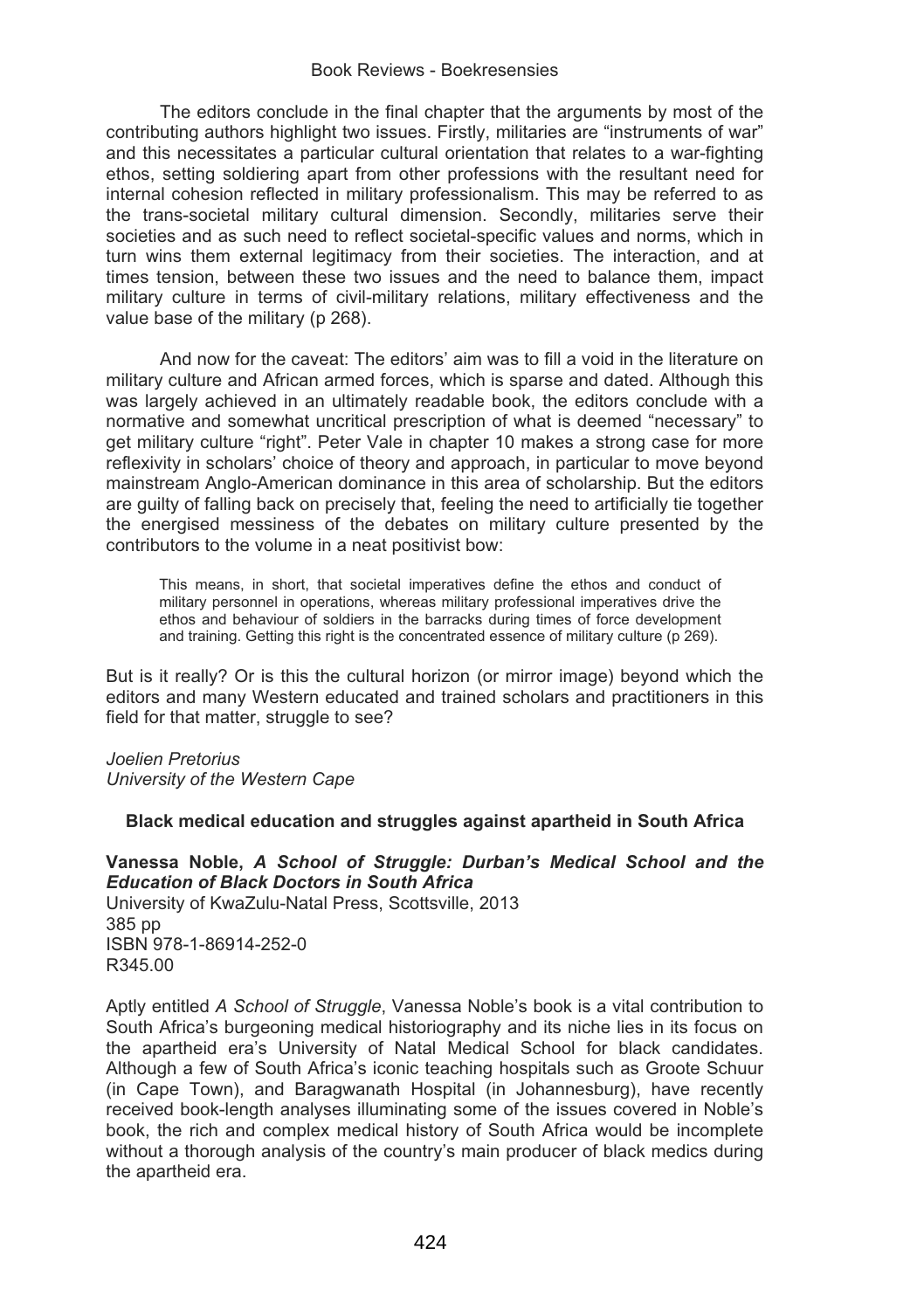This medical school emerged in the early 1950s and claimed its spot in history as the country's first "blacks only" institution offering medical degree qualifications that were recognised by the country's professional medical bodies. In addition to this distinct characteristic, the school's historical importance goes beyond the stethoscope in that it developed to become the seedbed of the Black Consciousness Movement (BCM) and other anti-apartheid movements with a national resonance. As an apartheid construct, Noble says memorably, this institution "both reflected and resisted apartheid influences in complex ways" (p 2). This line of thought is charted successfully as Noble knits together a story with diverse contrapuntal strands.

Medical schools at the Universities of the Witwatersrand and Cape Town officially offered medical tuition to a token number of black candidates at the time, but as Noble argues, these students endured many racial restrictions that were associated with such white medical schools. In addition, the onset and consolidation of apartheid from the 1950s onwards made it even more difficult for these institutions to admit black students. In detailing the complexities of the founding of Durban's Medical School, Noble gives a great deal of attention to its long pre-history and its legion of benefactors such as the obscure African woman from Johannesburg's Alexandra township who donated money towards the school's construction. Zulu traditional leadership was also very supportive in this regard.

Noble offers some measured praise for the innovative curriculum the medical school offered, which incorporated the human and social sciences in addition to providing training in social, preventive and community medicine. Closer ties between the school and the Durban-based Institute of Family and Community, spearheaded by progressive doctors Sydney and Emily Kark, made the social medicine option possible. However, this later became a source of friction because the state misinterpreted social medicine to mean "socialised medicine", which was, they alleged, promoted by communist societies. Here Noble also offers another little known aspect of the Karks' history: black students' initial opposition to this apparently "ghettoising" social medicine curriculum which was not offered in other medical schools in the country. However, this cutting edge curriculum atrophied in the 1960s, not because of student opposition, but due to factors related to state disinterest, limited funding and the departure of enthusiasts.

The medical school's staff and leadership are portrayed in the book as activists and strategic in their thinking because they had to deal with a right-wing state that was hell bent on thwarting any form of racial fraternisation by creating separate institutional spaces. The staff had to walk a political cum pedagogical tightrope created by apartheid conditions, to produce a notable number of black doctors. By 1994 the institution had produced no less than 2 413 doctors. Some of them, such as Soromini Kallichurum, returned to the medical school to join the academic staff.

However, the author also indicates that very large numbers of students fell by the wayside. Academic support programmes – which included a bridging year – offered to medical students seemed to be inadequate and were surpassed by what was offered at the Medical University of South Africa (MEDUNSA), another black medical school which opened during the 1970s. In the post-apartheid context, academic support has become central to the transformation agendas of many universities in South Africa and Noble reminds us that some models work better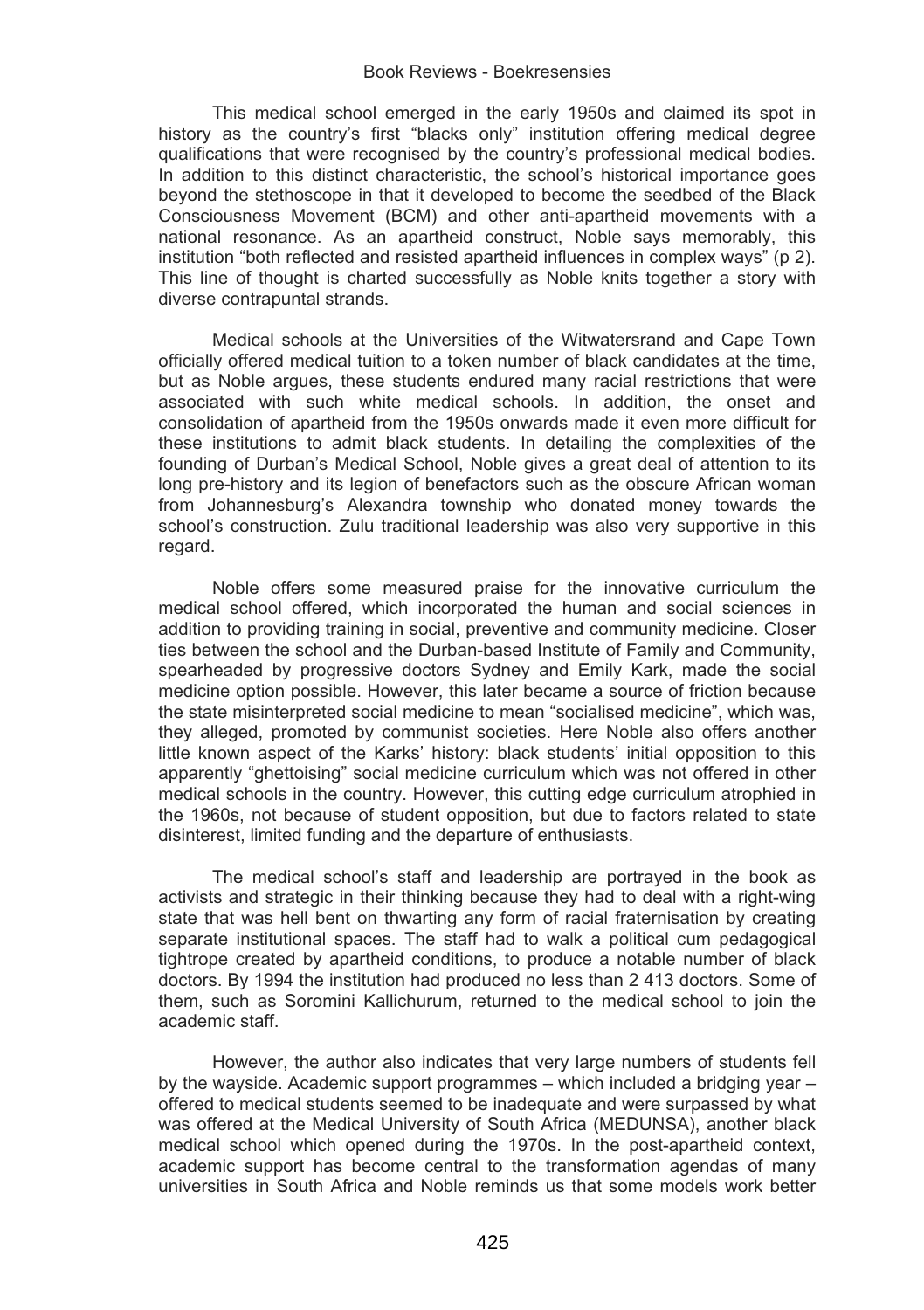than others. The author also indicates that successful medical training depends on a host of other variables such the condition of teaching hospitals. The Durban students were exposed to appalling conditions in teaching hospitals such as the King Edward VIII Hospital which in many ways is a stark mirror image of the condition of some hospitals twenty years after the attainment of democracy. In addition, the training and experience of black medical students and interns was compromised by rampant racism. For instance, the book covers the problem of white nurses' insubordination to illustrate the racism and awkward situations experienced by trainee black doctors in teaching hospitals.

Turning to the students who enrolled at Durban's medical school, the author shows that many of them were driven into political activism by frustration with systematic subjugation. This activism gave birth to "a confident and defiant black consciousness" from the 1960s (p 5), paving the way for a broader activism which intersected with national liberation struggles during the1970s and 1980s. As the seedbed of the Black Consciousness Movement, led by well-known activists such as the late Bantu Stephen Biko, Noble also illuminates some interesting links between this movement and African community healthcare development schemes spearheaded by former students such as Mamphela Ramphele.

And yet the book does not merely eulogise this black consciousness and activism, but tells a more complex story that does not shy away from the contradictions and divisions within the student body. The student collective was characterised by tensions along ideological and ethnic lines: black Africans and Indian Africans often had divergent political opinions. Family backgrounds, different visions and gender differences also created fault lines within the student body and there were also some students who were politically apathetic for a variety of reasons. This approach by Noble successfully undermines the unitary and triumphalist narrative of the post-apartheid era. However, this is done with a great deal of empathy.

The author also uses a good selection of illustrations to give readers some useful visual insight into the history of the institution. A couple of hilarious cartoons and photographs help colour the story for the readers. For instance, photographs on pages 139 and 140 show the extremely close location of black medical students' recreational facilities and residence to the industrial oil refinery, giving a powerful picture of the responsible authorities' total disregard for the welfare of these students. Unfortunately, the images on the cover page are of poor quality, something which should be blamed on the publishers. However, this book should not be judged by its cover! Indeed, in the appendices section, the book also has five tables that have some useful statistics on enrolment and through-put, covering the years from the late 1950s to the early 2000s.

As the author is quick to admit, the book does not claim to cover all aspects of the medical school's complicated history. Nonetheless, in the interests of scholarly engagement one could pick on one or two lines of inquiry that could be enlightening if probed beyond the covers of this book. Noble broaches the notorious issue about the prohibition of black students from accessing white patients and dissecting cadavers as part of their training, which meant, it seems, that apartheid decreed that racial fraternisation was not allowed in life or in death. Ethically, this practice was wrong – period. But practically, did this have any impact on a group of medical graduates who were destined to work among their fellow blacks anyway? Asked differently, which diseases were – and are still –